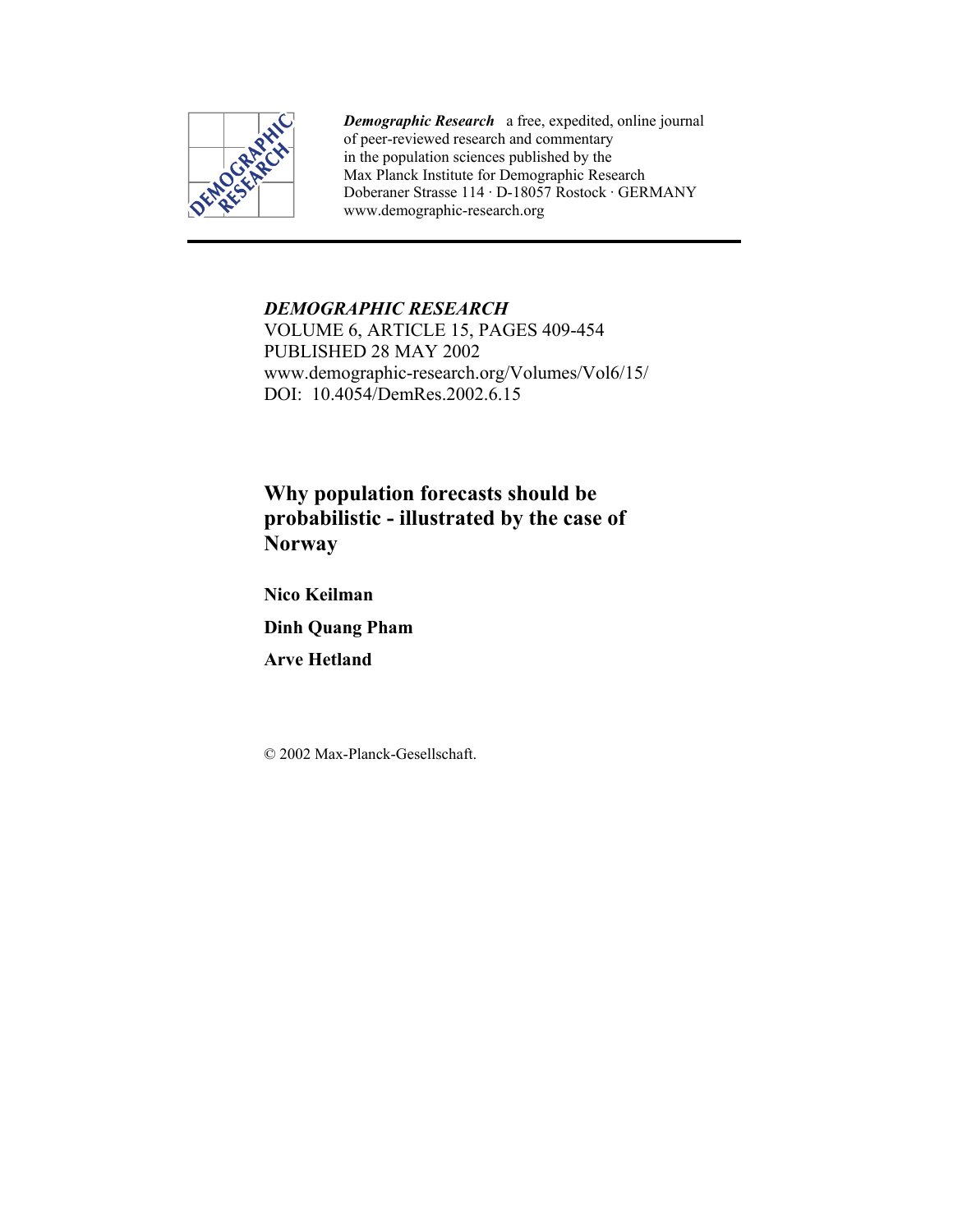# **Table of Contents**

| 1              | The need for probabilistic population forecasts                          | 410 |
|----------------|--------------------------------------------------------------------------|-----|
| $\overline{2}$ | Three methods for probabilistic population<br>forecasts                  | 412 |
| 3              | Application: A probabilistic population forecast<br>for Norway 1996-2050 | 416 |
| 3.1            | Method                                                                   | 417 |
| 3.1.1          | Fertility                                                                | 419 |
| 3.1.2          | Mortality                                                                | 424 |
| 3.1.3          | International migration                                                  | 430 |
| 3.2            | Probabilistic population forecasts for Norway                            | 431 |
| 3.2.1          | Total population                                                         | 431 |
| 3.2.2          | Age pyramids                                                             | 432 |
| 3.2.3          | Old age dependency ratio                                                 | 438 |
| 3.2.4          | Errors in historical age structure forecasts                             | 439 |
| 3.3            | Sensitivity analysis: The importance of various<br>types of variance     | 440 |
| 4              | The use of stochastic population forecasts                               | 442 |
| 5              | Conclusions                                                              | 445 |
| 6              | Acknowledgements                                                         | 446 |
|                | <b>Notes</b>                                                             | 447 |
|                | References                                                               | 449 |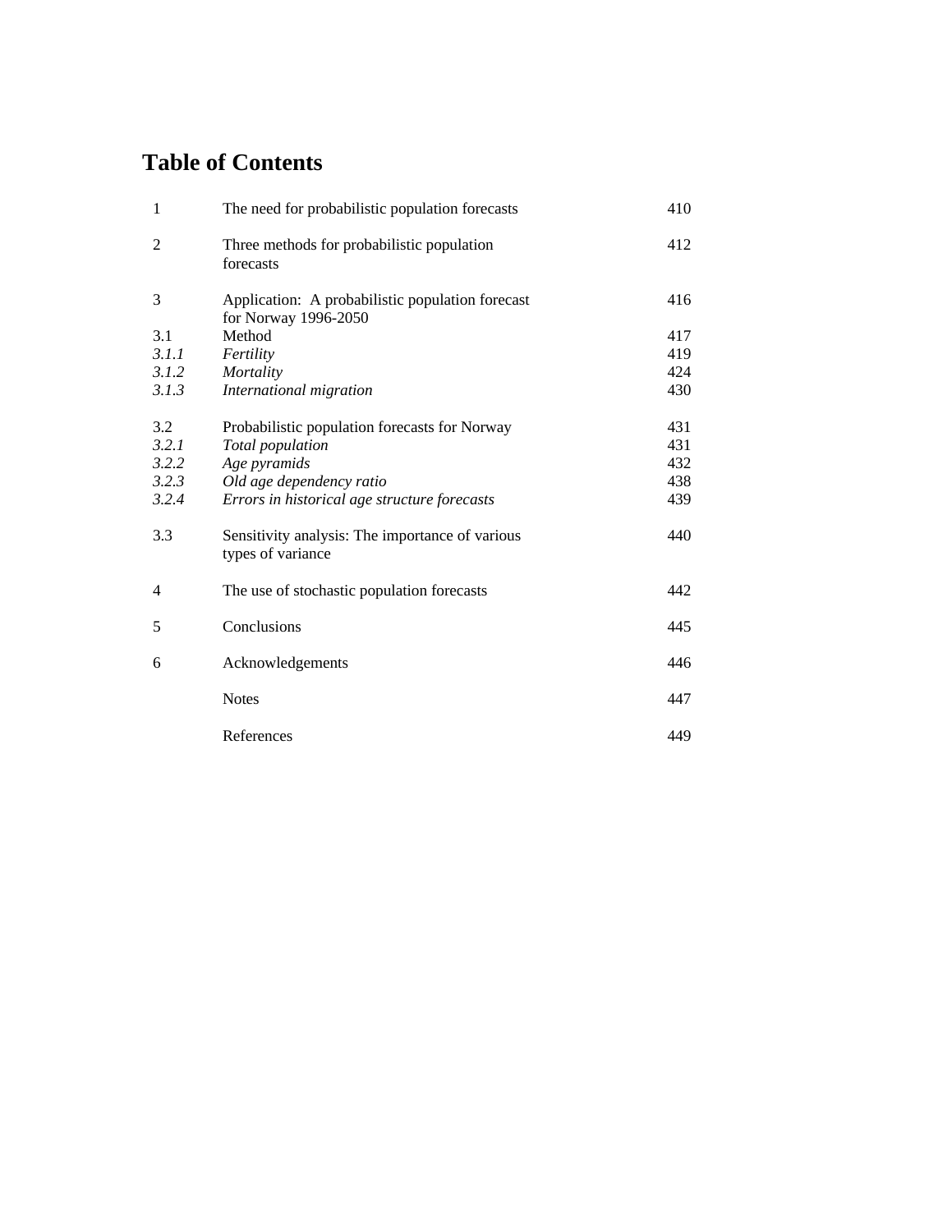# **Why population forecasts should be probabilistic - illustrated by the case of Norway**

**Nico Keilman <sup>1</sup> Dinh Quang Pham 2 Arve Hetland <sup>3</sup>**

## **Abstract**

 $\overline{a}$ 

Deterministic population forecasts do not give an appropriate indication of forecast uncertainty. Forecasts should be probabilistic, so that their expected accuracy can be assessed. We review three main methods to compute probabilistic forecasts, namely time series extrapolation, analysis of historical forecast errors, and expert judgement. We illustrate, by the case of Norway up to 2050, how elements of these three methods can be combined when computing prediction intervals for a population's future size and age-sex composition. We show the relative importance for prediction intervals of various sources of variance, and compare our results with those of the official population forecast computed by Statistics Norway.

<sup>1</sup> Department of Economics, University of Oslo, P.O. Box 1095 Blindern, N-0317 Oslo, Norway. Phone (+47) 22 85 51 28 or 22 85 51 27 fax (+47) 22 85 50 35. E-mail: n.w.keilman@econ.uio.no. Also Statistics Norway, P.O. Box 8131 Dep, N-0033 Oslo, Norway.

<sup>2</sup> Statistics Norway, P.O. Box 8131 Dep, N-0033 Oslo, Norway. Phone (+47) 21 09 46 86. E-mail: dqp@ssb.no

<sup>3</sup> Statistics Norway, P.O. Box 8131 Dep, N-0033 Oslo, Norway. Phone (+47) 21 09 44 37. E-mail: ahe@ssb.no.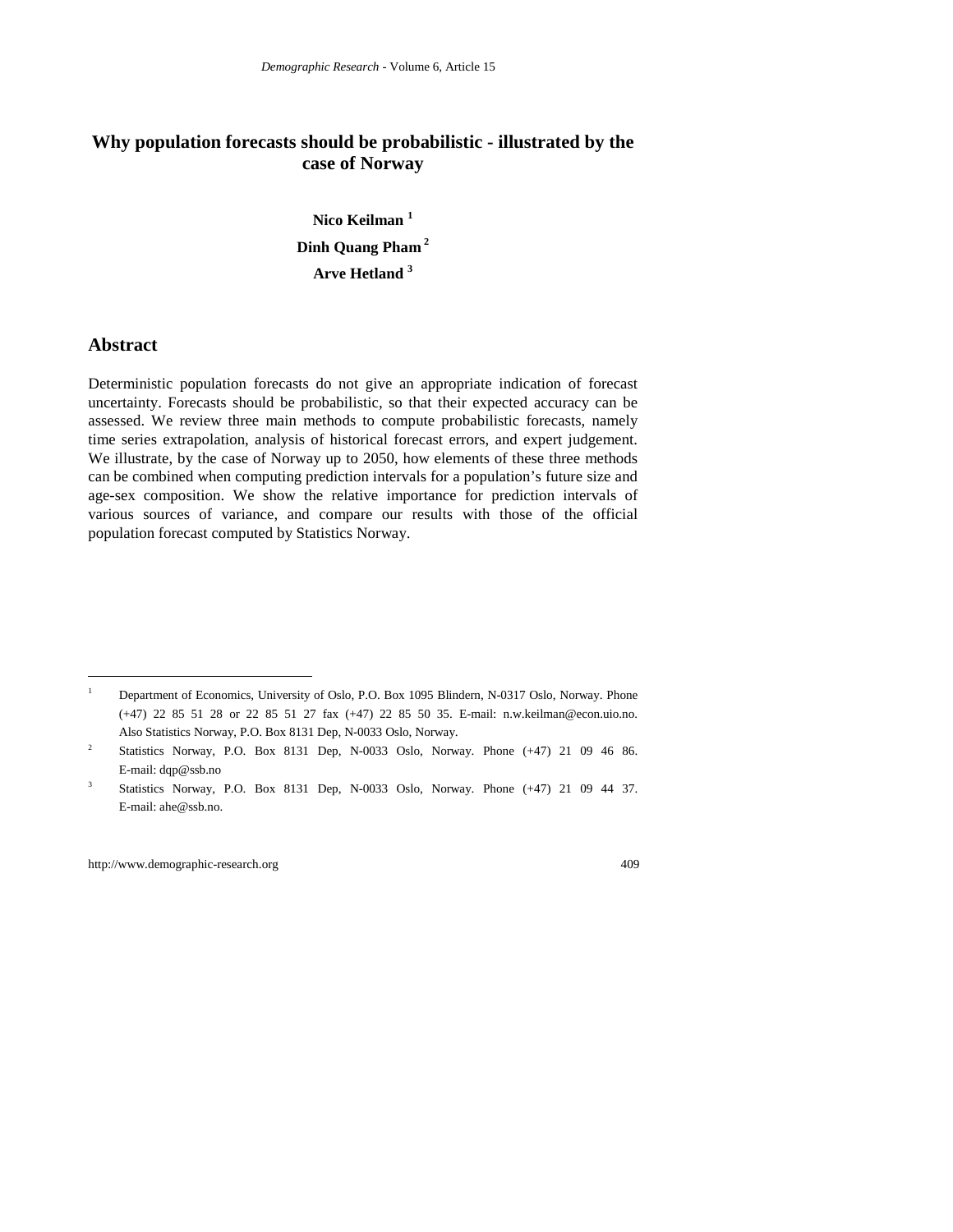### **1. The need for probabilistic population forecasts**

The demographic future of any country is uncertain. There is not just one possible future, but many. Some of these are more probable than others. Therefore, an exploration of a country's demographic future, for instance its population size in 2020, should include two elements: first, a *range* of possible outcomes, and second, a *probability* attached to that range. Together, these two constitute a prediction interval for the variable concerned. Such a prediction interval expresses the expected accuracy of the population forecast. In other words, it quantifies forecast uncertainty. Why is this important?

Statistical agencies traditionally deal with the uncertainty of forecasting population variables by producing two or more forecasts of fertility or mortality (or both), and then calculating a range of forecasts. For instance, Statistics Norway expects the number of children aged 6–12 in Norway in 2010 to be between 401,000 and 436,000, depending on whether fertility is low or high — that is, on whether women will have an average of 1.5 or 2.1 children, respectively, in 2010 (Statistics Norway 1999).

There are two drawbacks connected to this traditional approach. First, no probability is attached to the intervals. Yet, those who are planning provisions for education will find it useful to know whether the likelihood of this scenario (between 401,000 and 436,000 children aged 6-12 in Norway in 2010) is roughly 30%, 60%, or even 90%. A 30 per cent chance implies that the user should be prepared for surprises. Therefore, he should include much more flexibility in the planning process than a 90 per cent chance would imply. Second, the use of high and low variants is unrealistic and inconsistent from a statistical point of view (Lee 1999, Alho 1998). In the high variant, fertility is assumed to be high in *every* year of the forecast period. Similarly, when fertility is low in one year, it is 100 per cent certain that it will be low in the following years, too. Things are even worse when two or more mortality variants are formulated, in addition to the fertility variants. In that case, a forecast variant with high population growth results from combining high fertility with low mortality (high life expectancy), and vice versa for low population growth. This means that in the high growth variant, *any* year in which fertility is high, life expectancy is high as well. In other words, one assumes perfect correlation between fertility and mortality, and perfect serial correlation for each of the two components. Assumptions of this kind are unrealistic, and, moreover, they cause inconsistencies: two variants that are extreme for one variable need not be extreme for another variable. To illustrate this with Statistics Norway's most recent population forecast, consider the future number of elderly in Norway, and the associated Old Age Dependency Ratio (OADR), that is the number of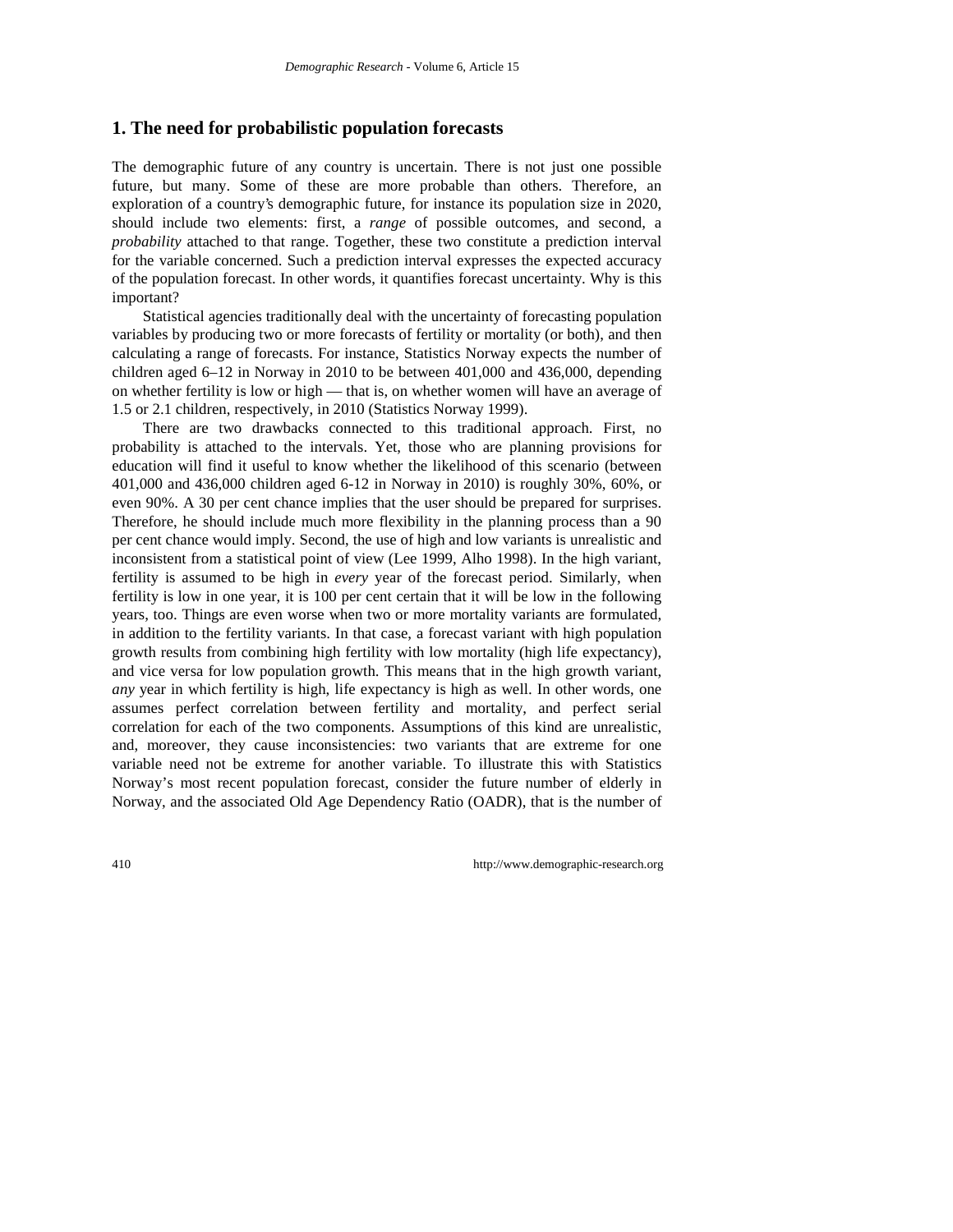elderly as a ratio of the number in working ages. The legal pensionable age is 67 years in Norway. In 2050, the population aged 67 and over will number between 911,000 and 1,244,000, depending on low or high population growth (Statistics Norway 1999). However, the corresponding OADR-values are 0.364 for low population growth, and 0.360 for high population growth. While there is a considerable gap between the absolute numbers of elderly in the two variants, the relative numbers, as a proportion of the population aged 20-66, are almost indistinguishable. The interval for the absolute number thus reflects uncertainty in some sense, but the OADR-interval for the same variant pair suggests practically no uncertainty. The reason for this inconsistency is that the population in working ages in this forecast is perfectly correlated with the number of elderly. A probabilistic forecast, which we propose as an alternative to traditional deterministic forecasting, does not necessarily assume perfect correlation between these two population groups. The example for Norway that we present in Section 3.2.3 results in a two-thirds OADR-prediction interval (that is, odds of two against one) in 2050 that stretches from 0.31 to 0.44.

In the discussion above, we assumed that the forecast variants presented by Statistics Norway are to be interpreted as uncertainty variants, i.e. variants that intend to show forecast uncertainty around a central path - the Medium variant. This is in line with Statistics Norway's own interpretation (Statistics Norway 2002, page 30). It should be noted that other agencies might have a different interpretation of forecast variants, namely that they represent alternative futures, without any uncertainty interpretation connected to them. In that case the purpose is to present meaningful demographic future developments, based upon different sociological, biomedical, and political deliberations.

In the recent past, demographers and statisticians developed methods for making probabilistic population forecasts, the aim of which is to calculate prediction intervals for every variable of interest. The tradition goes back to Leo Törnqvist (1949), who probably was the first one to integrate probabilistic thinking in population forecasting. Recent examples include population forecasts for the United States, Austria, Germany, Finland, and the Netherlands (Lee and Tuljapurkar 1994; Hanika et al 1997; Lutz and Scherbov 1998a, 1998b; Alho 1998; Alders and De Beer 1998; De Beer and Alders 1999), for major world regions (Lutz et al 1996, 2001), and for all countries in the world (NRC 2000). In this paper, we shall limit ourselves to national populations, but many of the arguments apply to multiregional forecasts as well.

We shall briefly review three main methods currently in use for making probabilistic population forecasts: time series extrapolation, analysis of historical forecast errors, and expert judgement. We illustrate, by the case of Norway up to 2050,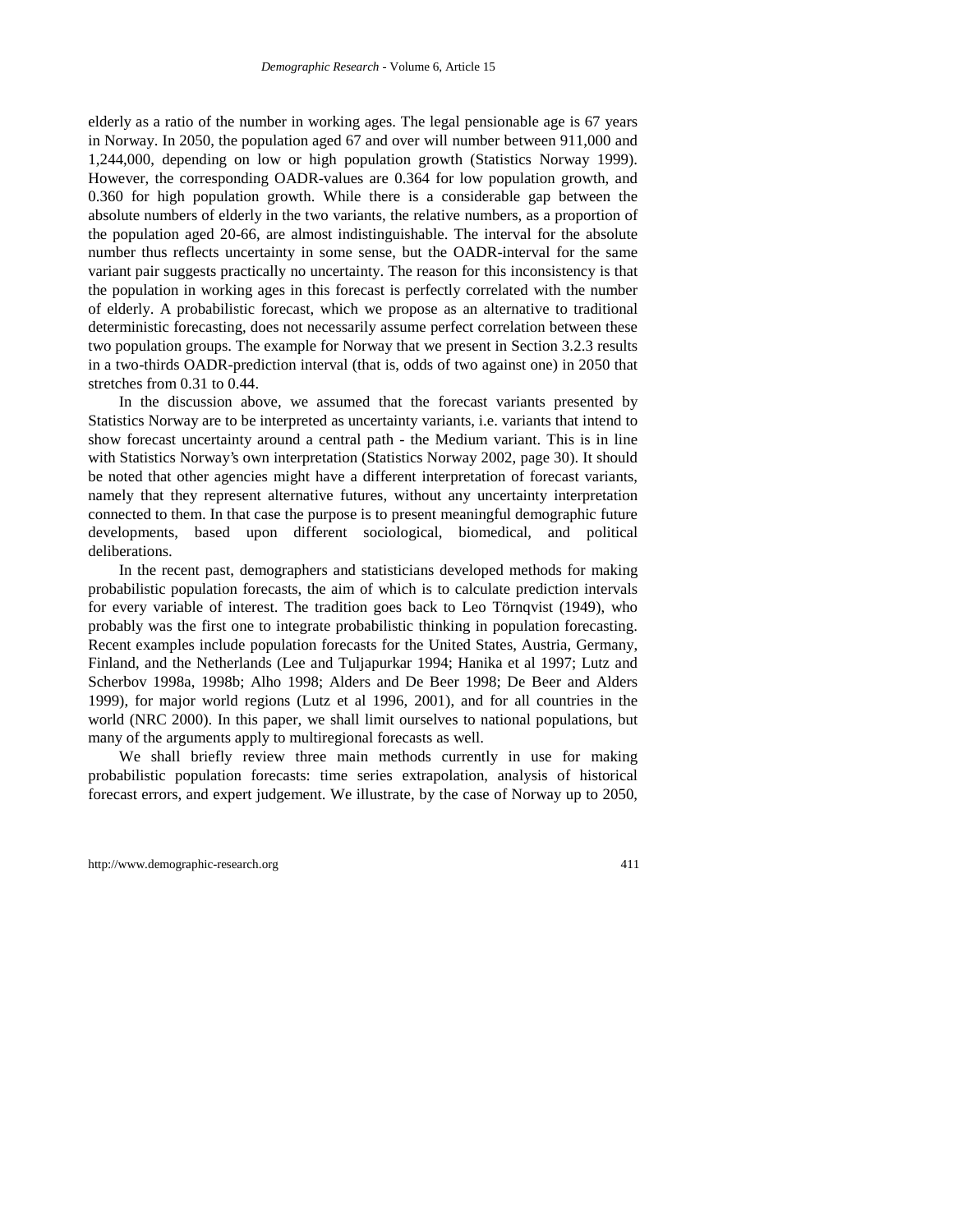how elements of these three methods can be combined when computing prediction intervals for a population's future size and age-sex composition. Our contribution to the existing literature is twofold. First, we illustrate how historical forecast errors for fertility, mortality, and age structures can be used to assess whether the short-term prediction intervals for the current forecast are reasonable. Second, we show the relative importance for prediction intervals of residual variance in time series models, and of estimation variance.

# **2. Three methods for probabilistic population forecasts**

Probabilistic population forecasting uses the cohort component method. Instead of one set of parameters for fertility, mortality, and migration, as in the traditional deterministic method (or three, when a high, a medium, and a low forecast variant are computed), a probabilistic forecast requires that one specify the joint statistical distribution of all input parameters. The large number of parameters (35 fertility rates, 200 death rates, and some 140 parameters for net migration *for each forecast year*) necessitates simplifying assumptions. (Even with age groups and time intervals equal to five years, a forecast for a period of fifty years, say, still requires that one specifies the joint distribution of  $(7+40+28)*10=750$  parameters.) First, one splits up the joint distribution into a number of smaller distributions with fewer variables, assuming that the components of fertility, mortality, and migration are independent. Second, one focuses on the distribution of a few summary indicators, for instance the total fertility rate, the life expectancy at birth, and level of net-immigration. This implies that one ignores the statistical distributions of the detailed parameters (age specific rates). In this case one assumes that the base population is perfectly known, for instance from a recent census. This is a realistic assumption for most developed countries with good data. When there are doubts about the data quality, one should model the base population statistically, and explicitly consider covariances with all components of change.

In probabilistic forecasts, four types of correlations are important: correlation across components, across age, across sexes, and across time (serial correlation).

In a Western country such as Norway, there is little or no reason to assume correlation between the components of fertility, mortality, and migration. (In developing countries, disasters and catastrophes may have an impact both on mortality, fertility, and migration, and a correlation between the three components cannot be excluded. There may also be a positive correlation between the levels of immigration and childbearing in Western countries with extremely high immigration from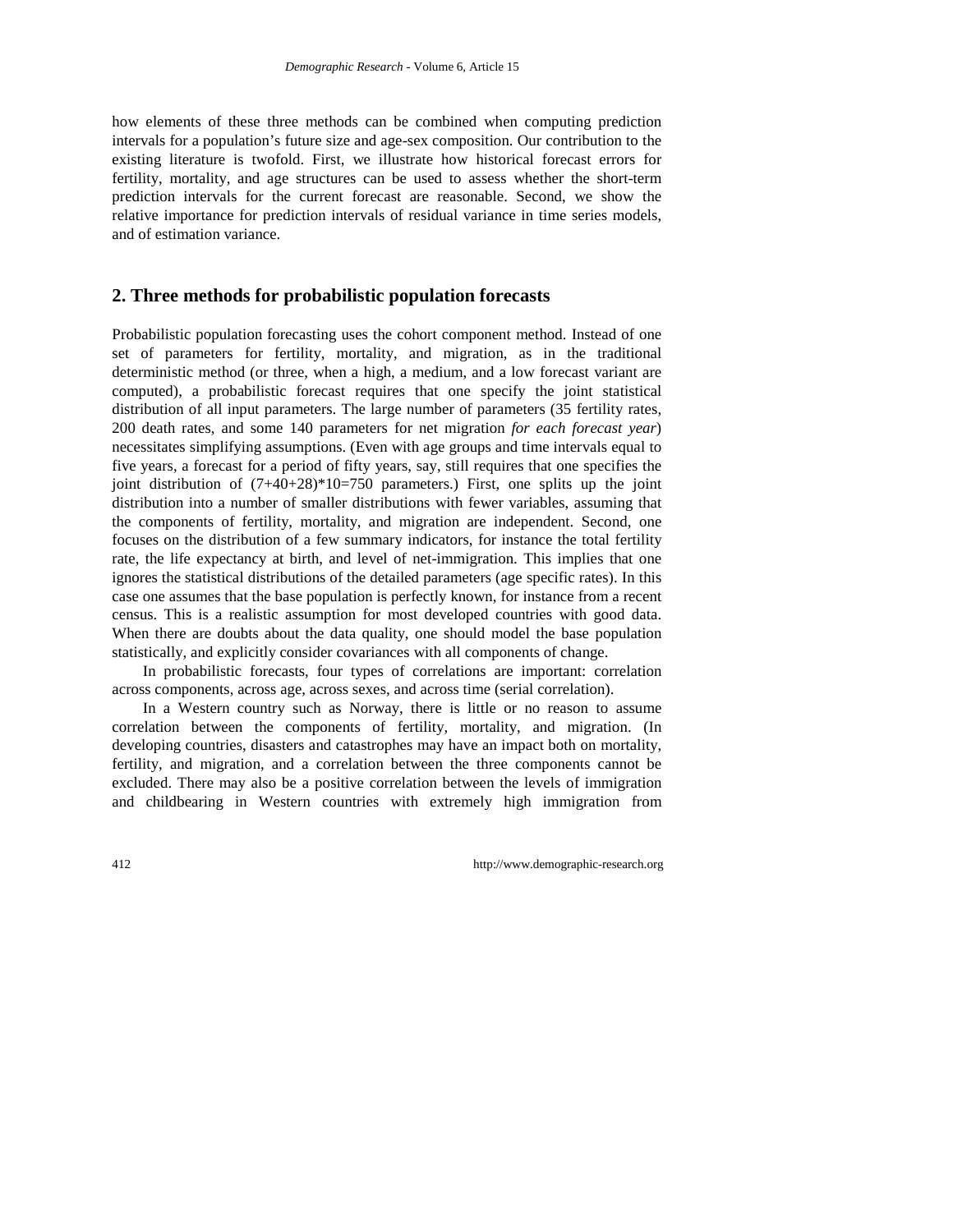developing countries.) There is no empirical evidence of such correlation (Lee and Tuljapurkar 1994; Keilman 1997). Therefore, in the stochastic forecasts of the US, Austria, Germany, Finland, and the Netherlands, the three components were assumed independent (Lee and Tuljapurkar 1994; Hanika et al 1997; Lutz and Scherbov 1998a, 1998b; Alho 1998; De Beer and Alders 1999). The forecasts for the US, Austria, Germany, and Finland were based on numbers of net-migrants, so that any correlation between immigration and emigration could be ignored. For the Netherlands, emigration flows for migrants born in certain countries were linked to up to the stock of the foreign-born population already residing in the Netherlands. As a consequence, immigration and emigration were indirectly positively correlated.

Correlation across time is important for each component. Levels of fertility and mortality change only slowly over time. Thus, when fertility or mortality is high one year, a high level the next year is also likely. This implies a strong, but not perfect serial correlation for these two components. International migration is much more volatile, but economic, legal, political, and social conditions stretching over several years affect migration flows to a certain extent, and some degree of serial correlation should be expected. In the probabilistic forecasts of Lee and Tuljapurkar (1994), Alho (1998), and De Beer and Alders (1999) these correlation patterns were estimated based on time series models. Hanika et al. (1997) and Lutz et al. (1998a, 1998b) assumed perfect autocorrelation for the summary parameters (total fertility, life expectancy, and net migration). Lee (1999) states that this assumption underestimates uncertainty. While it is unclear whether this generally is the case, it is true when the real process is a first order autoregressive process, a random walk, and probably also when it is a moving average process. In recent work, Lutz, Sanderson, and Scherbov relaxed the assumption of perfect autocorrelation (Lutz et al. 2001).

Men and women display similar behaviour regarding mortality and migration. This gives rise to a positive correlation across the sexes for these two components. Lee and Tulapurkar (1994) and De Beer and Alders (1999) assume perfect positive correlation across the sexes for mortality. This overestimates uncertainty in the future number of elderly irrespective of sex. Alho (1998) used an empirical correlation of 0.80 between male and female historical mortality in Finland. For migration, the empirical correlation across sexes was 0.91. De Beer and Alders assumed perfect correlation, while Lee and Tuljapurkar modelled net immigration deterministically. As a result, prediction intervals in the forecasts for the population in migration sensitive ages (up to age 50, roughly) are too wide in the Dutch case, and too narrow for the US.

Correlation across age is strong for each component. The annual age profiles of fertility (by mother's age), mortality, and migration are highly regular. This implies that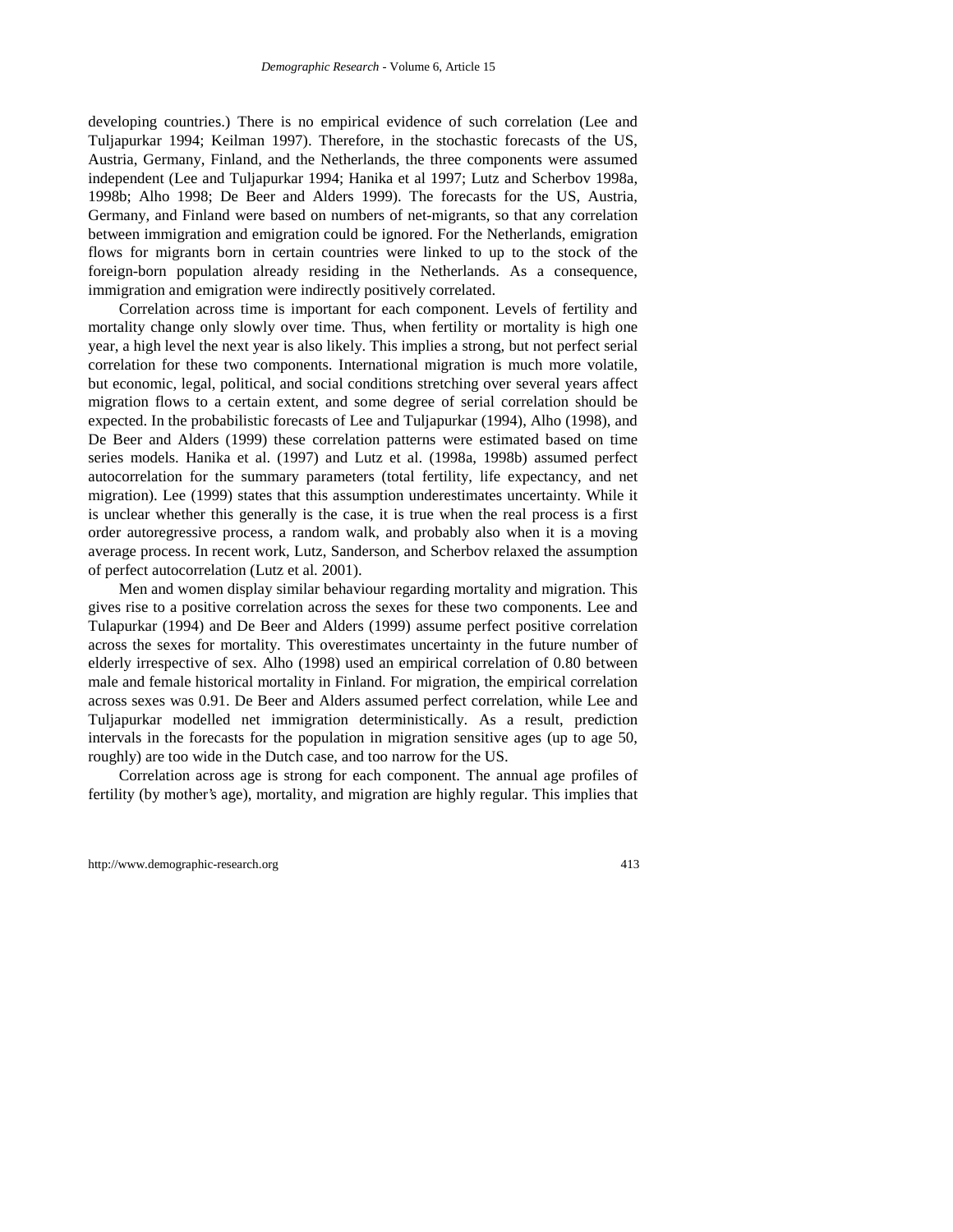age-specific rates and numbers for these three components are strongly positively correlated in a given year. Indeed, Alho (1998) found correlations between neighbouring ages for age-specific fertility and mortality equal to 0.89 or higher. Therefore, to simplify the computations, perfect correlation has been assumed in most applications, so that only the level of the age profile was subject to stochastic variation. Yet Alho assumed an auto regressive error structure with a one-year lag (i.e. an AR(1) process) across ages, instead of perfect correlation, because the correlation between ages further apart falls rapidly. For instance, the correlation between neighbouring ages for historical fertility in Finland was equal to 0.963, which implies a correlation of  $(0.963)^{10}$ =0.686 between ages ten years apart.

Three main methods are in use for computing probabilistic forecasts of the summary indicators: time series extrapolation, expert judgement, and extrapolation of historical forecast errors. Time series methods and expert judgement result in the distribution of the parameter in question around its expected value. In contrast, an extrapolation of empirical errors gives the distribution centred around zero (assuming an expected error equal to zero), and the expected value of the population variable is taken from a deterministic forecast computed in the traditional manner.

*Time series methods* are based on the assumption that historical values of the variable of interest have been generated by means of a statistical model, which also holds for the future. A widely used method is that of Autoregressive Integrated Moving Average (ARIMA)-models. Time series models were developed for short horizons. When applied to long-run population forecasting, the point forecast and the prediction intervals may become unrealistic (Sanderson 1995). Judgmental methods (see below) can be applied to correct or constrain such unreasonable predictions (Lee 1993; Tuljapurkar 1996).

*Expert judgement* can be used when expected values and corresponding prediction intervals are hard to obtain by formal methods. In demographic forecasting, the method has been pioneered by Lutz and colleagues (Lutz et al. 1996; Hanika et al. 1997; Lutz and Scherbov 1998a, 1998b). A group of experts is asked to indicate the probability that a summary parameter, such as the TFR, falls within a certain pre-specified range for some target year, for instance the range determined by the high and the low variant of an independently prepared population forecast. The subjective probability distributions obtained this way from a number of experts are combined in order to reduce individual bias. A major weakness of this approach, at least based upon the experiences from other disciplines, is that experts often are too confident, i.e. that they tend to attach a too high probability to a given interval (Armstrong 1985). A second problem is that an expert would have problems with sensibly guessing whether a certain interval corresponds to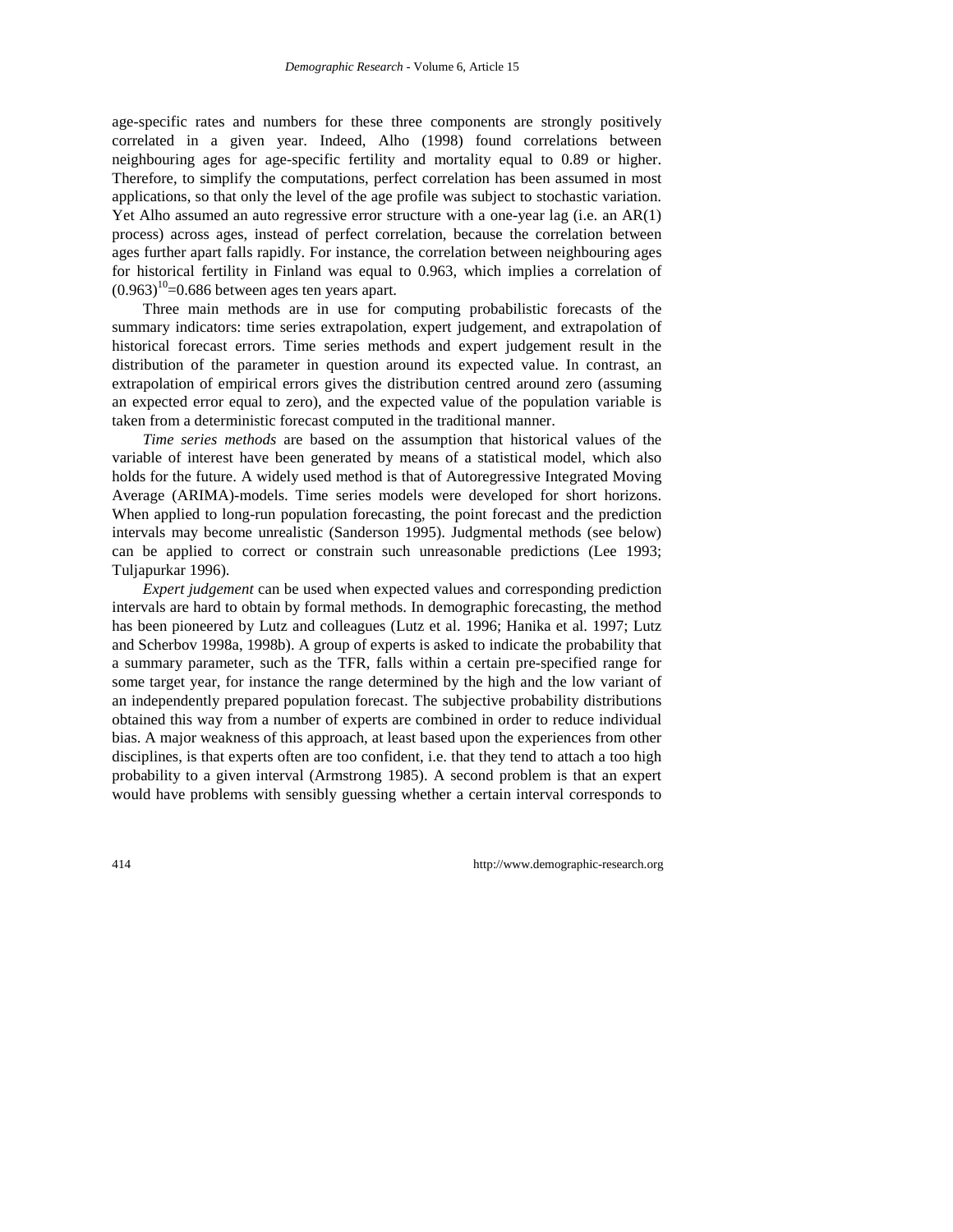probability bounds with 90 per cent coverage versus 95 per cent or 99 per cent (Lee 1999).

*Extrapolation of empirical errors* requires observed errors from historical forecasts. Formal or informal methods may be used to predict the errors for the current forecast. Keyfitz (1981) and Stoto (1983) were among the first to use this approach in demographic forecasting. They assessed the accuracy of historical forecasts for population growth rates. The Panel on Population Projections of the US National Research Council (NRC 2000) elaborated further on this idea and developed a statistical model for the uncertainty around total population in UN-forecasts for all countries of the world. Others have investigated and modelled the accuracy of predicted TFR, life expectancy, immigration levels, and age structures (Keilman 1997; De Beer 1997). There are two important problems. First, time series of historical errors are usually rather short, as forecasts prepared in the 1960s or earlier generally were poorly documented. Second, extrapolation is often difficult because errors may have diminished over successive forecast rounds as a result of better forecasting methods.

The three approaches are complementary, and elements of all three are often combined. Lee and Tuljapurkar (1994) modelled the time series of the level parameter for US-fertility obtained by means of the Lee-Carter method as an ARIMA(1,0,1) process with a constrained mean, subjectively chosen equal to 2.1. Alho (1998) compared prediction intervals for the TFR in Finland obtained by means of an ARIMA(1,1,0)-model with those that result from the errors of so-called naïve forecasts, i.e. forecasts that assume that the current TFR-level is a reasonable forecast of the future TFR. A similar method was employed for mortality. He also combined errors of naïve forecasts with time series analysis and expert judgement in his crude assessments of forecast uncertainty for twelve large world regions (Alho 1997). De Beer and Alders (1999) modelled the life expectancy of the Netherlands as a random walk with drift, and compared the resulting prediction intervals with those obtained from a time series of historical forecast errors for the life expectancy. Lutz et al. (2001) chose a certain level for the variance in the TFR in a target year. The variance was larger for regions with high fertility than for low fertility regions. As to mortality, they generally assumed that life expectancies would increase between zero and four years with 80 per cent probability. These subjectively chosen distributions were combined with a moving average time series process for the error in the TFR or the life expectancy increase. At the same time, the authors aimed at producing prediction intervals that were at least as large as those published by the NRC-panel for major world regions (NRC 2000).

Clearly, subjective choices are abundant in empirical studies of this kind. They are made not only in the expert judgement method, but also in time series analysis, in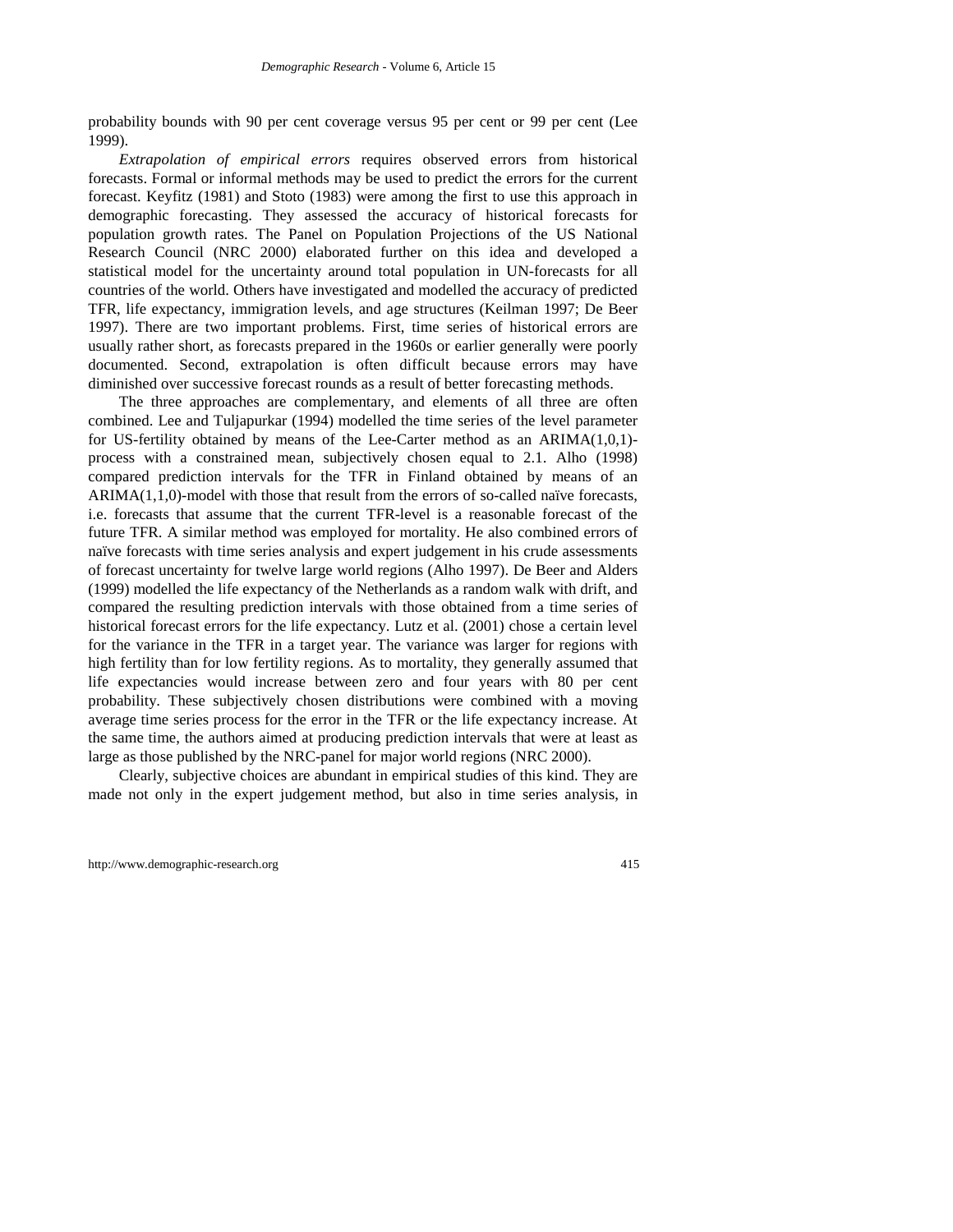particular when choosing a certain form of the extrapolation model, or the length of the historical series. These choices often have important consequences for the shape of the prediction intervals.

Irrespective of the method that is used to determine the prediction intervals for all future fertility, mortality and migration parameters, the next step is to apply these to the base population in order to compute prediction intervals for future population size and age pyramids. There are two common approaches to obtain such intervals: an analytical approach and a simulation approach.

The *analytical approach* is based on a stochastic cohort component model, in which the statistical distributions for the fertility, mortality, and migration parameters are transformed into statistical distributions for the size of the population and its agesex structure. Alho and Spencer (1985) and Cohen (1986) employ such an analytical approach, but they need strong assumptions. Lee and Tuljapurkar (1994) give approximate expressions for the second moments of the distributions.

The *simulation approach* avoids the simplifying assumptions and the approximations of the analytical approach. The idea is to compute several hundreds or thousands of forecast variants ("sample paths") based on input parameter values for fertility, mortality, and migration that are randomly drawn from their respective distributions. The forecast results are stored in a database, and the  $\alpha$ -per cent prediction interval for a certain variable ranges from the  $(100-\alpha)/2$ -th percentile to the  $(100+\alpha)/2$ th percentile of that variable's values. Early contributions based on the idea of simulation are those by Keyfitz (1985), Pflaumer (1986, 1988), and Kuijsten (1988).

# **3. Application: A probabilistic population forecast for Norway 1996-2050**

We shall illustrate the methods discussed above for the case of Norway. Our probabilistic population forecast is based on a combination of time series extrapolation, inspection of observed errors in historical forecasts, and the use of expert judgement. Most attention was given to time series extrapolation, in order to obtain a correct initial specification of covariances and autocorrelations. For mortality, this resulted in acceptable prediction intervals. However, for fertility and international migration, longterm intervals were too wide. Therefore, these intervals were reduced in an *ad hoc* manner based on subjective decisions. Observed forecast errors for fertility, mortality and the age structure were used to check the plausibility of the short-term intervals.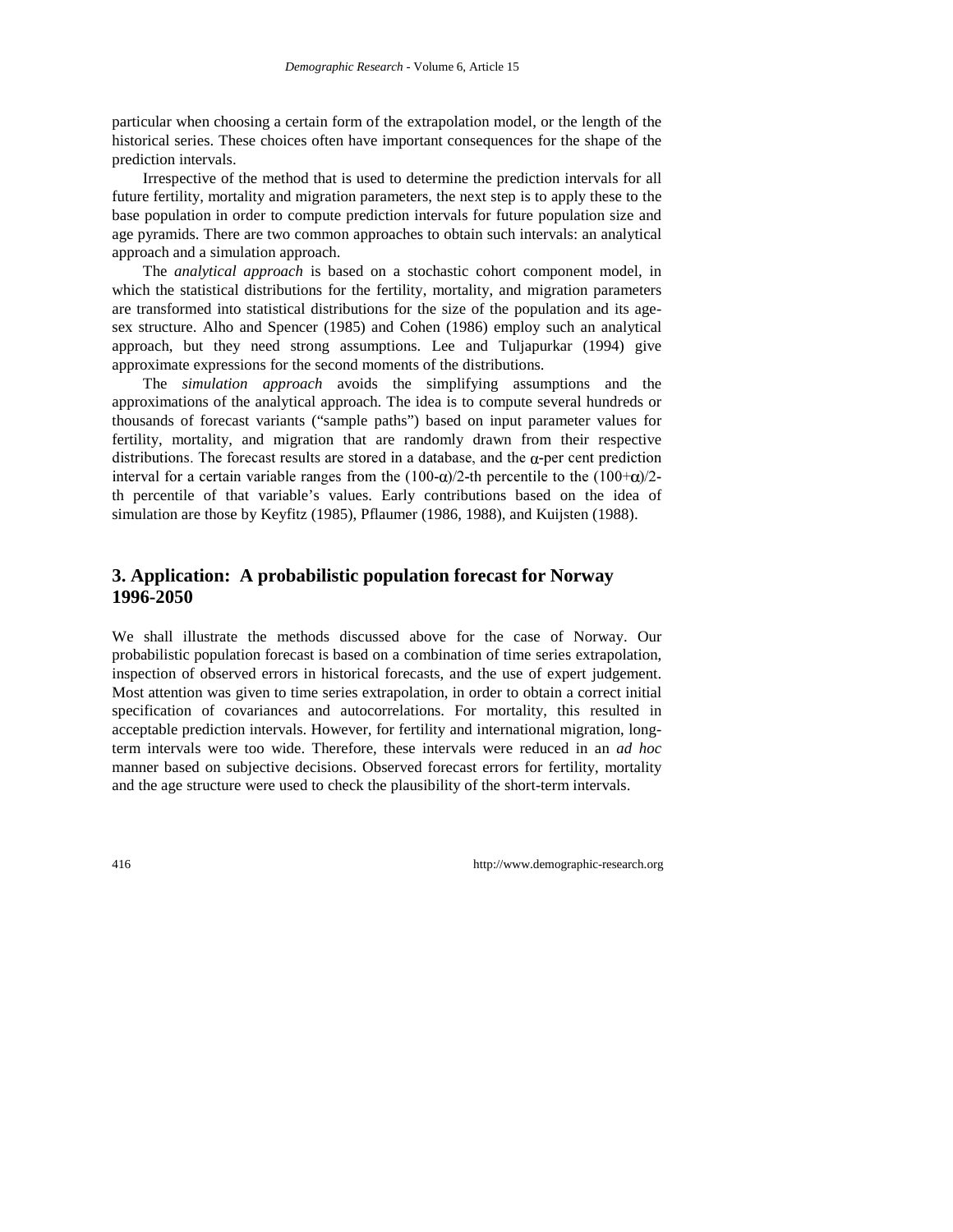#### **3.1 Method**

We simulated the future population of Norway by age and sex five thousand times. Each simulation run covered the years 1996-2050. Starting point was the observed age pyramid as of 1 January 1996. Each simulation was based on random draws from prediction intervals for summary parameters of fertility (total fertility rate, mean age at childbearing, and variance in that age), mortality (life expectancy at birth for men and women), and international migration (numbers of immigrants and emigrants). We assumed stochastic age patterns for fertility and mortality, and deterministic age patterns for immigration and emigration. The prediction intervals for age-specific fertility, mortality, immigration, and emigration were derived from those for the summary parameters based on a common approach. A short general description is given below. Details can be found at http://www.ssb.no/emner/02/03/sos105 (Keilman et al. 2001).

We assumed that the four components of population change were independent, and accounted for correlation across the sexes for mortality (Section 3.1.2) and for migration (Section 3.1.3). A possible correlation between immigration and emigration (for instance caused by return migration), or one between migration of men and women (family migration, family reunification) was ignored. Extensive empirical checks did not result in clearly interpretable patterns. We estimated time series models for one or more log-transformed summary parameters for each component, and used Monte Carlo simulation to obtain future values of those parameters. The time series models were estimated such that they predicted expected values for the TFR, the life expectancy, the number of immigrants, and the number of emigrants, which agreed closely with those of the Medium variant of Statistics Norway's 1996-based population forecast. The parameters were assumed to follow a multivariate normal distribution in the future, with a known vector of expected values and known covariance matrix (Note 1). Multivariate normally distributed numbers were drawn from each distribution. Repeated Monte Carlo simulation resulted in five thousand independent sample paths for each agespecific parameter.

The computations consisted of the following steps.

1. We assembled time series of fertility rates by mother's age, mortality rates by age and sex, and numbers of immigrants and emigrants by age and sex for a certain base period. For each year and each age, we assumed that a Poisson process had generated the events of childbearing and death. The empirical fertility or mortality rate is the estimate of the parameter of the Poisson model (Note 2). Therefore, these empirical rates have estimation errors (sampling variance).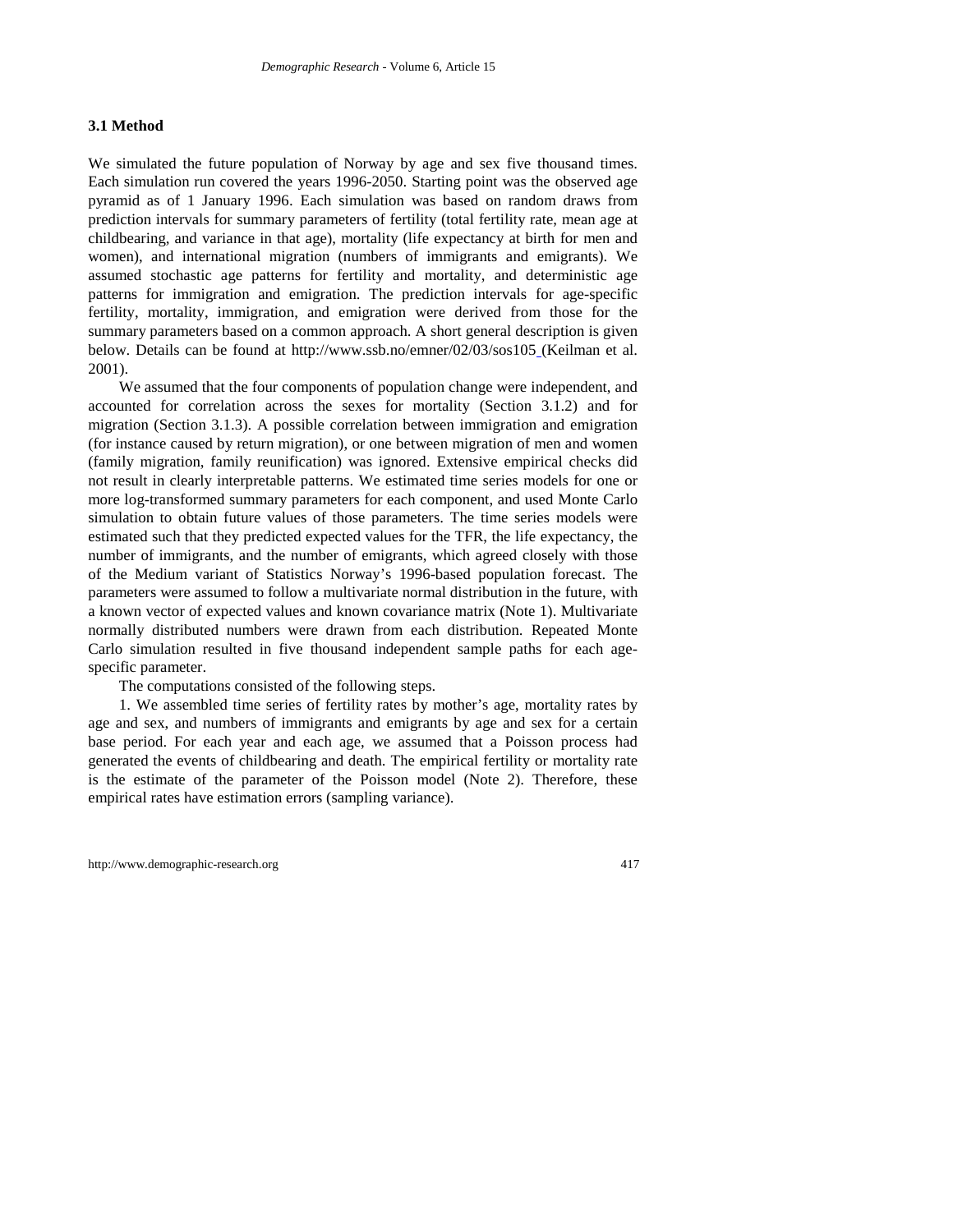2. We estimated age schedules for all three components in each observation year: a Gamma curve for fertility, a Heligman-Pollard curve for mortality, and a Rogers-Castro curve for migration. We computed summary indicators for each component: TFR, mean age at childbearing, and variance in the childbearing age for fertility, life expectancy at birth (by sex) for mortality, and numbers of immigrants and emigrants (by sex) for international migration. The summary indicators for fertility and mortality have estimation errors that result from two sources: 1. the age-specific rates have estimation errors; 2. the fit of the Gamma curve and the Heligman-Pollard curve is not perfect.

3. We constructed a time series model for each of the summary indicators. The coefficients of the time series model have estimation errors, and there is a residual variance. For fertility and mortality, the input data for the time series models, i.e. the summary indicators mentioned in step 2, are not observed, but estimated. Hence the estimation errors for the summary indicators are reflected in the estimation variance of the coefficients and in the residual variance.

4. We used the time series models to extrapolate the summary indicators.

5. We broke the future summary indicators down by age to obtain the future age and sex specific parameters for the cohort component model.

In summary, this approach results in four main sources of uncertainty attached to future birth and death rates:

- 1. sampling variance in the historical age-specific rates;
- 2. estimation variance in the parameter estimates of the age pattern curves;
- 3. residual variance in each time series model;
- 4. estimation variance in the coefficient estimates of each time series model.

For migration we worked with absolute numbers, and hence only sources 2-4 were relevant. In Section 3.3 we shall analyse the relative importance of these four variance sources for prediction intervals around various forecast results.

All forecast results are computed based on a number of linked stochastic models, with specific assumptions concerning various types of variances for future fertility, mortality, and migration. The expected values of the distributions correspond to those assumed by Statistics Norway in its official population forecast. We have regarded those official results as benchmark values, and focussed on the width of prediction intervals.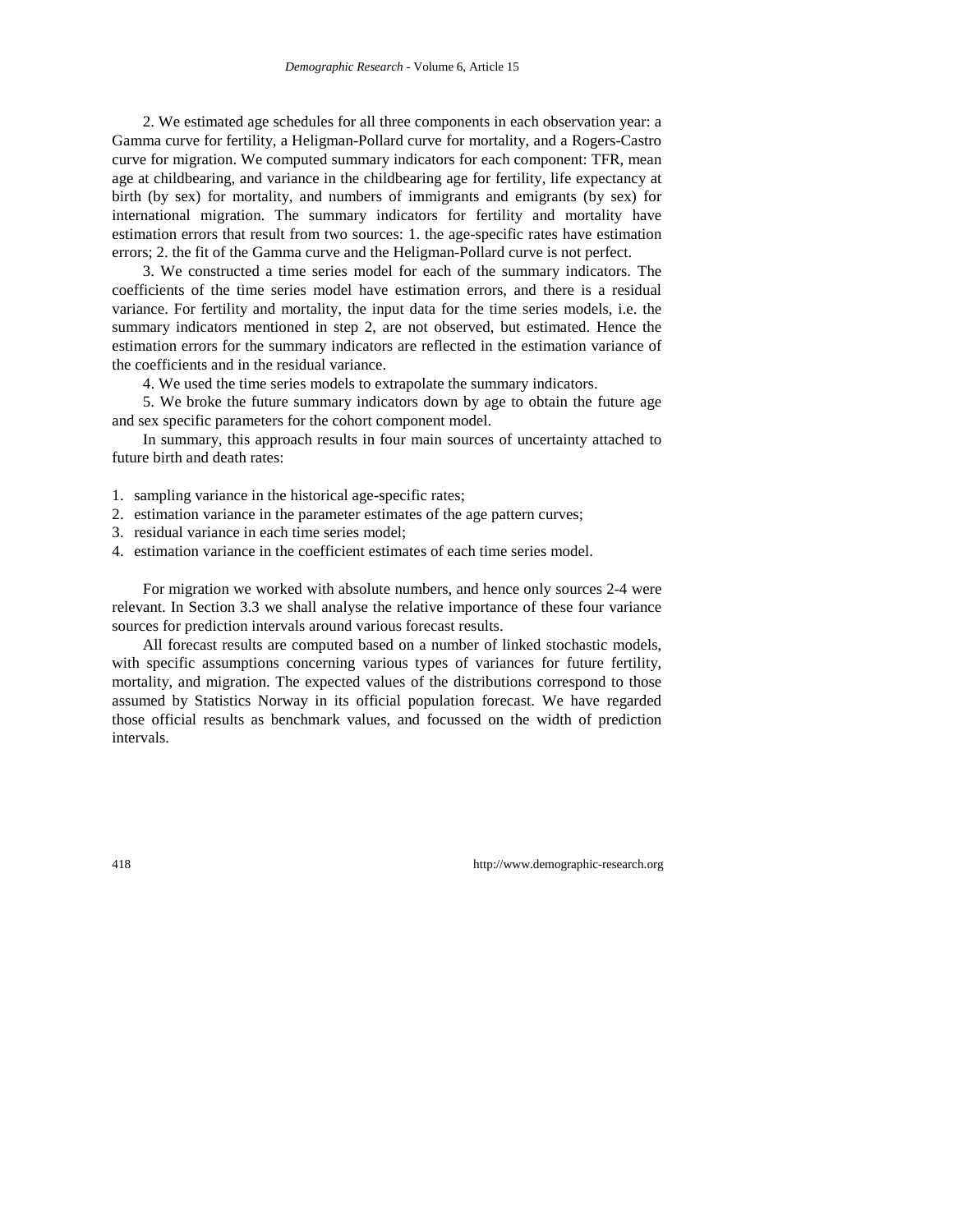#### **3.1.1 Fertility**

We assumed that age-specific fertility rates would follow a Gamma curve for each year between 1900 and 1995. The Gamma curve is a mathematical function that has proven its success in reproducing the skew pattern of age-specific fertility. Keilman and Pham (2000) show that the fit to Norwegian data was good after 1940, and excellent from 1980 onwards. The curve has four parameters: the TFR, the mean age at childbearing, the variance in that age, and the minimum reproductive age. These parameters were estimated for each year in the period 1945-1995. We used weighted least squares (WLS), giving relatively little weight to ages at which sampling variance of fertility rates was high. Next we fitted the following multivariate ARIMA (1,1,0)-model to the time series of the log-transformed estimates of the first three parameters during the years 1945-1995:

$$
Z_t = \Phi Z_{t-1} + \varepsilon_t, \tag{1}
$$

where  $Z_t$  is a column vector with first differences in the three parameter estimates in logarithmic form,  $\Phi$  is a 3x3-matrix of coefficients, and  $\varepsilon$  is a multivariate normal column vector with zero expectation and constant covariance matrix  $\Sigma$ <sub>ε</sub>. WLS estimation gave little weight to years in which the (co-)variances for the three parameter estimates were large. Starting from parameter estimates for 1994 and 1995, we used the ARIMA model to simulate the future values of the three parameters in question for the period 1996-2050.

Estimates for the minimum age fell below 14 in 1975, and decreased further to reach zero in 1991. We assumed that it would remain zero in the future. Predicted rates for ages lower than 15 are extremely low, in spite of this unrealistic assumption. The reason is that the TFR is low, and the mean age is high. Therefore we could ignore fertility rates for women younger than age 15. Note that Thompson et al. (1989) found a similar (even steeper) drop in the minimum age for US fertility.

For each of the 5,000 simulations, one value of the  $\Phi$ -matrix, and 55 values (one for each year) of the  $\mathcal{E}$ -vector were drawn from their respective multivariate normal distributions. This resulted in reasonable medians for the three parameters in 2050, but the expected TFR in 2050 was rather high: 2.21 children per woman (the median TFR was 1.86). This is much higher than the fertility assumption in the Medium variant of Statistics Norway's population forecast of 1999: 1.8 from 2010 onwards. Concerning the prediction intervals, we checked both the short-term and the long-term patterns.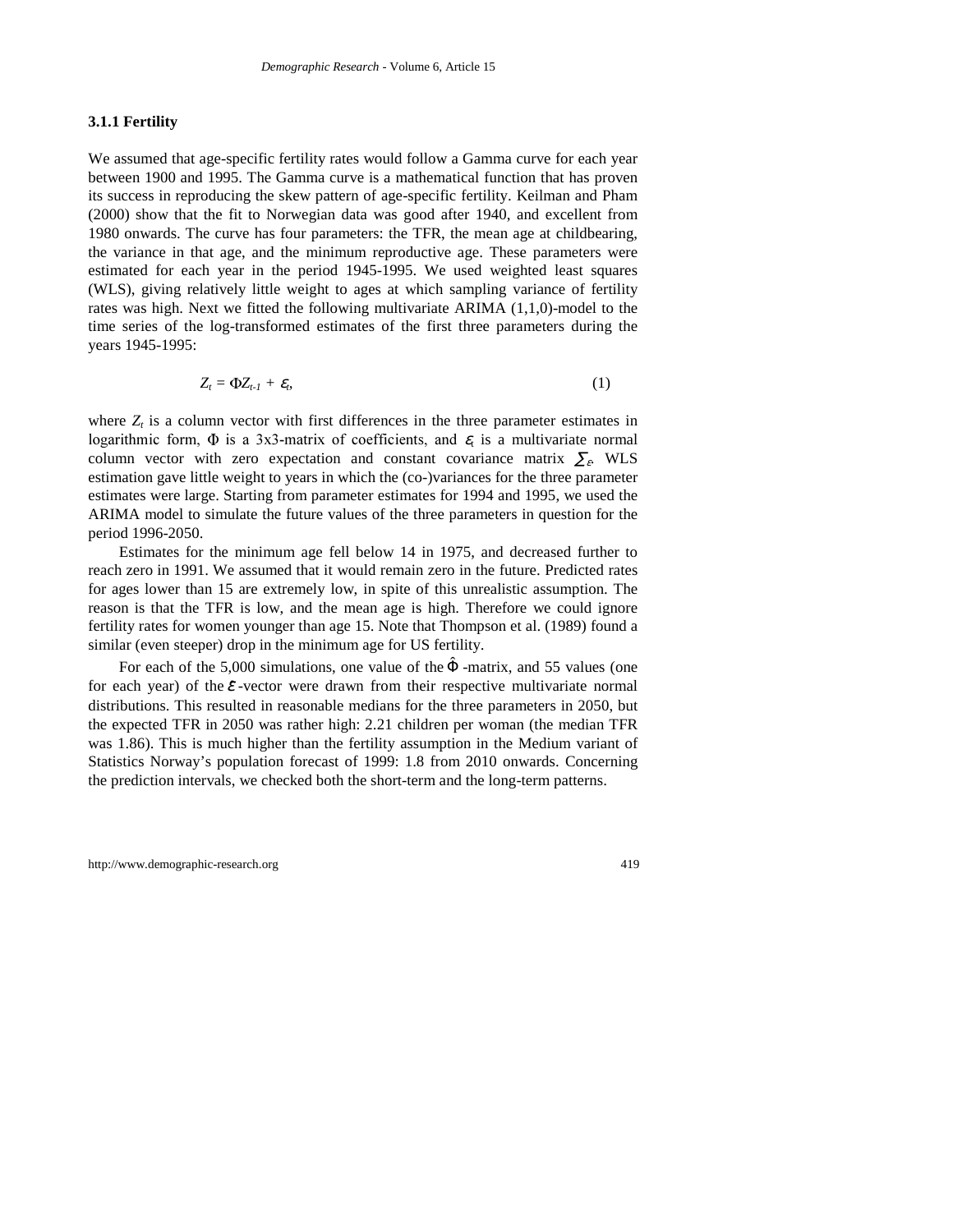#### *3.1.1.1 Long-term prediction intervals*

The long-term prediction intervals were excessively wide, in particular that for the TFR. The odds were two against one that the TFR in 2050 would lay between 1.1 and 3.3 children per woman, while the 95 per cent prediction interval would range from 0.6 to 6.1 children per woman in that year. The reason for these wide intervals is that the model is not able to explain the baby boom of the 1950s and early 1960s. We also experimented with other estimation periods, namely 1960-1995 and 1975-1995 (see Keilman and Pham (2000) for details). We concluded that opting for the period 1945- 1995 strikes a good balance between a high residual variance (1960-1995), and an imprecise estimate of the autoregressive coefficient (1975-1995), so we will proceed with the 1945-1995-based estimates.

Although the expected probability that the TFR will exceed 6.1 children per woman in 2050 was only 2.5 per cent, this cannot be considered as realistic. The model produces reasonable results (an upper 95%-bound lower than four children, say) up to the years 2020-2030, but not for later years. We have therefore assumed upper and lower limits to future TFR-levels in Norway.

To find realistic limits, we carried out a number of experimental simulations with the ARIMA model. We defined upper limits for the period TFR of 2, 3, 4, and 5 children per woman, and lower limits equal to 0, 0.25, 0.5, 0.75, and 1 child per woman on average. In case a predicted TFR, in any year, fell outside the range defined by the upper and lower limits, the entire sample path was rejected, and new simulations were generated until we had obtained 5,000 sample paths with admissible values. An alternative model is to reject not the whole sample path, but only the TFR-value that crosses the limit, and redraw the TFR until an admissible value has been found. While we do not have any clear preference, this alternative method requires many more Monte Carlo attempts, because extreme TFR-values result more often from extreme  $\hat{\Phi}$ -draws than from extreme  $\hat{\mathcal{E}}$  -draws.

As could be expected, the lower limit had very little effect on the TFRdevelopments. The upper limit had strong impact on the long run, in particular for the median values and for the bounds of the 95 per cent prediction intervals. For instance, with a maximum TFR set to 2 children per woman (and minimum TFR equal to zero), both the upper and the lower bound of the 95 per cent prediction interval and the median value fell almost continuously over the period 1998-2045. With a maximum TFR equal to 3 children per woman, the upper 95 per cent bound was almost constant at 2.6 children per woman in the period 2013-2037, while the median fell continuously. Only when choosing an upper limit equal to 4 children per woman, we obtained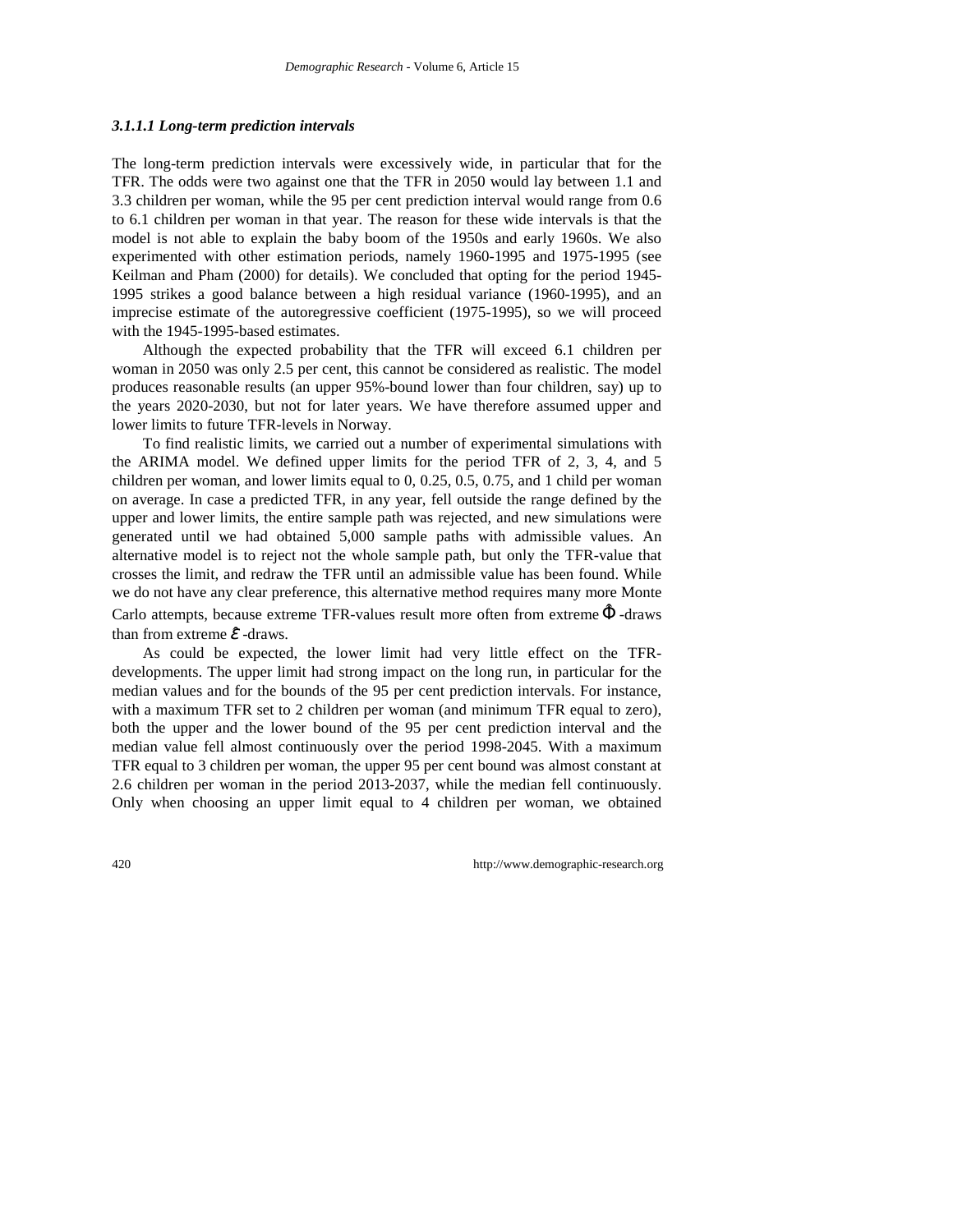reasonable patterns, i.e. an expected value and a median in 2050 close to the official value of 1.8, and non-decreasing values for the upper 95 per cent bound (Note 3).

Based on these experiments, we decided to restrict the period TFR to values between 0.5 and 4.0 children per woman. We also introduced restrictions on other parameters. By the middle of the next century, the childbearing behaviour of Norwegian women may be very different from todays. Medical technology may have made it possible to postpone childbearing to ages well beyond 50. Even then, a mean age at childbearing higher than 50 years, or a variance in the age at childbearing of 400, is clearly unrealistic. At the same time it is unrealistic to assume that teenage fertility has become so important that the mean age will fall below 20. Thus, draws that resulted in TFR values outside the interval [0.5, 4], mean age values outside [20, 50], or age variances outside [10, 250] were rejected, and new values were drawn until 5,000 sets with admissible values were obtained. We also restricted the elements of the ARIMA coefficient matrix to the interval  $[-1, +1]$ . Figure 1 gives the results for the TFR. The median TFR-predictions fall slightly (1.86 children per woman in 1995, 1.71 in 2050), as did the expected value (1.86 in 2010 and 1.83 in 2050). The model predicts a small increase in the mean age (to 30.2 years in 2050, up from 28.8 years in 1995). These trends are smooth extrapolations of current fertility developments in Norway, and they are in accordance with the fertility assumptions in the official population forecasts (Statistics Norway 1999).

It should be stressed that our approach in which we reject sample paths that fall outside a certain pre-specified range, differs from the approach pioneered by Lutz, Sanderson, and Scherbov that we labelled as "expert judgement" in Section 2. In the latter, a certain TFR-range (for example between 1 and 3 children per woman) is assumed to cover a certain part of the predictive distribution (for instance 80 per cent), such that the extreme values correspond with appropriate lower and upper percentiles (for example the  $10<sup>th</sup>$  and the  $90<sup>th</sup>$  percentile). In our approach, we simply limit the whole predictive interval to a certain range (between 0.5 and 4 children per woman). This can be interpreted as a "100 per cent prediction interval", so to speak. Although still difficult and quite arbitrary, we find it easier to select TFR-bounds that define completely unrealistic, or impossible, TFR ranges (larger than 4, or below 0.5), than bounds for which there still may be a 10 per cent probability that the future TFR will cross them (larger than 3, below 1). Clearly, this is merely a practical matter. Generally speaking, our method of introducing bounds and impossible ranges is not principally different from the "expert judgement" approach.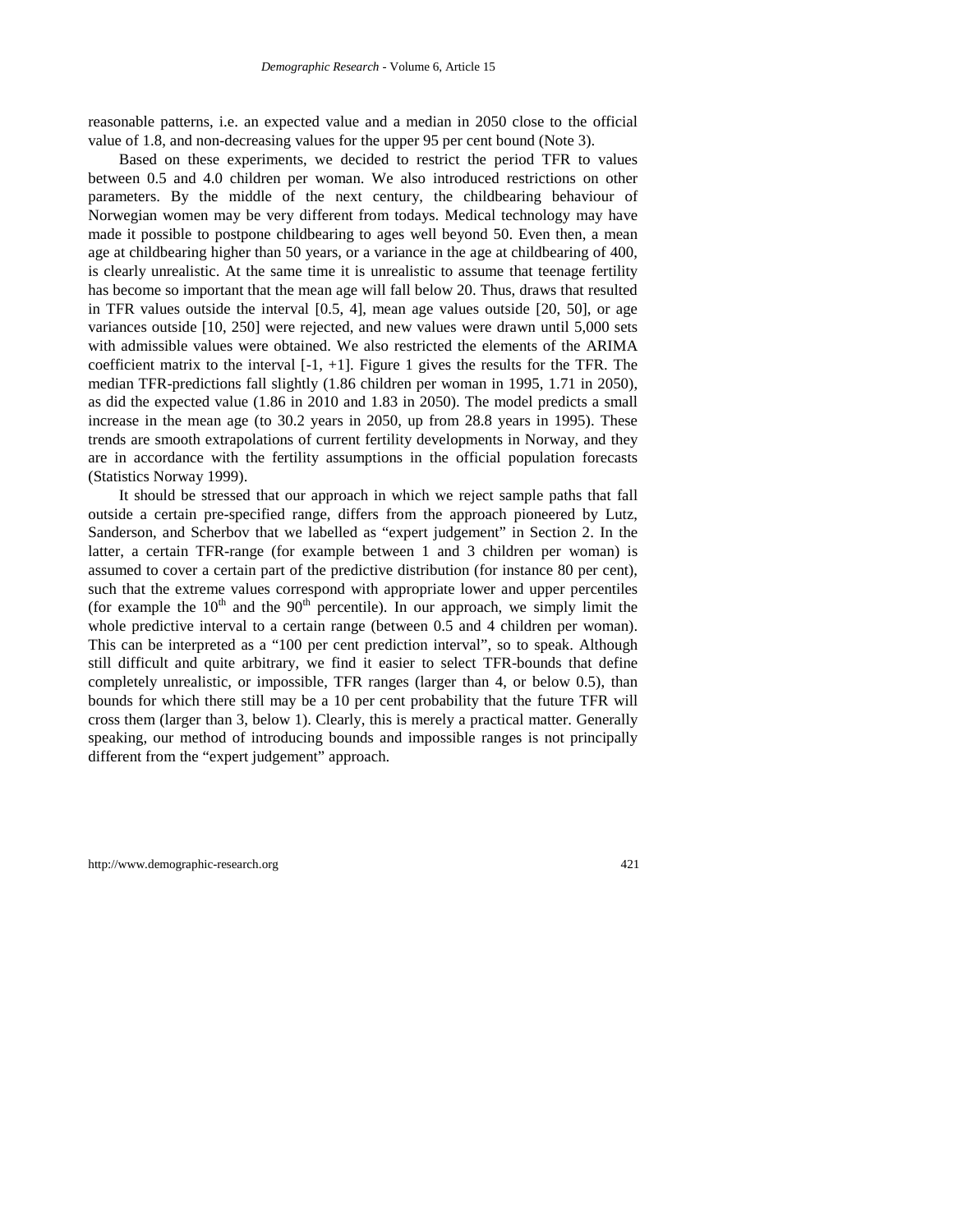*Figure 1: Estimates, confidence intervals, and prediction intervals for the TFR, 1950-2050. TFR-predictions restricted to [0.5, 4.0]*



*3.1.1.2 Short-term check*

We have used the historical errors in twelve TFR-forecasts that Statistics Norway has published between 1969 and 1996 as an independent check against the expected shortterm errors in Figure 1. For each historical forecast, we compared assumed TFR-values from the jump-off year until 1999 with observed values, updating the data originally assembled by Texmon (1992). The error in the TFR was defined as the assumed minus the observed value. Many of the twelve forecasts contained two or more variants. These variants got equal weight in the error analysis, mainly because Statistics Norway did not recommend one specific variant as being the more realistic one; see Keilman and Pham (2000) for a discussion. This resulted in 28 series of TFR errors, and each series was ordered by forecast duration (the jump-off year was defined as duration 0). For each duration, the errors were ordered from low to high. Finally, we selected (by linear interpolation, if necessary) two error values, such that one-sixth of the errors were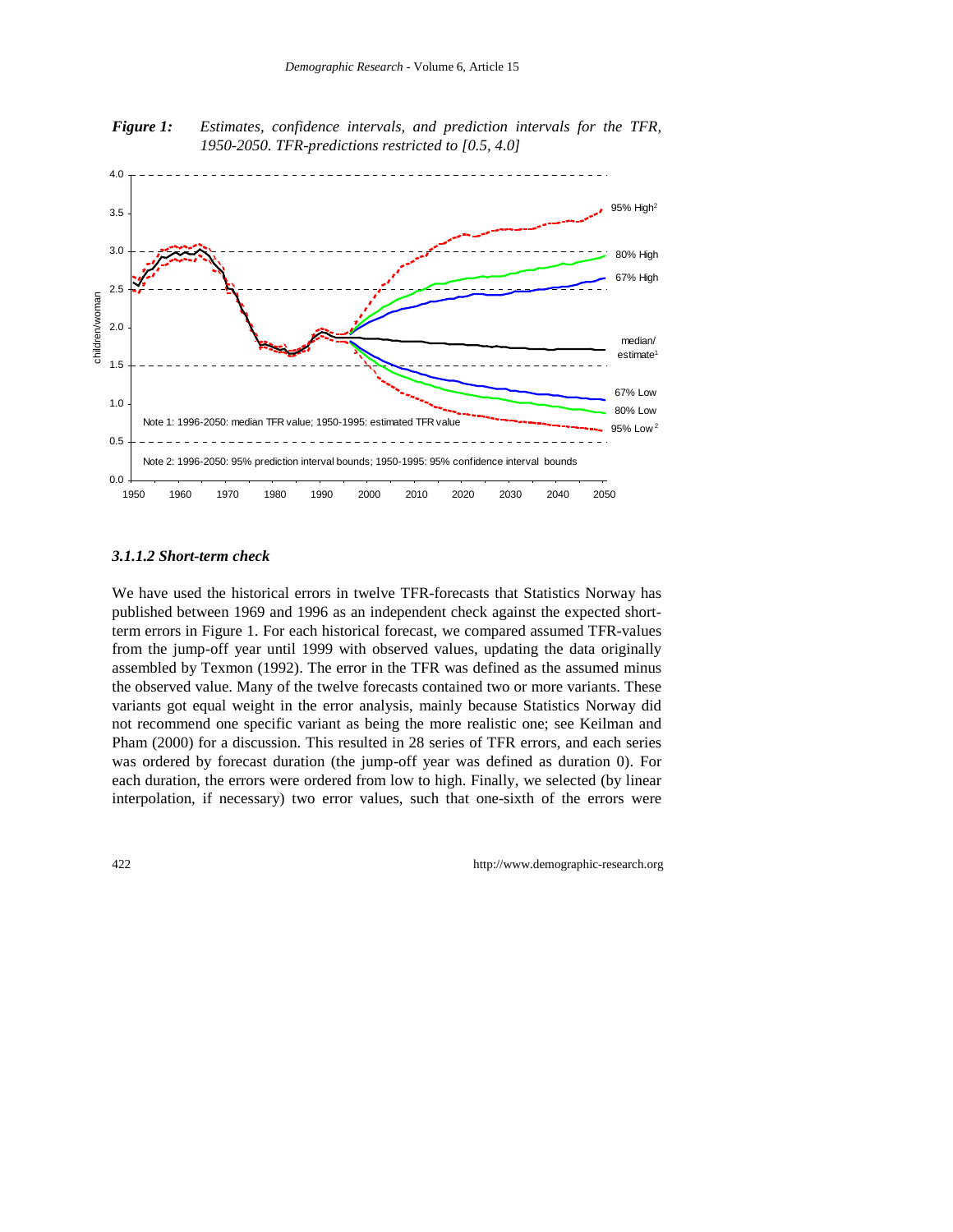lower, and one-sixth were higher than these values. The result is interpreted as an empirical duration-specific 67 per cent interval.

Figure 2 shows the 67 per cent interval for the TFR errors, together with the mean error. The lower bound is approximately  $-0.2$ , close to zero. The error was larger than  $-0.2$  in five out of every six cases; most often, it was positive. This reflects the fact that the strong fertility decline in the 1970s (see Figure 1) came as a surprise for Norwegian population forecasters, as was the case for demographers in many other Western countries. The distribution of the error is skewed to the left, indicating that large errors were more frequent than small ones. In the jump-off year the 67 per cent interval is 0.13 children wide, and it is 1.1 children wide at a forecast duration of 15 years. This is only slightly wider than the 67 per cent prediction interval in Figure 1 after 15 years (0.9 children per woman). The general agreement between widths of the two intervals is rather good.

*Figure 2: Empirical errors in historical TFR forecasts. Base years 1969-1996, period 1969-1999*

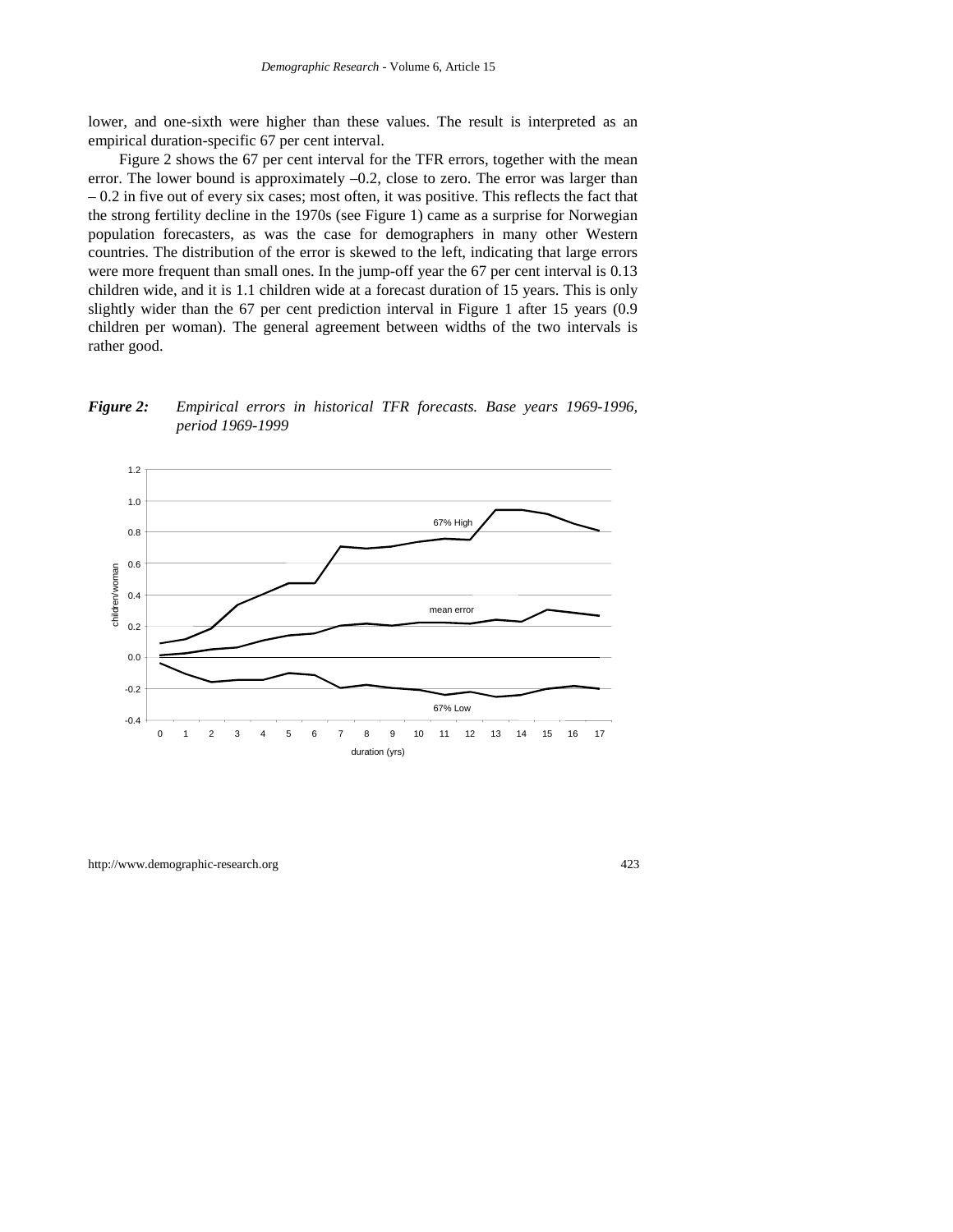#### *3.1.1.3 Comparison with official population forecast*

The High-Low range for the TFR in Statistics Norway's 1999-based population forecast is [1.5, 2.1] children per woman for the years 2010 and later (Statistics Norway 1999). A comparison with Figure 1 tells us that the estimated coverage probability for that range is only 46 per cent in 2010, falling to 31 per cent in 2030 and 24 per cent in 2050. Thus, assuming that our fertility model is correct, the official TFR-forecasts have limited predictive validity.

#### **3.1.2 Mortality**

For mortality, the predictions consisted of three steps.

• First, life tables for the period 1945-1995 resulted in annual values of the life expectancy at birth for men and women ( $e_t^M$ ,  $e_t^F$  $e_t^M$ ,  $e_t^F$ ). The two time series of life expectancies were modelled as a multivariate ARIMA (2,0,0) model:

$$
\begin{bmatrix} \ln(e_i^M) \\ \ln(e_i^F) \end{bmatrix} = \begin{bmatrix} K^M \\ K^F \end{bmatrix} + \begin{bmatrix} \phi_1^M & 0 \\ 0 & \phi_1^F \end{bmatrix} \begin{bmatrix} \ln(e_{i-1}^M) \\ \ln(e_{i-1}^F) \end{bmatrix} + \begin{bmatrix} \phi_2^M & 0 \\ 0 & \phi_2^F \end{bmatrix} \begin{bmatrix} \ln(e_{i-2}^M) \\ \ln(e_{i-2}^F) \end{bmatrix} + \begin{bmatrix} \varepsilon_i^M \\ \varepsilon_i^F \end{bmatrix} \tag{2}
$$

We estimated the model by OLS, assuming that the residual vector follows a multivariate normal distribution with zero mean and covariance matrix  $\Sigma_{\epsilon}$  (Note 4). Monte Carlo simulation of the coefficient matrix and the residual vector resulted in prediction intervals for male and female life expectancies for the period 1996-2050 (see Figures 3 and 4 to be discussed later). The constant vector *K* was adjusted in such a way that the expected life expectancy values in 2050 coincided with target values assumed by Statistics Norway in its official population forecast issued in 1999 (80 years for men, 84.5 years for women).

• Second, we assumed that for each year the age pattern of mortality could be described by means of a Heligman-Pollard (H-P) curve. We used the following version, see Heligman and Pollard (1980):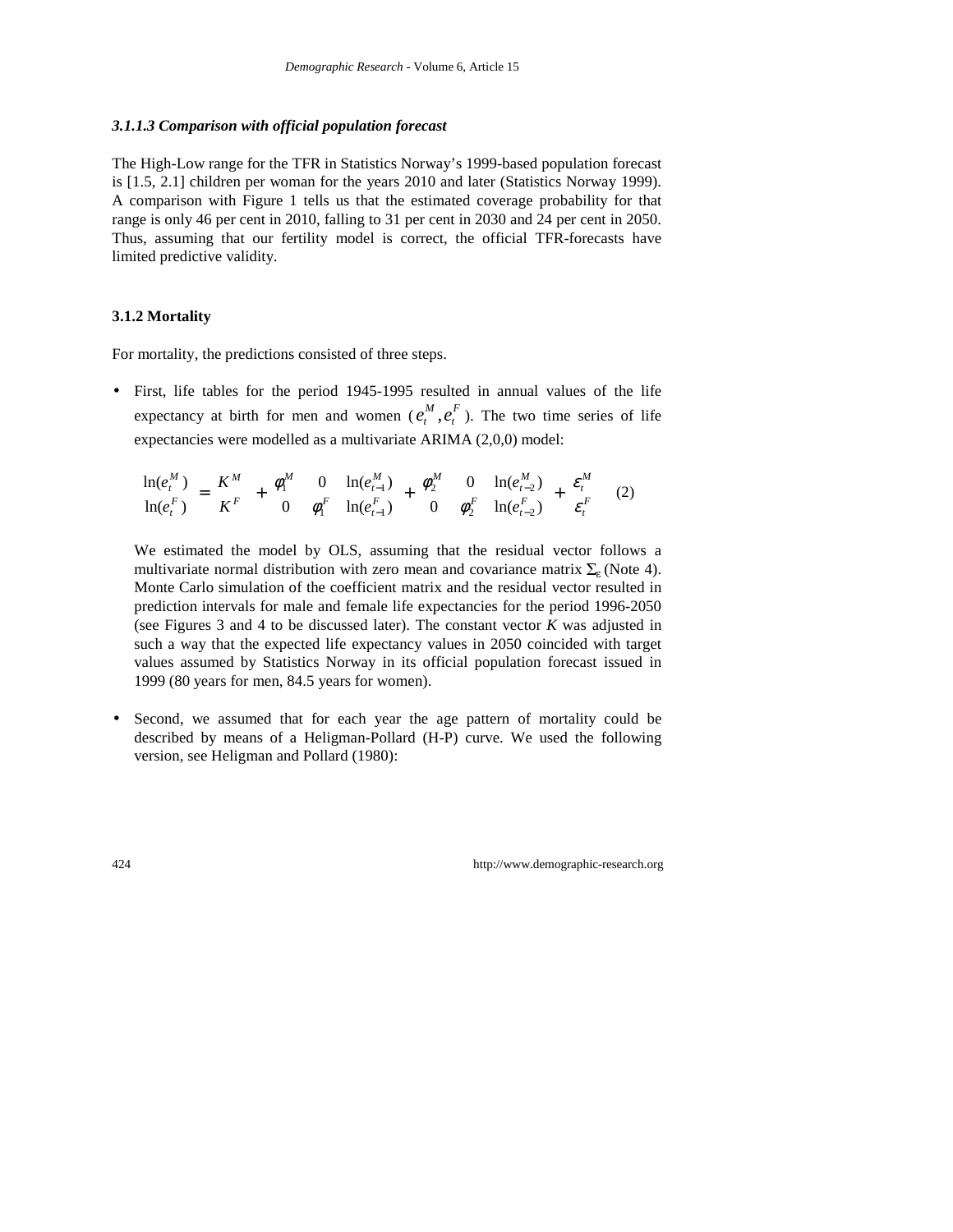$$
q_{x} = A^{(x+B)^{c}} + D \exp\{-E(\log x - \log F)^{2}\} + \frac{GH^{x}}{1+GH^{x}}, \quad x = 1, 2, 3, ..., 97
$$

where  $q_x$  is the one-year probability of dying at age *x*, and the eight parameters  $A-H$ are to be estimated from the data. (Ages 0, 98, and 99+ were treated differently. See http://www.ssb.no/ emner/02/03/sos105.) We used data on Norwegian deaths for men and women in one-year age groups for each year in the period from 1945 to 1995 and estimated the parameters by means of Relative Least Squares. The fit for women at high ages was unsatisfactory. In many years, predicted rates for ages 80 or higher were lower than empirical rates. Therefore the third part of the curve was replaced by a pure Gompertz curve (*GH<sup>x</sup>* ). The estimation resulted in two multivariate time series of parameter estimates, one for each sex. The (logtransformed) time series for the years 1945-1995 were modelled by means of a multivariate ARIMA (1,1,0) model. Monte Carlo simulation resulted in five thousand multivariate sample paths for the parameters for the period 1996-2050. The H-P curve was used to transform the parameter predictions back into future age-specific death probabilities. For each year in the prediction period, a life table calculation summarized those probabilities into the life expectancy at birth. These life expectancies were assembled in a look-up table, together with the underlying life table.

• In the third and final step, life tables from the look-up table were assigned to life expectancy values for each simulation run as predicted in the first step, by matching life expectancy values from the first and the second step, controlling for calendar year and sex. The result was an age pattern for male and female mortality for each year in the future and each simulation run.

This three-step procedure does not guarantee that the historical autocorrelation for age-specific mortality is reproduced in the probabilistic forecasts. We checked the one step ahead autocorrelation in the death probabilities at selected ages, and found that the historical correlations for men were rather well preserved in the simulations, while the autocorrelation values for females generally were low compared to historical values. This means that simulated death probabilities for women vary somewhat stronger over time than historical probabilities did. But the historical autocorrelation structure of the *life expectancy* was preserved by the use of model (2).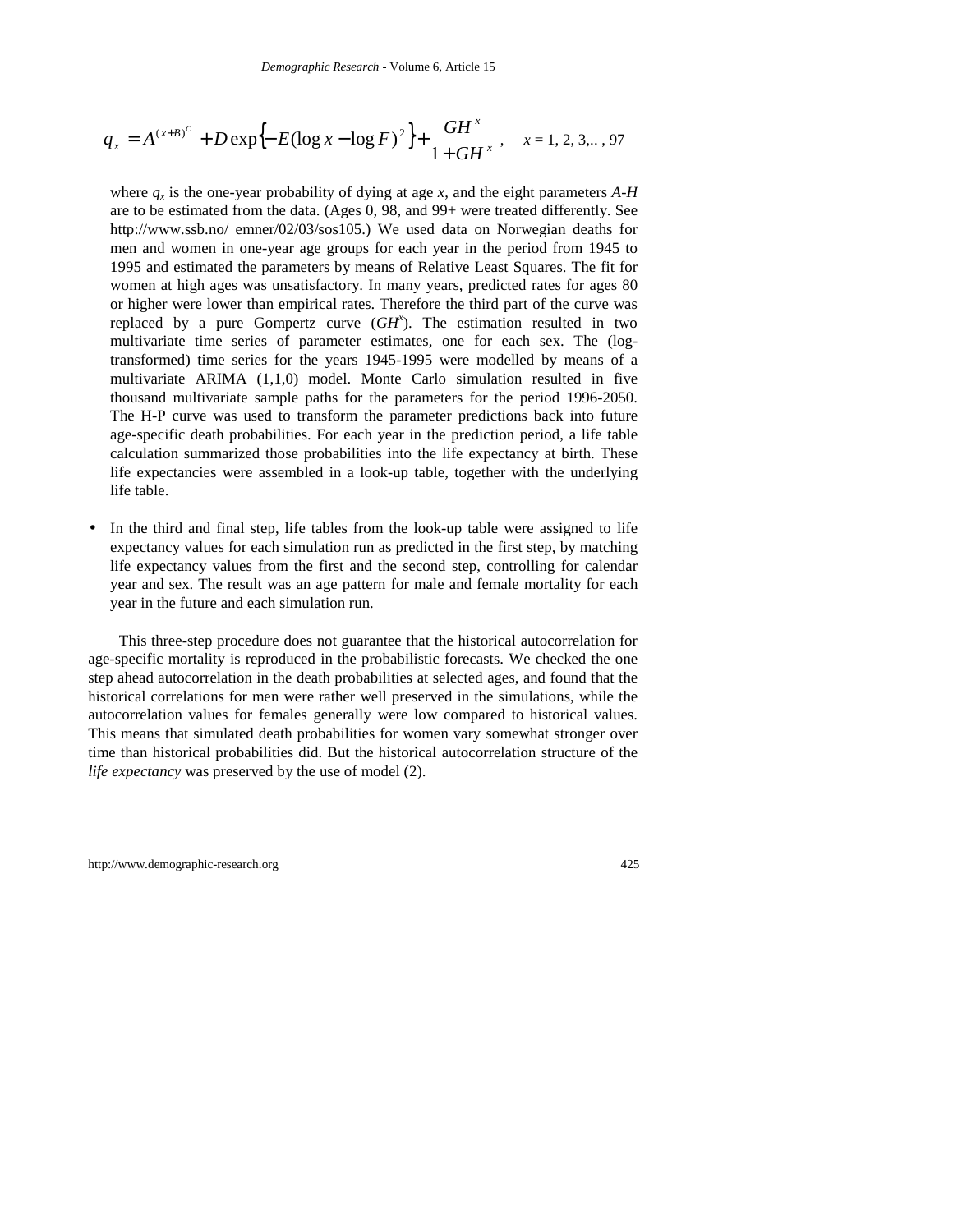#### *3.1.2.1 Long-term prediction intervals*

Prediction intervals for the life expectancy at birth by sex are shown in Figures 3 and 4. These are obtained based on 5,000 simulations, in which the two coefficient matrices  $\hat{\Phi}_1$  and  $\hat{\Phi}_2$  of expression (2) and the  $\hat{\mathcal{E}}$  – vector were treated as multivariate normal variables with known means and covariances.

The 95 per cent intervals were 10.9 (men) and 12.2 (women) years wide in 2050. The annual correlation between male and female life expectancy in the 5,000 simulations turned out to be 0.50 in 2050, decreasing from 0.63 in 1996, to 0.56 in 2010, and 0.51 in 2030. The average cross-sex correlation for the period 1945-1995, estimated from the residual covariance matrix  $\Sigma_{\rm s}$ , is 0.65. These values are somewhat lower than the 80 per cent correlation between male and female age-specific death rates found by Alho (1998) for mortality in Finland in the period 1900-1994, see Section 2.



*Figure 3: Male life expectancy at birth. Observed 1950-1995. Predicted 1996-2050*

426 http://www.demographic-research.org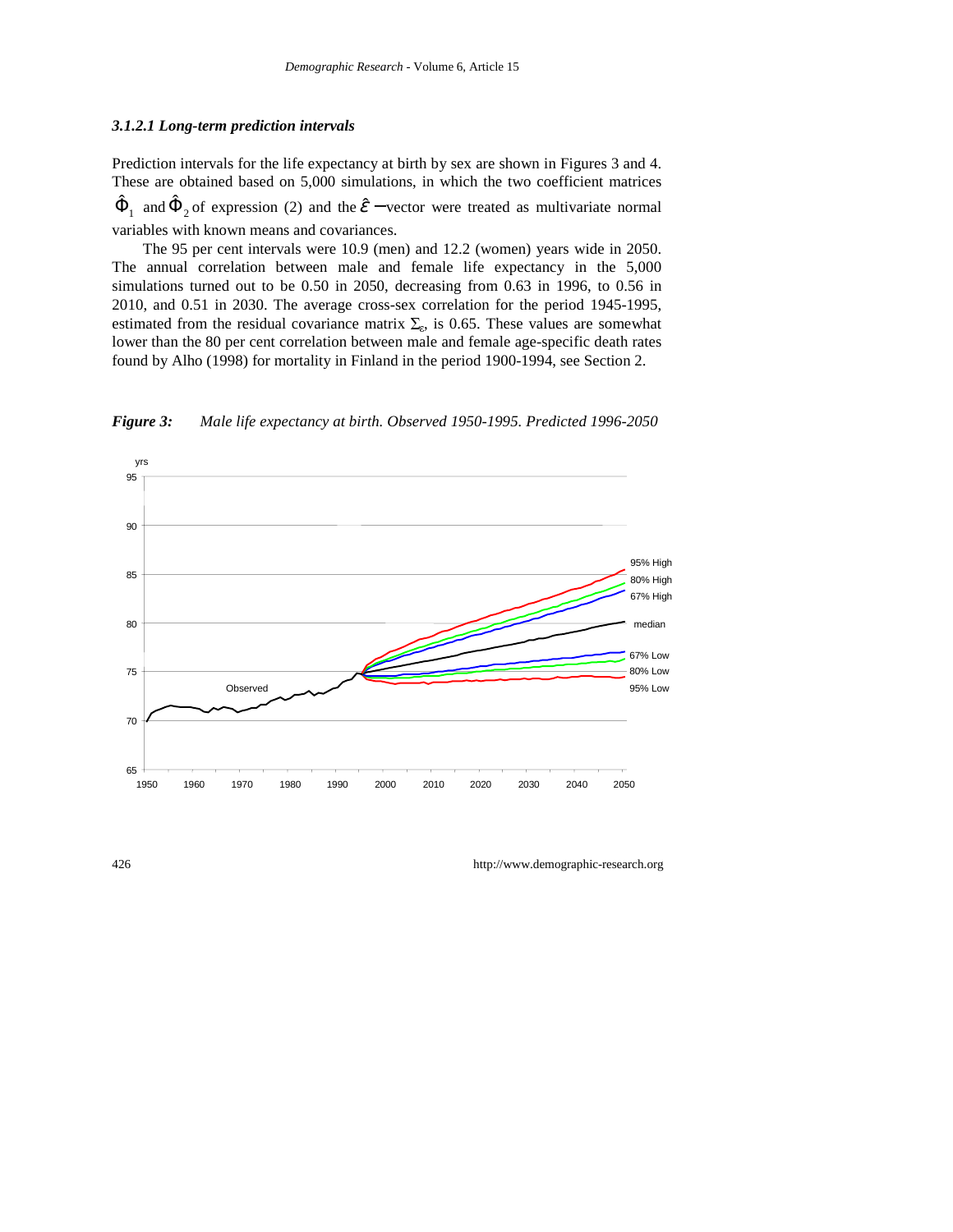*Figure 4: Female life expectancy at birth. Observed 1950-1995. Predicted 1996- 2050*



Our results indicate similar long-term uncertainty for the life expectancy as that estimated by Alho (2001) for Finland and De Beer and Alders (1999) for the Netherlands. The Finnish 95 per cent prediction intervals are 15.3 (men) and 10.2 (women) years wide in 2050 (Note 5). De Beer and Alders found a 95 per cent interval of 12 years in 2050, both for men and for women.

Intervals presented by Tuljapurkar et al (2000) for the G7 countries (Canada, France, Germany, Italy, Japan, the United Kingdom, and the United States) are much smaller than ours are. Their 95 per cent intervals of combined-sex life expectancy at birth in 2050 range from a minimum of 3.3 years for Canada to a maximum of 8.9 years for the UK (Note 6). These intervals result from a random walk with drift model for the single parameter of a Lee-Carter model for age-specific mortality for the two sexes combined. The authors used an abridged life table with five-year age classes up to 80- 84. Ages 85 years and higher were lumped into one age class (except for Japan). The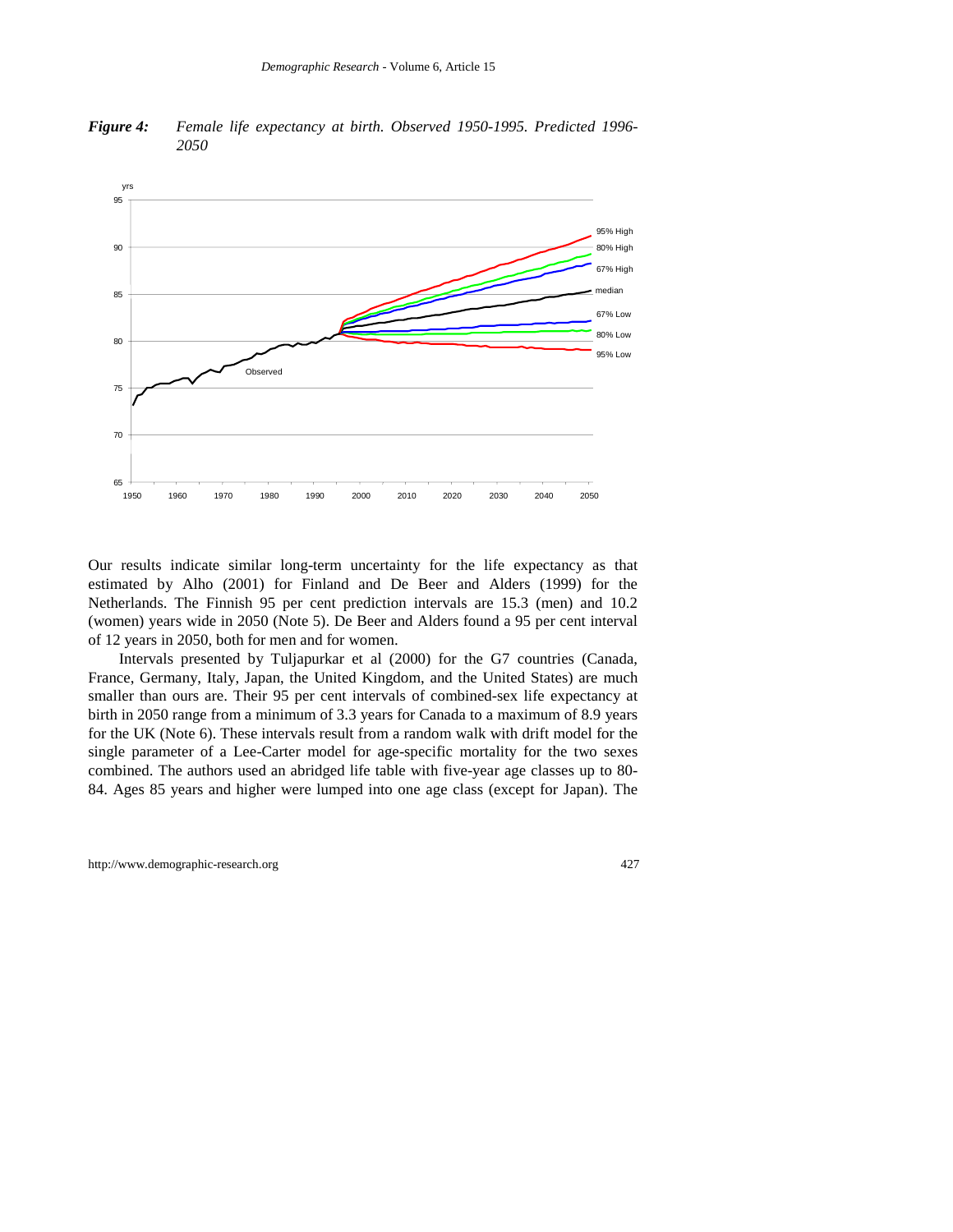age and sex aggregation, which reduces random fluctuations, may have caused these relatively narrow intervals (Note 7).

#### *3.1.2.2 Short-term check*

Figures 5 and 6 summarize empirical errors for extrapolated life expectancy of men and women. Eleven forecasts with base years between 1969 and 1996 were analysed in a way similar to that described in Section 3.1.1 for the TFR. The figures show that mean errors in the life expectancy at birth become increasingly more negative for longer forecast durations. Hence Norwegian forecasters have been too pessimistic, in that they assumed too low life expectancy values in past forecasts. After 15 years, life expectancies were too low by two years on average for men and somewhat more for women. The unexpectedly strong improvement in female mortality since 1969 causes the empirical 67% interval for women to be relatively wide. The intervals do not widen with forecast duration. This is explained by the extrapolation method for life expectancy. For forecasts made between 1969 and 1982, no improvement in mortality was foreseen, and life expectancy was kept constant at its most recently observed value (Note 8). In reality, life expectancy increased more or less regularly. As a consequence, life expectancy errors show a time path for subsequent forecasts, which runs parallel to that of the mean error.

The intervals are somewhat irregular, because we had a small data set. At durations of 10-15 years, the 67 per cent interval is approximately 0.7 years wide for men and roughly 1.8 years for women. Thus prediction intervals in Figures 3 and 4 are wider than historical intervals, and this would imply that one should restrict the life expectancy predictions to narrower bounds. On the other hand, these bounds should have been wider, because (for reasons explained in the technical documentation) we decided to ignore the following error sources: estimation errors for the constant vector of the ARIMA model, sample variation in the historical age-specific rates, and estimation errors in H-P parameters. For these reasons we accepted the life expectancy predictions in Figures 3 and 4. An independent check of the prediction intervals for the age pyramid of the elderly population in 2010 against corresponding observed errors 15 years ahead in historical forecasts supports that decision, see Section 3.2.2 below.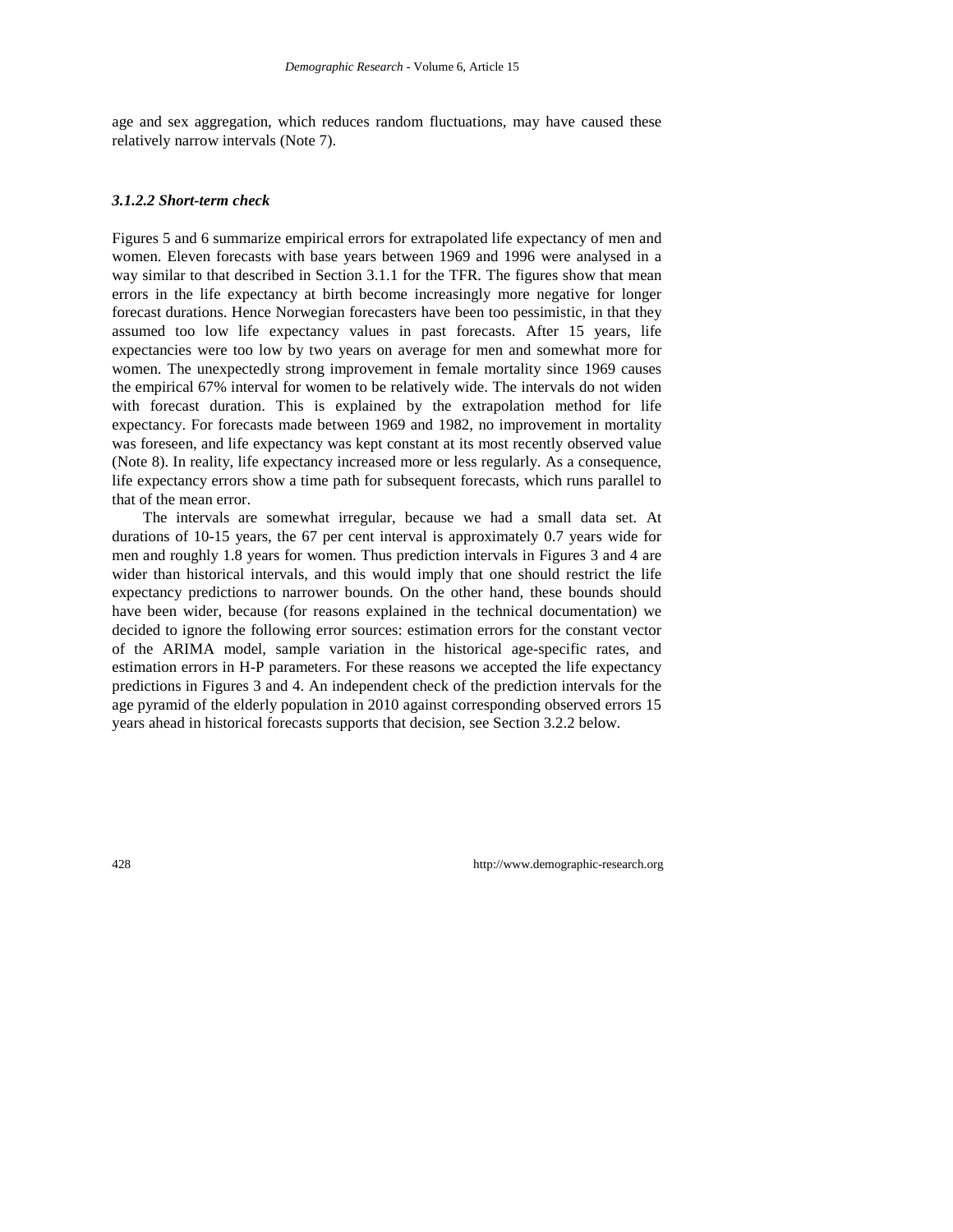*Figure 5: Empirical errors in historical life expectancy forecasts for men. Base years 1969-1996, period 1969-1999*



*Figure 6: Empirical errors in historical life expectancy forecasts for women. Base years 1969-1996, period 1969-1999*

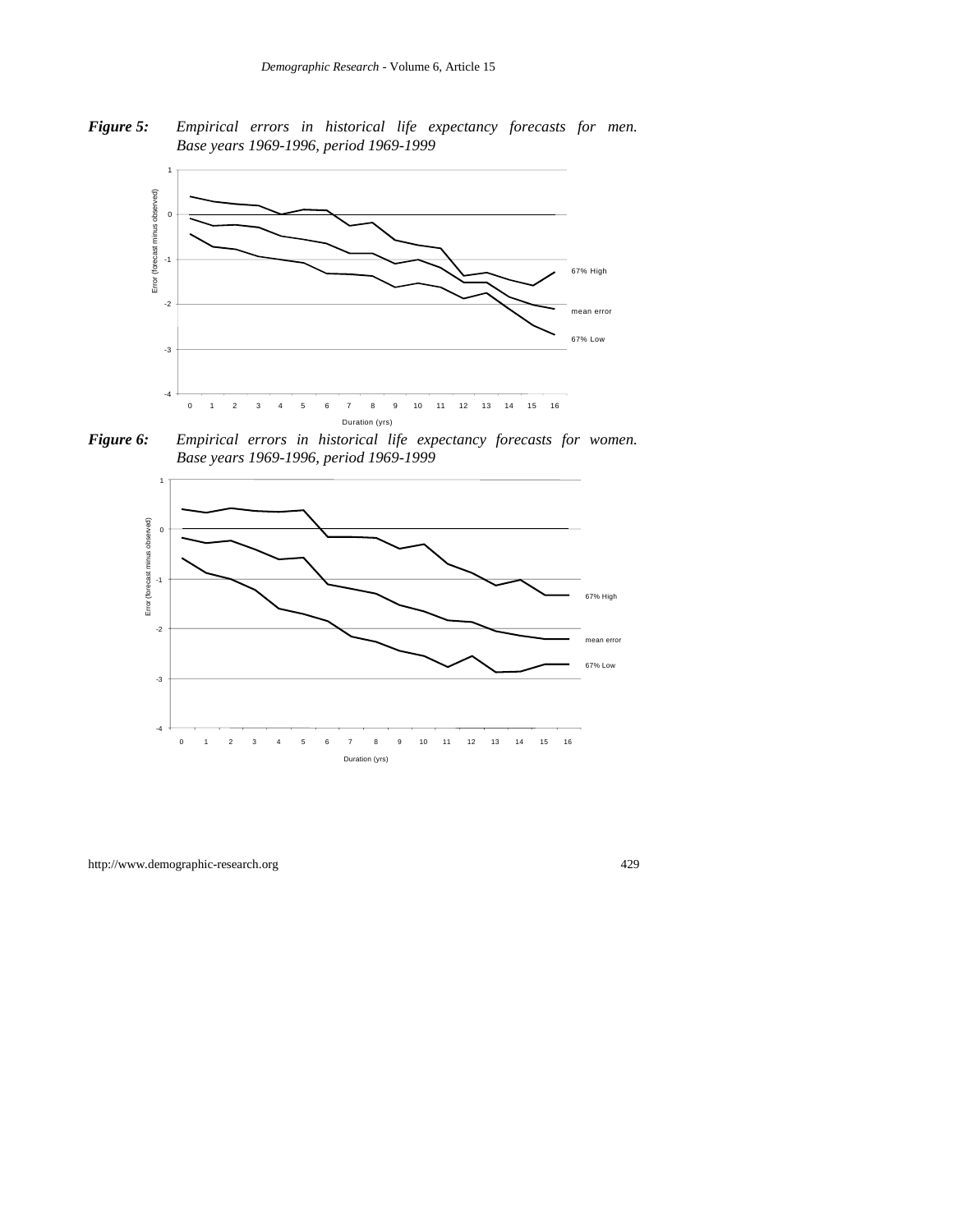Excess mortality of men in Norway, compared to women, is likely to decrease further in the future. In the period 1991-1995, the life expectancy at birth for men was 6 years lower than that for women, a slight reduction compared to the difference of 6.9 years that was observed in the mid-1980s. In 2010, the gap is reduced to an expected 5.7 years (the 95 per cent prediction interval for this difference equals (3.3, 8.0)), and it drops further to 5.2 years in 2030 (1.1, 9.4) and 4.7 years in 2050 (-1.3, 10.7). The lower bound of the 95 per cent interval falls below zero in 2040, implying a 2.5 per cent chance for higher female than male mortality.

#### *3.1.2.3 Comparison with official population forecast*

Statistics Norway assumed in its 1999-based population forecast that the life expectancy of men would increase from 75.5 in 1999 to between 77 and 83 years in 2050, and that of women from 81.2 to 81.5-87.5 years. Assuming that our model is correct, we predict that the expected accuracy of the official life expectancy forecasts in 2050 is 64 per cent for men and 62 per cent for women. For both sexes, it is much lower in the beginning of this century (in 2010, 36 per cent for men and 42 per cent for women) but it increases steadily to the 2050-values.

#### **3.1.3 International migration**

For international migration, we adopted a rather simple approach. We distinguished between immigration and emigration flows, and modelled log-transformed annual numbers for each flow, observed for the period 1967-1997, as univariate time series models: ARMA (1,1) including a constant term for immigration, and a random walk with drift for emigration. Residuals for both models were assumed normal. Stochastic simulation resulted in five thousand sample paths with annual numbers of immigrants and emigrants for the period 1996-2050. The constant terms were adjusted such that the models predicted target levels of annual immigration and emigration in 2000 as assumed by Statistics Norway. To avoid excessively wide prediction intervals, predicted migration levels were kept constant beginning in 2000. (This admittedly *ad hoc* adjustment corresponds to the migration approach by Statistics Norway, in which extrapolated migration levels are kept constant after five years.) Predicted numbers of immigrants and emigrants were broken down by sex based on randomly drawn shares for men and women. (We used a normal approximation to the binomial distribution,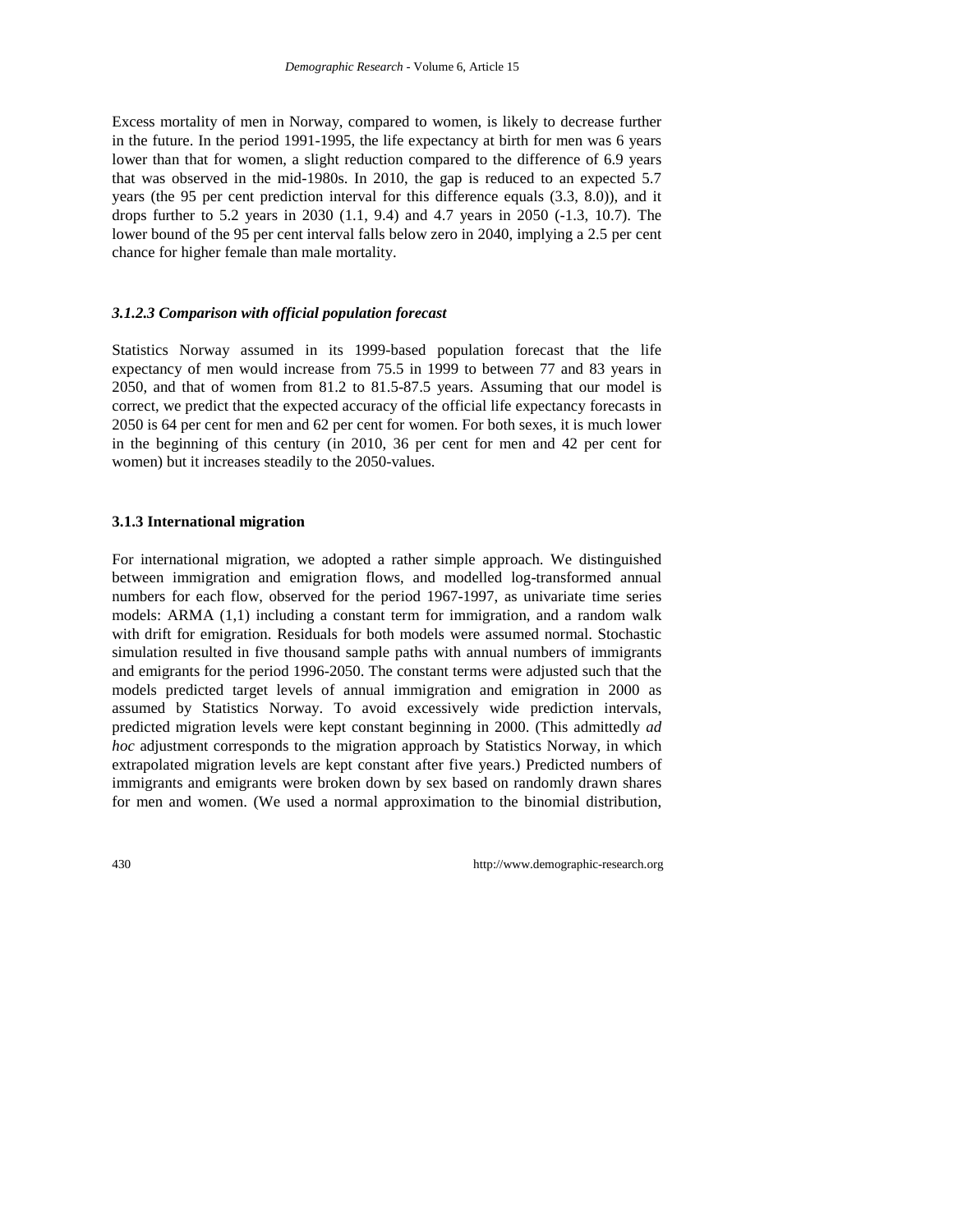with parameters  $p$  and  $\sigma$  for men equal to the observed values in the period 1967-1997.) This resulted in four flows: immigration and emigration, both for men and for women. Age-specific numbers for each of the four flows were obtained based on a Rogers-Castro (R-C) curve with six parameters (Rogers and Castro 1986). The retirement peak in observed immigration and emigration turned out to be negligible in the Norwegian data. The R-C curve was fitted to age-specific shares for each of the four flows in each calendar year. The resulting time series of R-C parameters were predicted into the future by means of simple extrapolation procedures. Predicted R-C parameters were used to transform predicted flows back into predicted numbers of immigrants and emigrants by sex and age. The age pattern for each flow was the same across simulation runs.

#### **3.2 Probabilistic population forecasts for Norway**

#### **3.2.1 Total population**

Figure 7 shows prediction intervals for total population size. The intervals widen rapidly when we look further into the future. The odds are two against one that the Norwegian population, now 4.5 million, will number between 3.9 and 6 million in 2050. Compared to the median forecast of 4.8 million in 2050, this two-thirds prediction interval is 43 per cent wide. There is a clear trade-off between greater accuracy (larger odds) and higher precision (narrower intervals). For instance, odds of 19 to one (95 per cent probability) are attached to an interval between 3.2 and 7.2 million in 2050. This interval is twice as wide as the 67 per cent interval: 88 per cent, compared to the median forecast.

Statistics Norway's most recent population forecast was published in 1999, and predicted between 4.2 and 6.3 inhabitants in Norway in 2050, depending on low or high population growth (Statistics Norway 1999). According to our simulations, the expected probability that this will be the case is 60 per cent. The expected short-run accuracy of the official forecast cannot be assessed this way, because the base years of the official forecast and our probabilistic one are different (1999 and 1996). However, Statistics Norway's previous forecast had 1996 as its base year (Statistics Norway 1997). For that forecast the expected accuracy of the high-low interval was 77 per cent in 2000, 66 per cent in 2010, and 56 per cent in 2050. Thus, the expected accuracy of the official forecast of total population size is somewhat higher than two-thirds on the short run, and a little lower than that on the long run.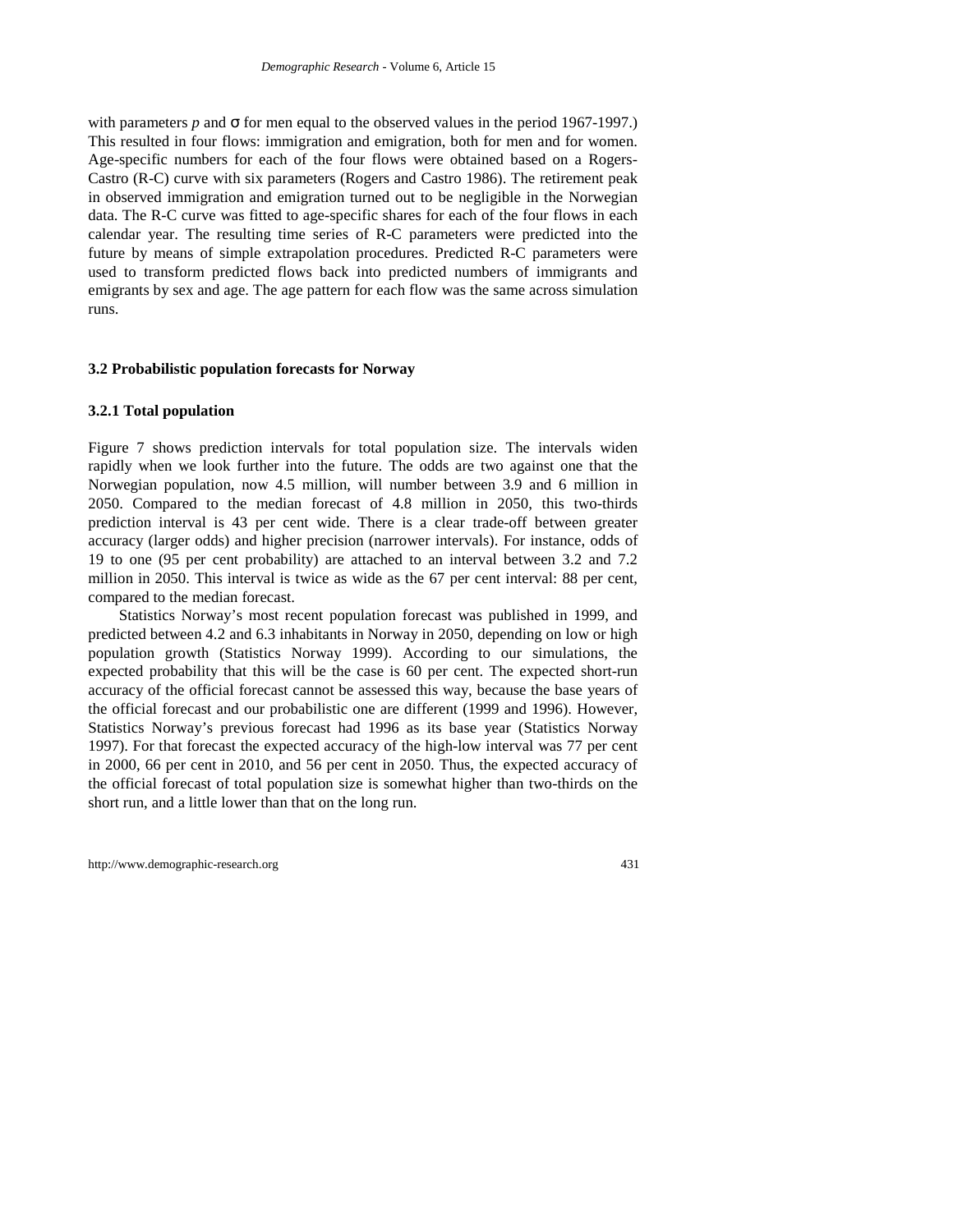

*Figure 7: Population size. Observed 1950-1996. Predicted 1997-2050*

### **3.2.2 Age pyramids**

Figures 8-11 present age pyramids for the years 1996, 2010, 2030, and 2050. The age pattern of uncertainty is very marked: prediction intervals are wide for young age groups, and narrow for the elderly. This reflects the fact that fertility and mortality have very different impact on the age structure, with international migration taking an intermediate position. Note also that the interval for the age group 0-4 grows rapidly between 2010 and 2030, because most of the parents of the youngest age group in 2030 themselves were born after 1996. As a result, intervals in 2030 under the age of 20 are so wide that the forecast is not very informative. In 2050 this is the case for virtually all age groups.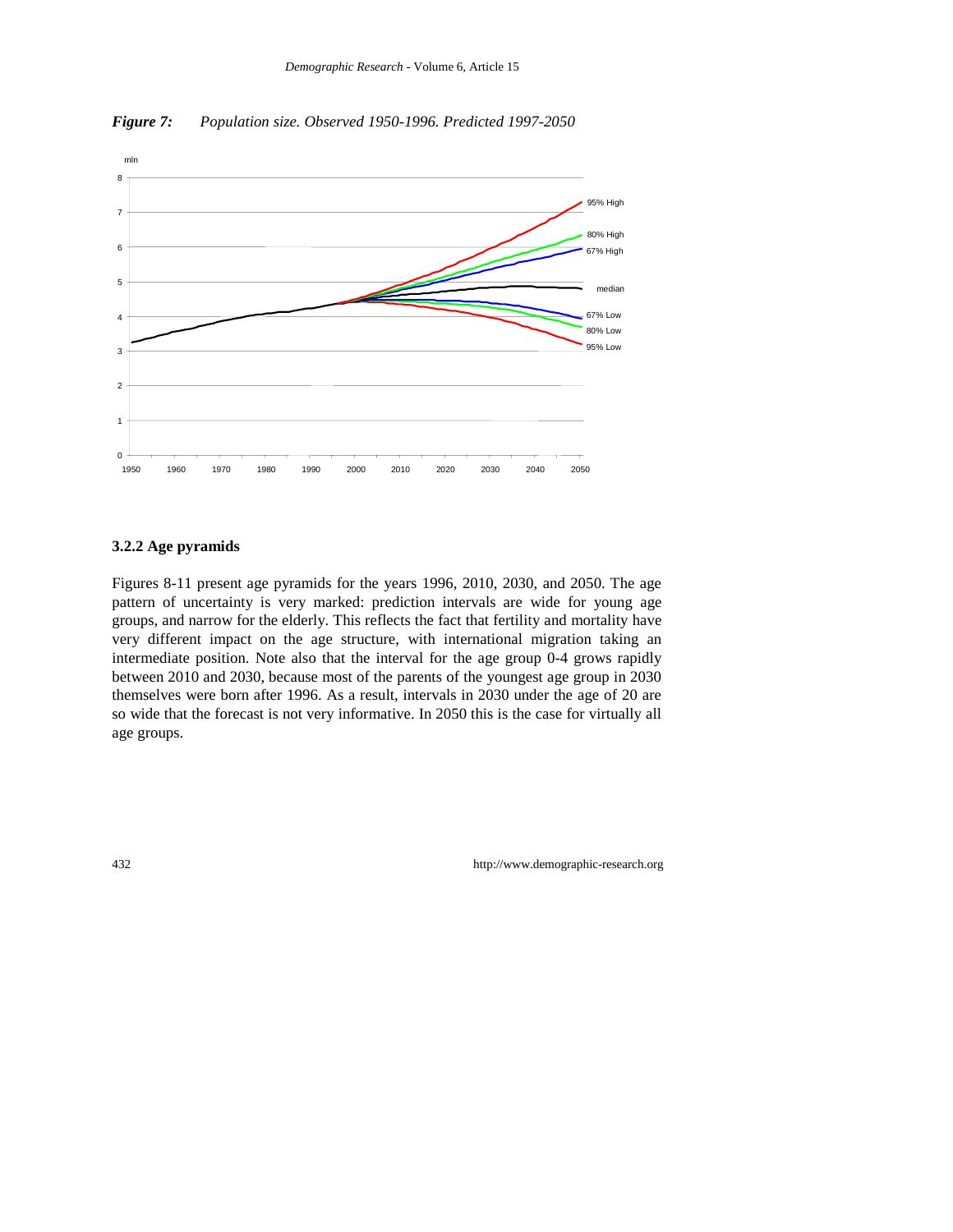

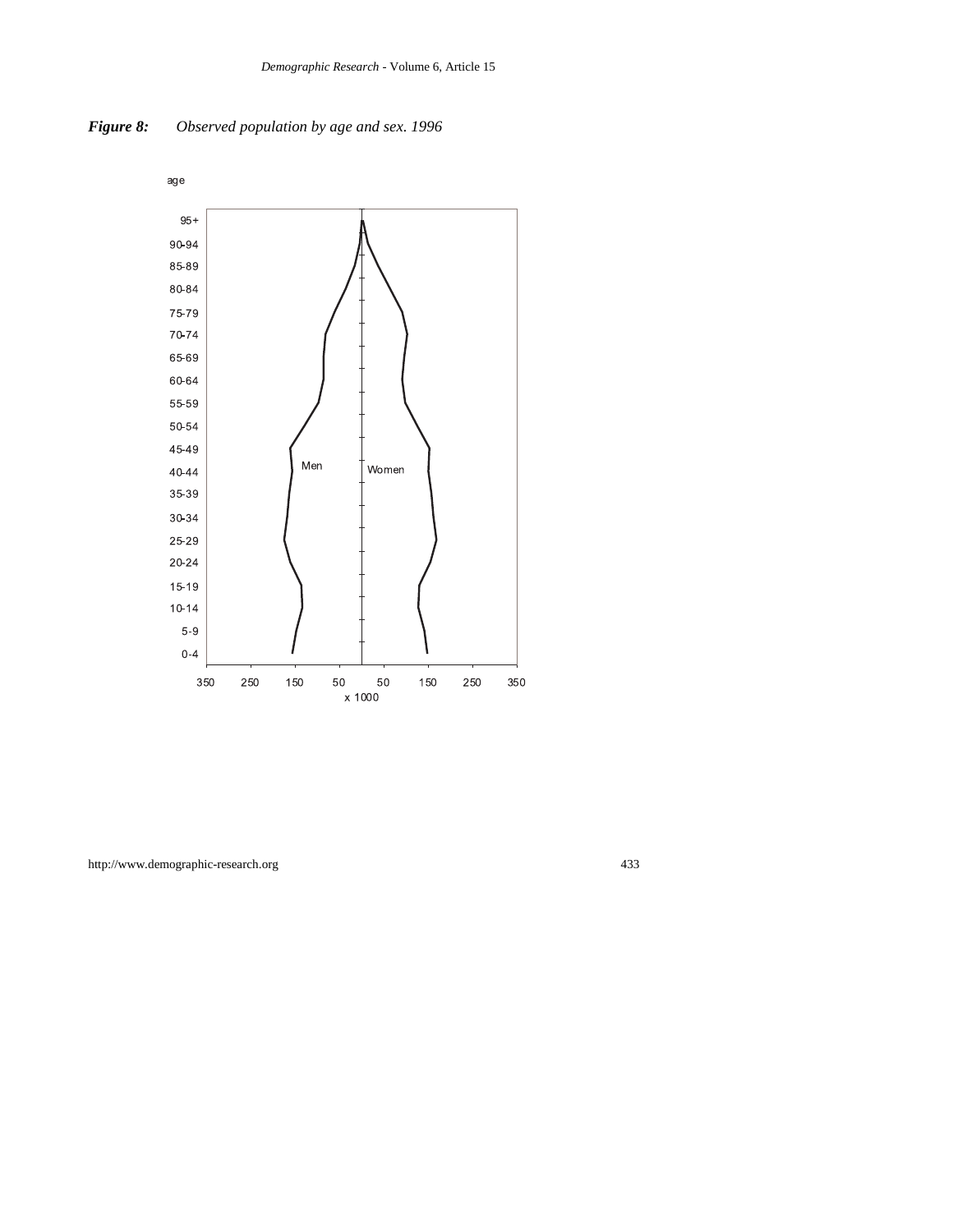



434 http://www.demographic-research.org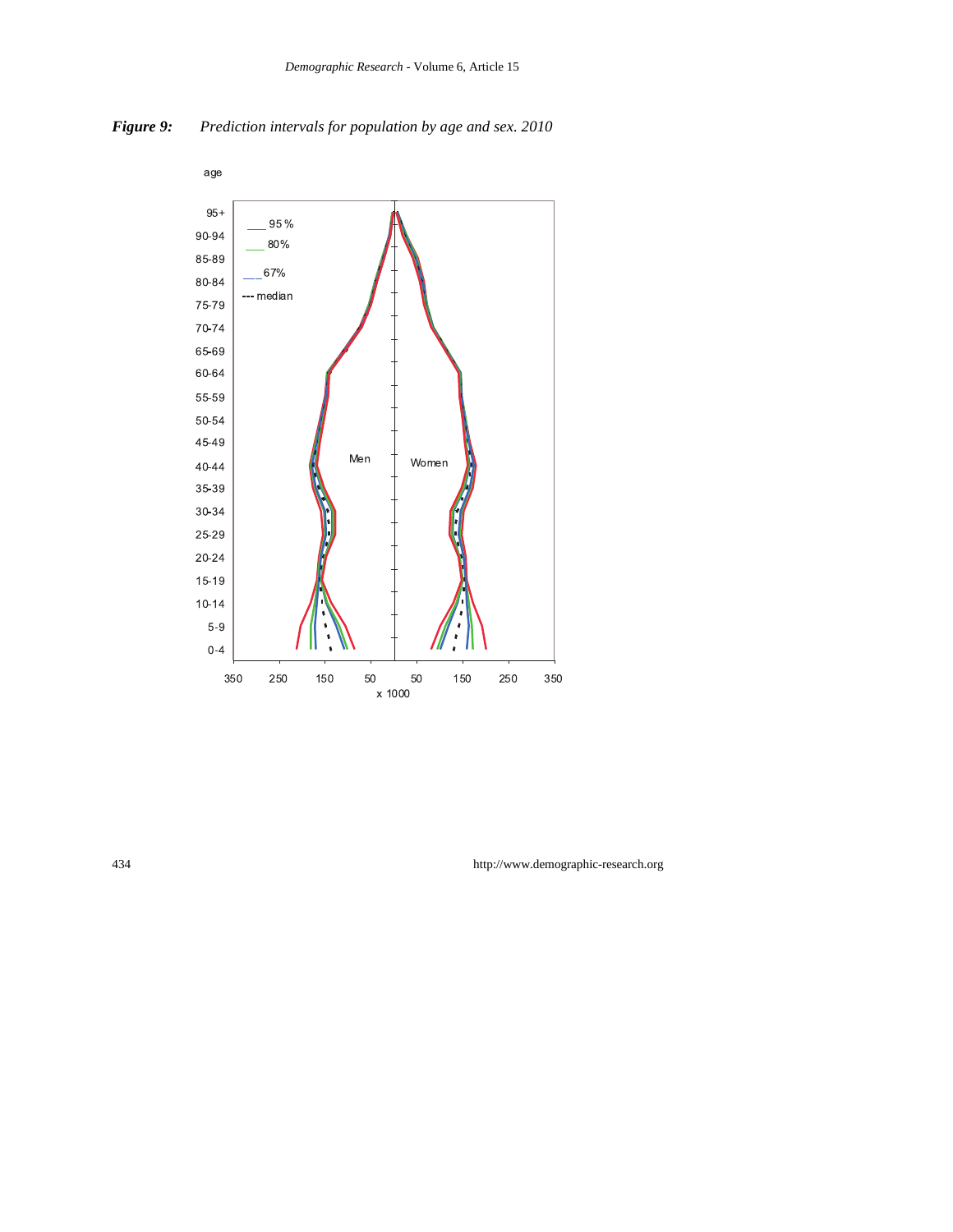

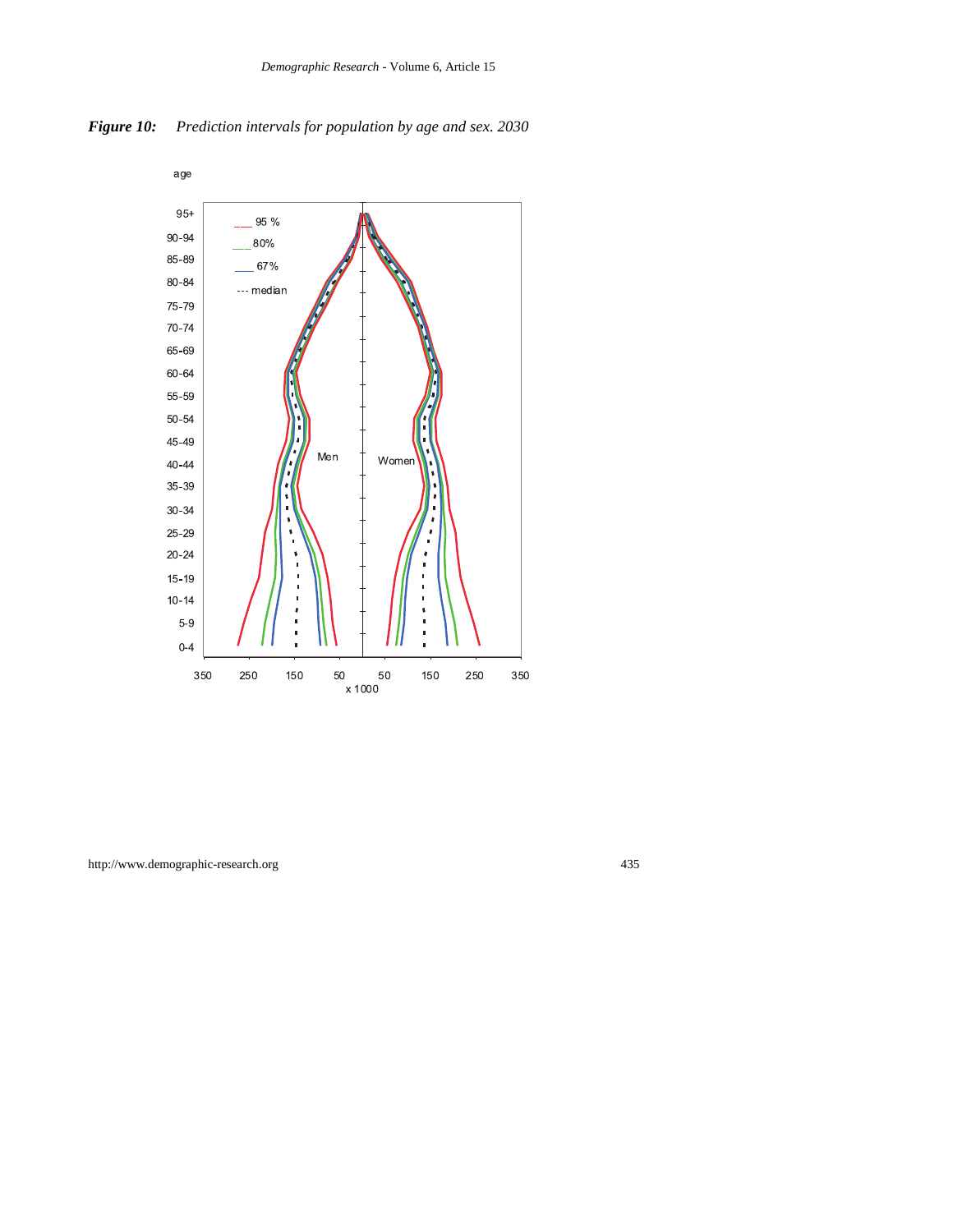

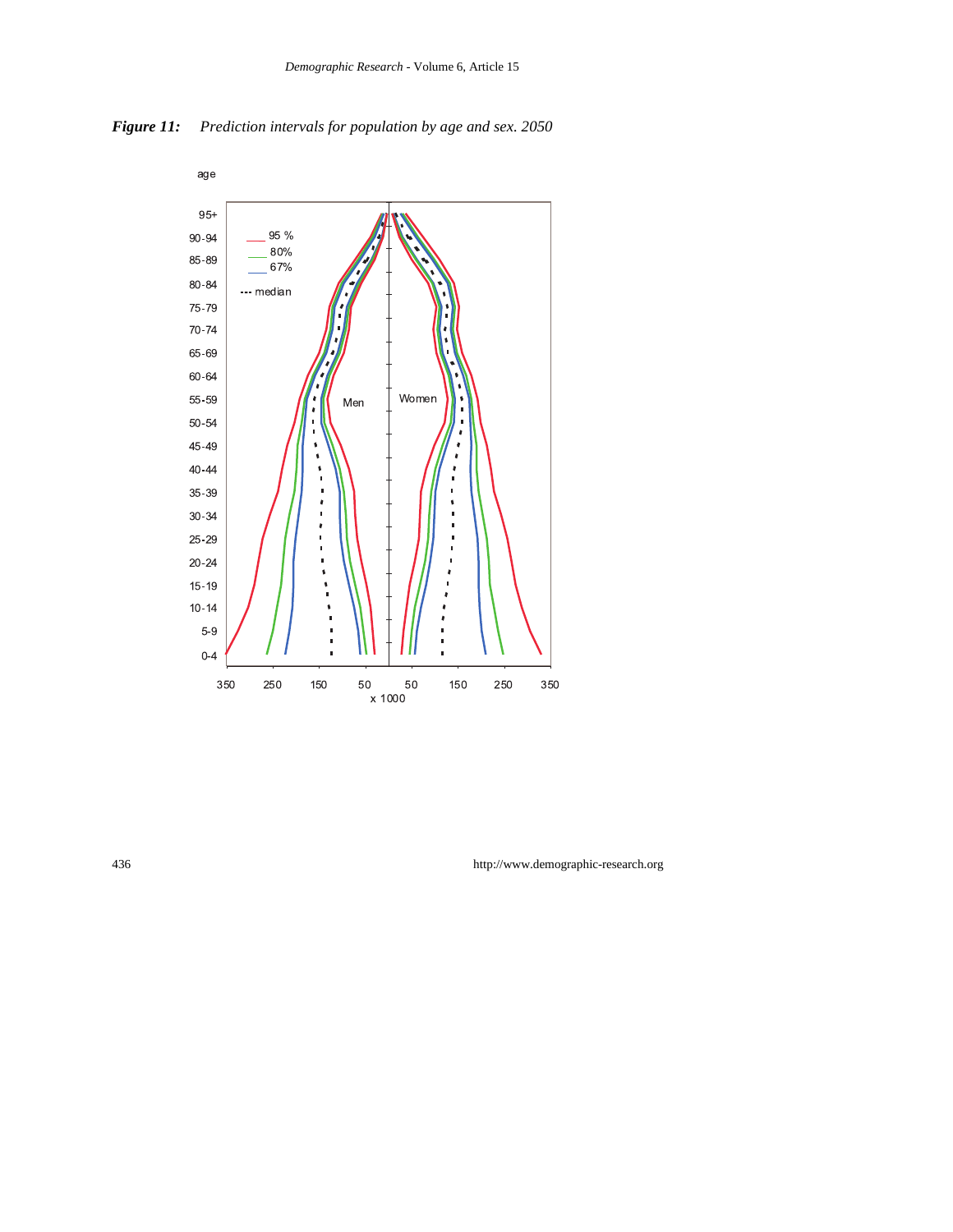For purposes of comparison, it is instructive to inspect the width of the relative intervals, i.e. the intervals as a ratio of the median. Figure 12 illustrates that for men over 95, relative uncertainty is almost as large as it is for the youngest age groups. The pattern for women is similar, the largest differences occurring for elderly women. For instance, at age 95+, women have relative 67 per cent prediction intervals that are 0.27, 0.61, and 0.97 per cent times the corresponding median values in 2010, 2030, and 2050.

The lines for 2010, 2030, and 2050 indicate relative uncertainty *cross-sectionally*. They suggest that uncertainty first decreases from birth to middle ages (up to an age equal to the forecast duration), and that it increases thereafter. However, the crosssectional patterns do not reflect uncertainty over the life course. The relative intervals for the birth cohort 1950-1954 illustrate that the age gradient for the elderly is much steeper than what the cross-sectional pattern indicates. The plot for birth cohort 1990- 1994 shows that uncertainty increases during childhood as well.



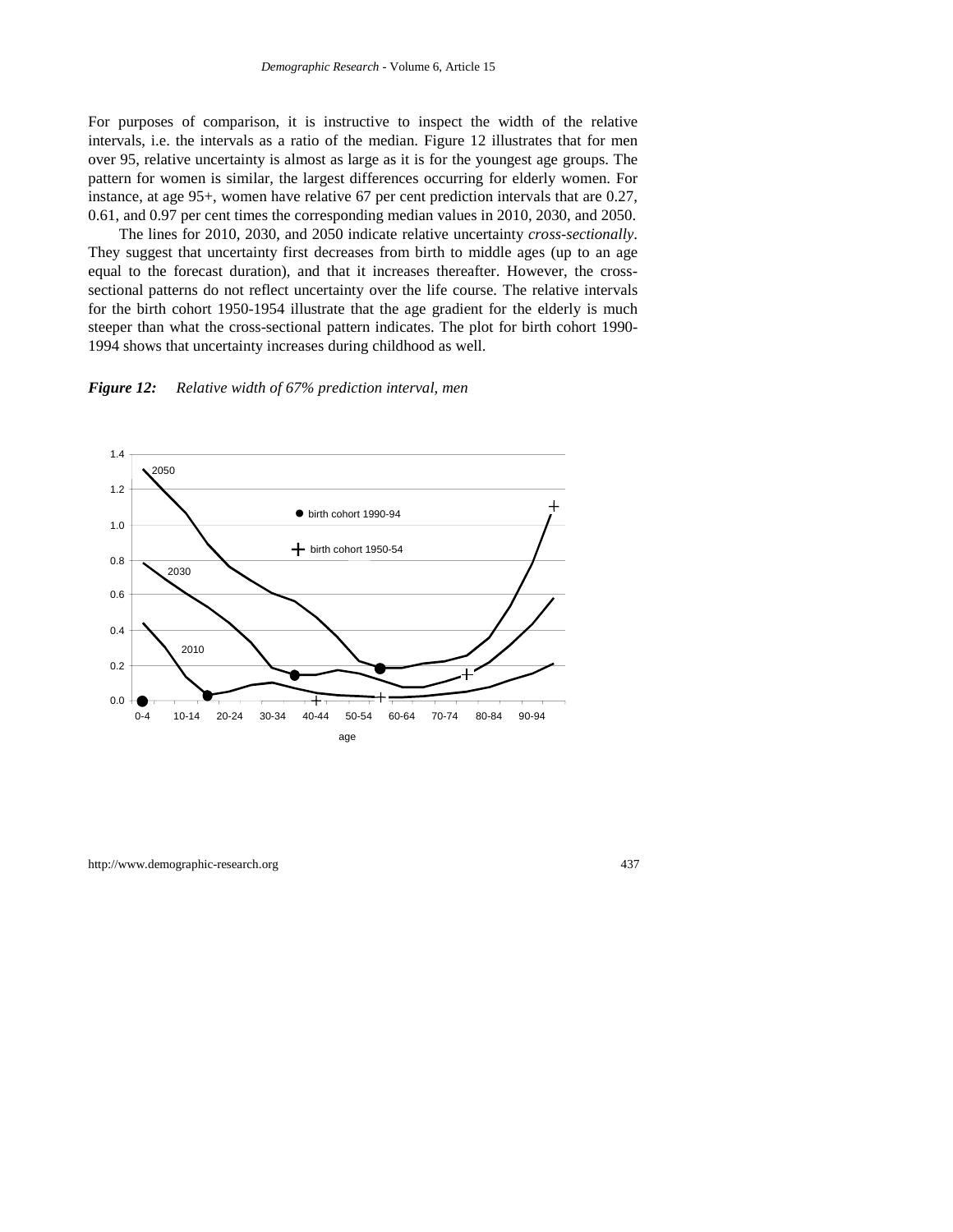#### **3.2.3 Old age dependency ratio**

Continuous ageing is almost certain, at least until around 2040. In that year, the odds are two against one that the Norwegian old age dependency ratio (OADR) will be between 0.33 and 0.43, i.e. at least 10 points higher than today's value of 0.23, see Figure 13. The probability of a ratio in 2040 that is lower than today's is close to zero.

As mentioned in Section 1, the OADR-range in the official high growth and low growth variants by Statistics Norway stretches from 0.360 to 0.364 in 2050, which is only 1.7 per cent of the official medium forecast. This narrow interval suggests much less uncertainty for the OADR than a true probabilistic forecast does. For instance, Figure 13 shows relative prediction intervals in 2050 that are 38 (67%), 49 (80%), and 78 (95%) per cent wide, relative to the median OADR-forecast.



*Figure 13: Old age dependency ratio*

438 http://www.demographic-research.org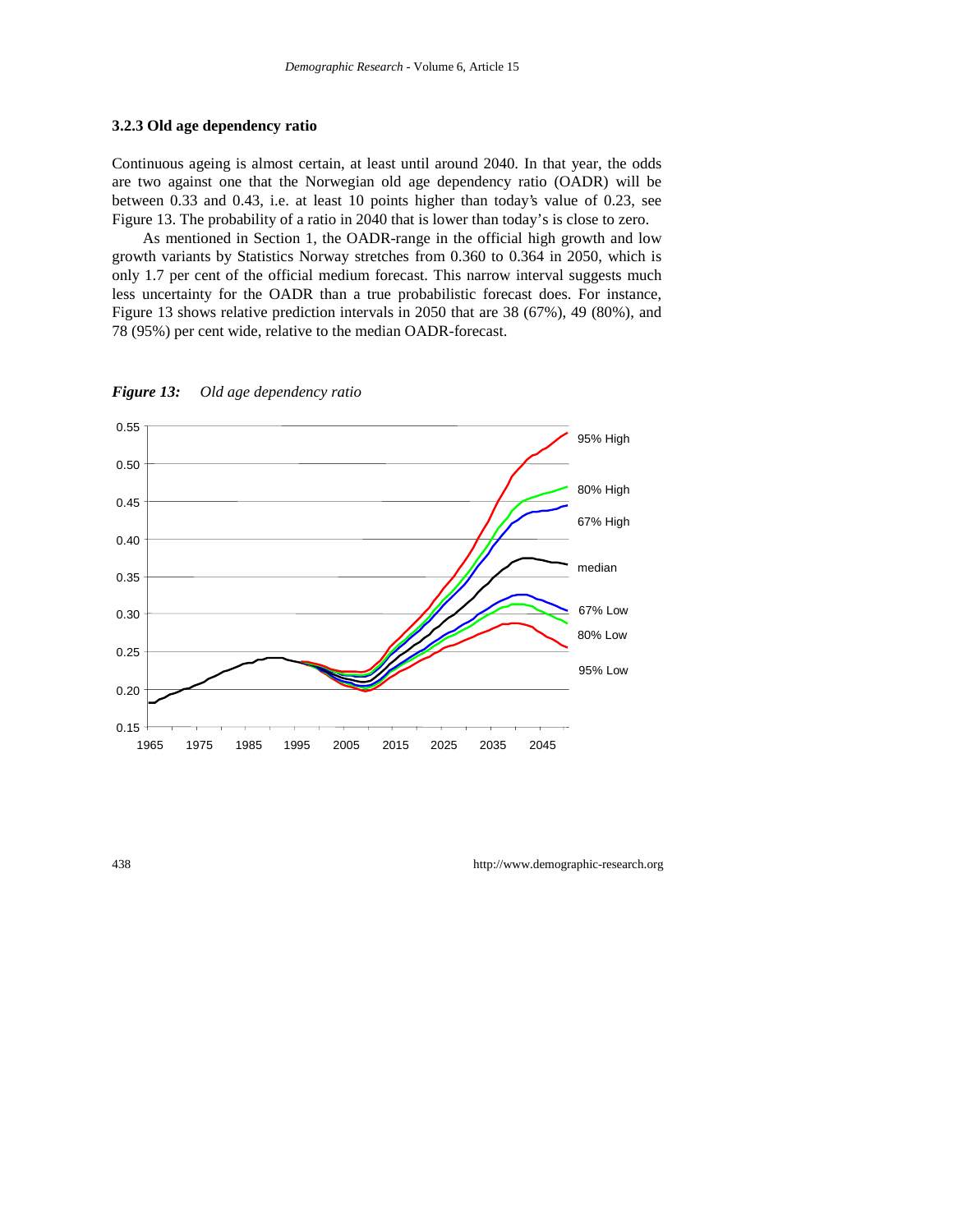#### **3.2.4 Errors in historical age structure forecasts**

How do the prediction intervals around the age structure compare with empirical intervals computed on the basis of historical forecasts? We have assembled data on observed forecast errors in the age structure (five-year age groups, by sex) in the forecasts published by Statistics Norway with base years between 1969 and 1985, extending Texmon's database mentioned in Section 3.1.1. We have restricted ourselves to a forecast duration of 15 years. Forecast variants were given equal weight. For each age group up to 80-84 we had fifteen error values, for the open age group 85 and over twelve. Figure 14 plots the width of the historical two-thirds intervals for men and women, and compares these with the simulated prediction intervals for the year 2010.



*Figure 14: Relative width of 67 per cent interval. Forecast duration = 15 years*

There is rather close agreement between the historical pattern and the simulated one. In both cases, errors are high for young ages, and moderate for the elderly. Historical variation is relatively large for ages 0-9 and 80 and over. For the youngest age groups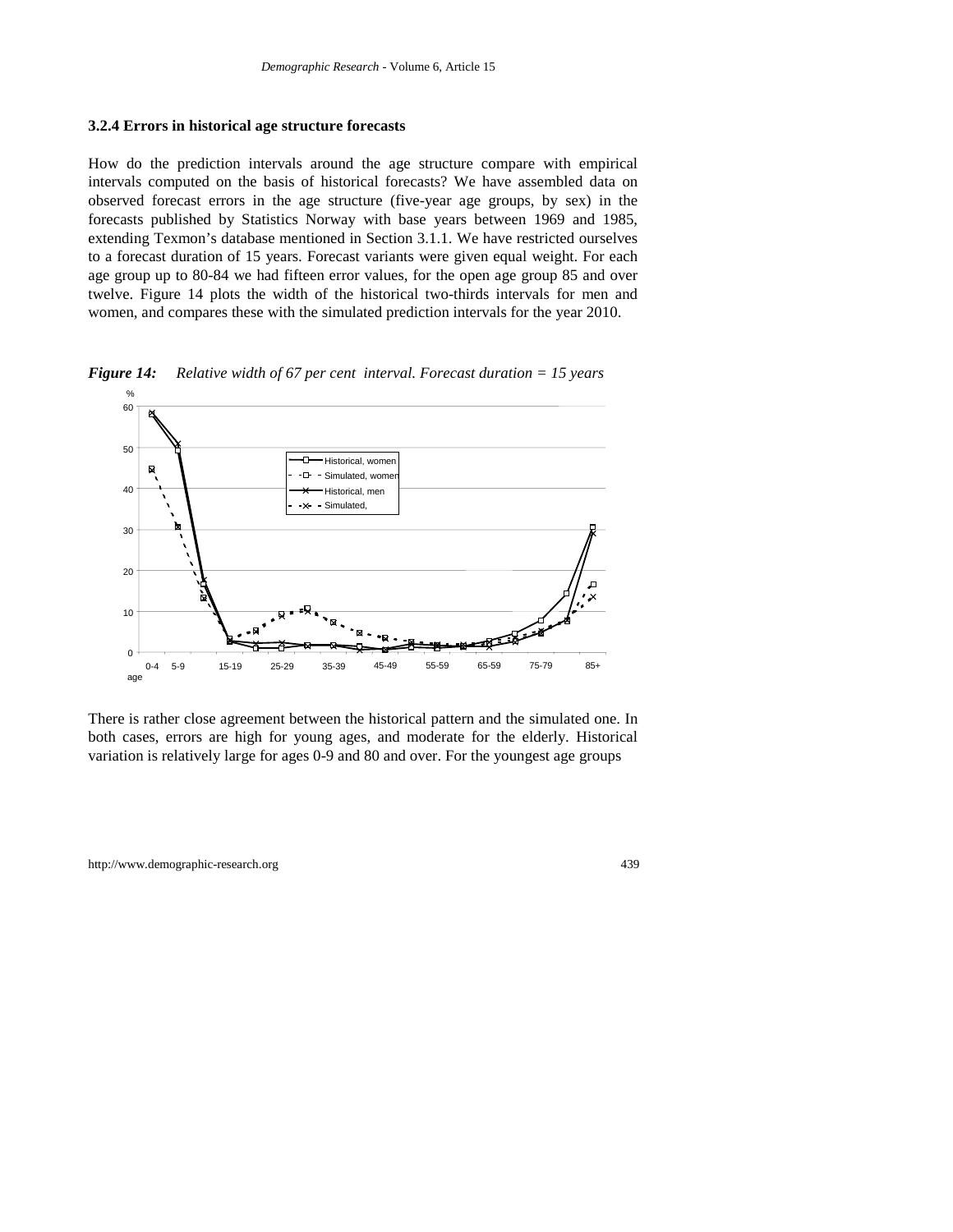this is explained by the sharp fall in the TFR in the 1970s and the modest increase at the end of the 1980s. Historical variation is relatively large for the elderly because of the strong increase in survival chances since 1970, in particular for women. In the simulated fertility and mortality trajectories up to 2010, such sudden developments are less likely (but not excluded). For ages 25-39, prediction intervals are wider than one would expect based on historical forecast errors. This reflects the fact that the variation in year-to-year immigration has increased since the beginning of the 1990s. It is unlikely that the smooth developments that were observed until the mid-1980s will repeat themselves in the period up to 2010.

#### **3.3 Sensitivity analysis: The importance of various types of variance**

The ultimate purpose was to generate probabilistic population forecasts. Therefore, much attention was given to an appropriate quantification of uncertainty. In Section 3.1, we mentioned four main sources of uncertainty attached to future birth and death rates: 1. sampling variance in the historical age-specific rates; 2. estimation variance in the parameter estimates of the age pattern curves; 3. residual variance in each time series model; and 4. estimation variance in the coefficient estimates of each time series model. In principle, all four should be taken into account. We were able to accomplish this for fertility. For the life expectancy at birth, we only included sources 3 and 4. Source 1 was ignored because the variances involved were low; see Section 3.1.2. For age specific mortality, we omitted sources 1 and 2 when we estimated the Heligman-Pollard (H-P) curve and the multivariate time series model for the H-P parameters, respectively. Experimental calculations resulted in extremely unstable estimates when sources 1 and 2 were included. For migration, source 1 was irrelevant, and we ignored source 2 for reasons of simplicity.

Thus, sources 3 and 4 have been included in the simulations for all four components. Table 1 shows how the prediction intervals of selected variables change when only residual variance is accounted for in the time series prediction, assuming that the estimated coefficients are the real ones, and thus ignoring source 4. Note that the effects for population size and OADR result from ignoring estimation variance in time series models for all four components (fertility, mortality, immigration, and emigration) jointly.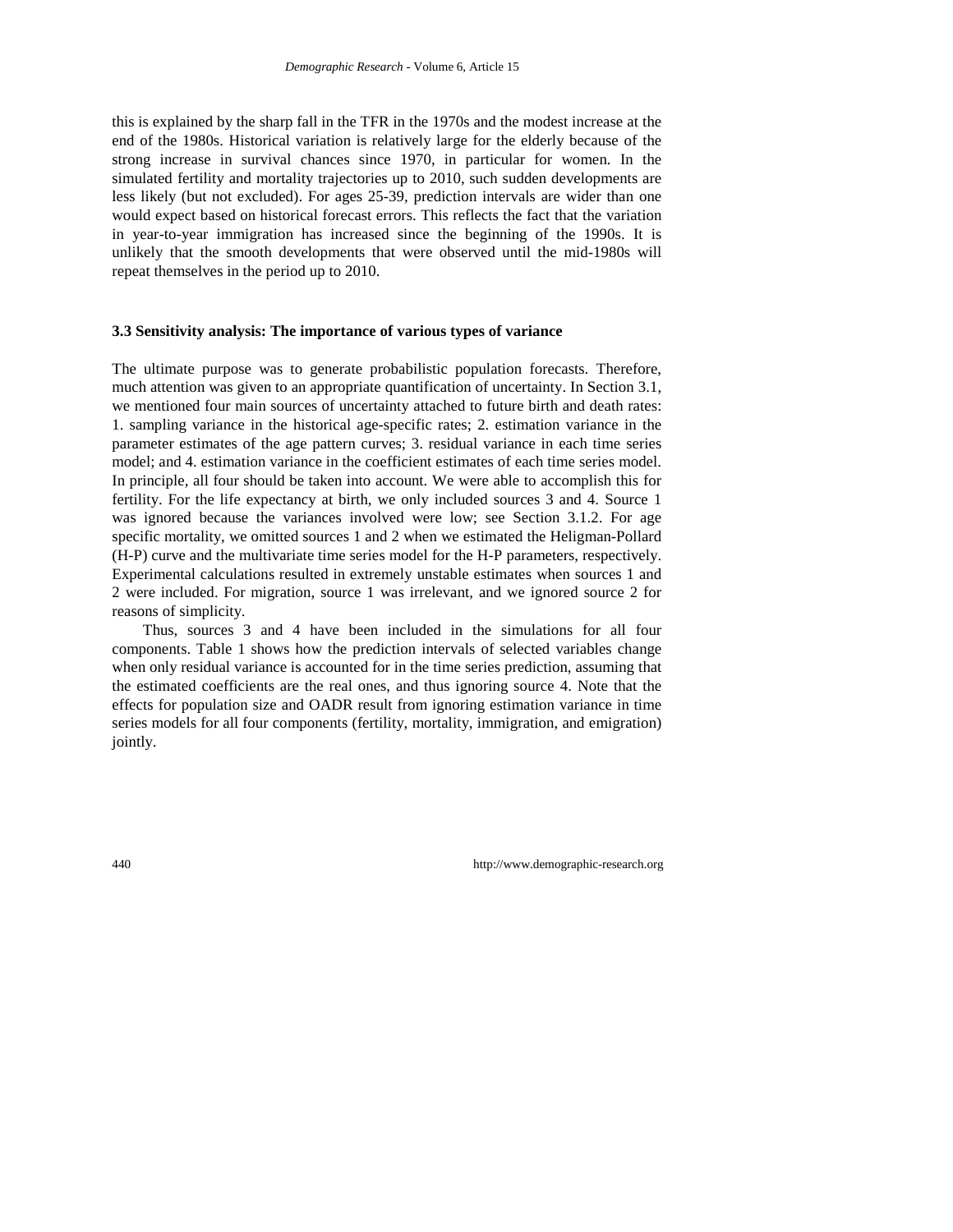*Table 1: Width of 95 per cent prediction interval in 2050 for selected variables, and width reduction when parameter estimation variance in time series models is ignored*

|                                       | Interval width     | Width reduction (%) |
|---------------------------------------|--------------------|---------------------|
|                                       |                    |                     |
| Total population size                 | 4.2 million        | 4                   |
| Old age dependency ratio              | 0.285              | 10                  |
| Total fertility rate <sup>1</sup>     | 5.6 children/woman | 8                   |
| Mean age at childbearing <sup>1</sup> | 21.7 years         | 18                  |
| Life expectancy at birth, men         | 10.9 years         | 13                  |
| Life expectancy at birth, women       | 12.2 years         | 24                  |
| Number of immigrants                  | 21,900             | 28                  |
| Number of emigrants                   | 19,100             |                     |

Note 1: Unconstrained fertility predictions. For constrained predictions, the reduction was negligible.

For some variables, such as the female life expectancy and the number of immigrants, ignoring estimation variance in the time series coefficients reduces the 95 per cent interval in 2050 by one-fourth. The impact on the life expectancy for men is less than that for women. This is explained by the fit of model (2), in particular the estimated standard error for the residual compared to that for the  $\phi_1$ -estimate. (The  $\phi_2$ estimates are so small that their role in the sensitivity analysis is negligible.) For men, the standard error of the  $\phi_1$ -estimate is 20.3 times that of the residual, whereas for women the corresponding ratio is 26.9. Thus, relative to the residual's standard error, the standard error of the  $\phi_1$ -estimate is less important for men than for women. A similar explanation can be given for the fact that emigration is much less sensitive than immigration. For the emigration model (random walk with drift), the standard error ratio for the constant (the drift estimate) relative to the residual is 0.16, whereas it is no less than 3.8 for the immigration model (ARMA (1,1) with constant term). An additional reason is that the immigration model contains three parameters to be estimated, and the emigration model only one.

The general conclusion is that estimation variance for a certain summary indicator *may* have considerable impact on the prediction intervals. The impact depends on two factors: the fit of the time series model concerned (in particular the residual variance compared to the estimation variance for the model coefficients), and the relative importance of the summary indicator for the population variable (total population, age groups, dependency ratio, etc.). Therefore estimation variance cannot be ignored.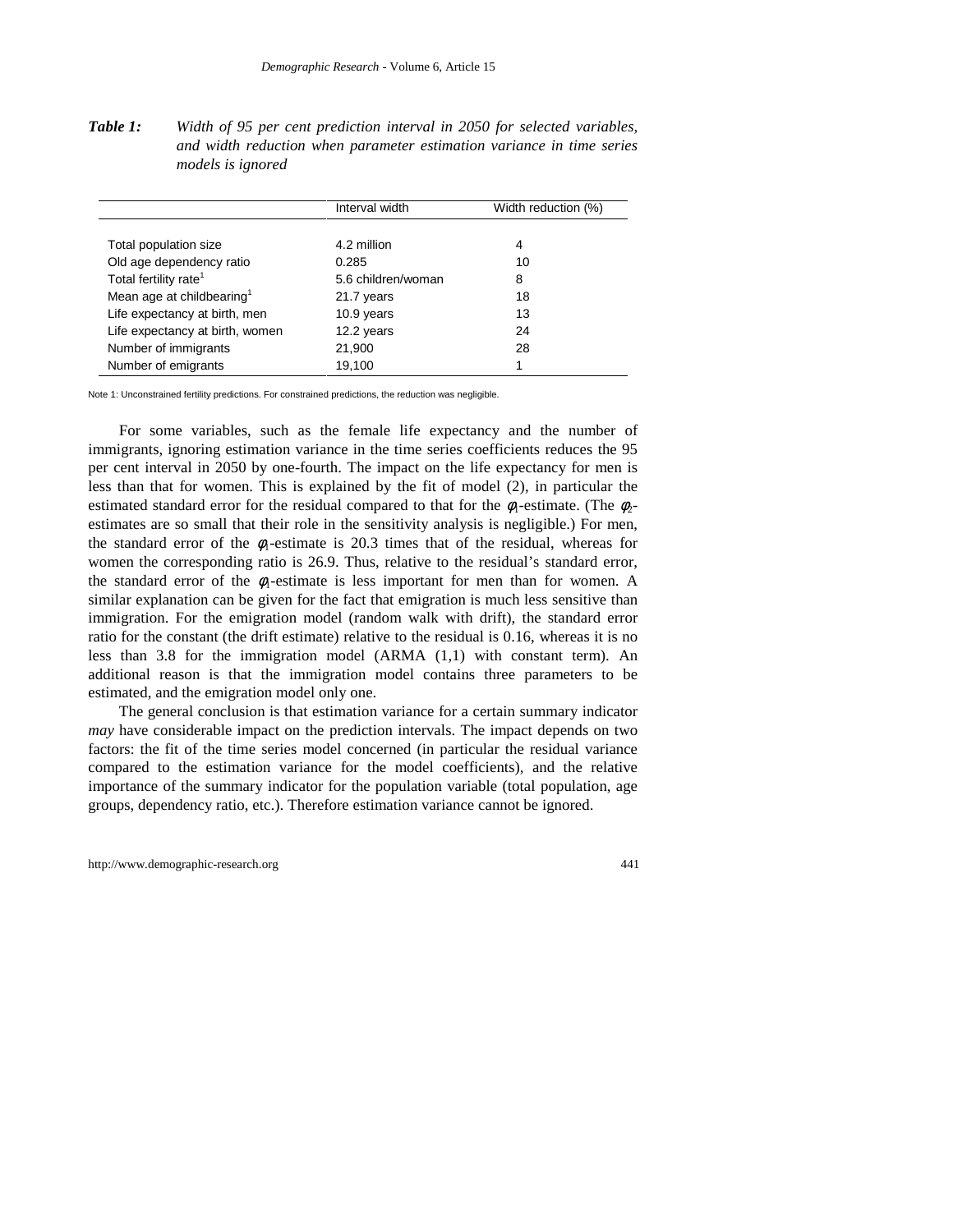For fertility, we also investigated the importance of variance sources 1 and 2. The most important effect of ignoring rate variances (source 1) is that the estimated parameter variance for the TFR is reduced rather strongly (Keilman and Pham 2000). This leads to narrow intervals for many predicted age-specific rates. At prime childbearing ages, the intervals around the predicted age-specific rates are reduced by nearly one-half. For younger and older ages the differences are much smaller.

Not only the birth rates, but also the three summary parameters are estimates, each with their own variance. We estimated a multivariate ARIMA (1,1,0) model for the three log-transformed fertility parameters (TFR, mean age at childbearing, and variance in that age), ignoring variance sources 1 and 2. We found almost no change in the predicted TFR, but the 95 per cent prediction interval in 2050 became smaller by 1.7 children. This reduction is to be compared with the original interval of [0.5, 6.1] and a width of 5.6 children per woman, because we used the unrestricted time series model here. The consequence of ignoring variance sources 1 and 2 thus is that we are too optimistic about the future TFR, in the sense that the prediction intervals are too narrow. (In our case the impact would have been much less, because we restricted our long-run TFR predictions to the interval [0.5, 4.0].)

# **4. The use of stochastic population forecasts**

Population forecasts are widely used in various planning situations, such as for schooling, health care, and pension systems. In the very short run, the uncertainty expressed by stochastic forecasts is limited (Note 9), and a user who has a five-year planning horizon, say, may safely use a deterministic forecast computed in the traditional way. In such cases, the point forecast (expected value) is likely to be of more interest than the prediction intervals. In the long run however, the expected error in the forecast results becomes increasingly important, and planners who are interested in the age structure of the population 30 years or more into the future, should take uncertainty seriously. We shall give two examples.

*Health care.* In a recent analysis of the future demand for hospital beds in Norway, Paulsen et al. (1999) concluded that in 2050, the population would need between 2.7 and 4.0 million person days in hospital annually. This implies an increase by 45-79 per cent compared with the current number of 1.9 million person days in hospital per year. The results were obtained on the basis of the low and the high population forecast of Statistics Norway, combined with certain assumptions regarding health parameters such as the mean duration of hospital stay for future patients, and the mean number of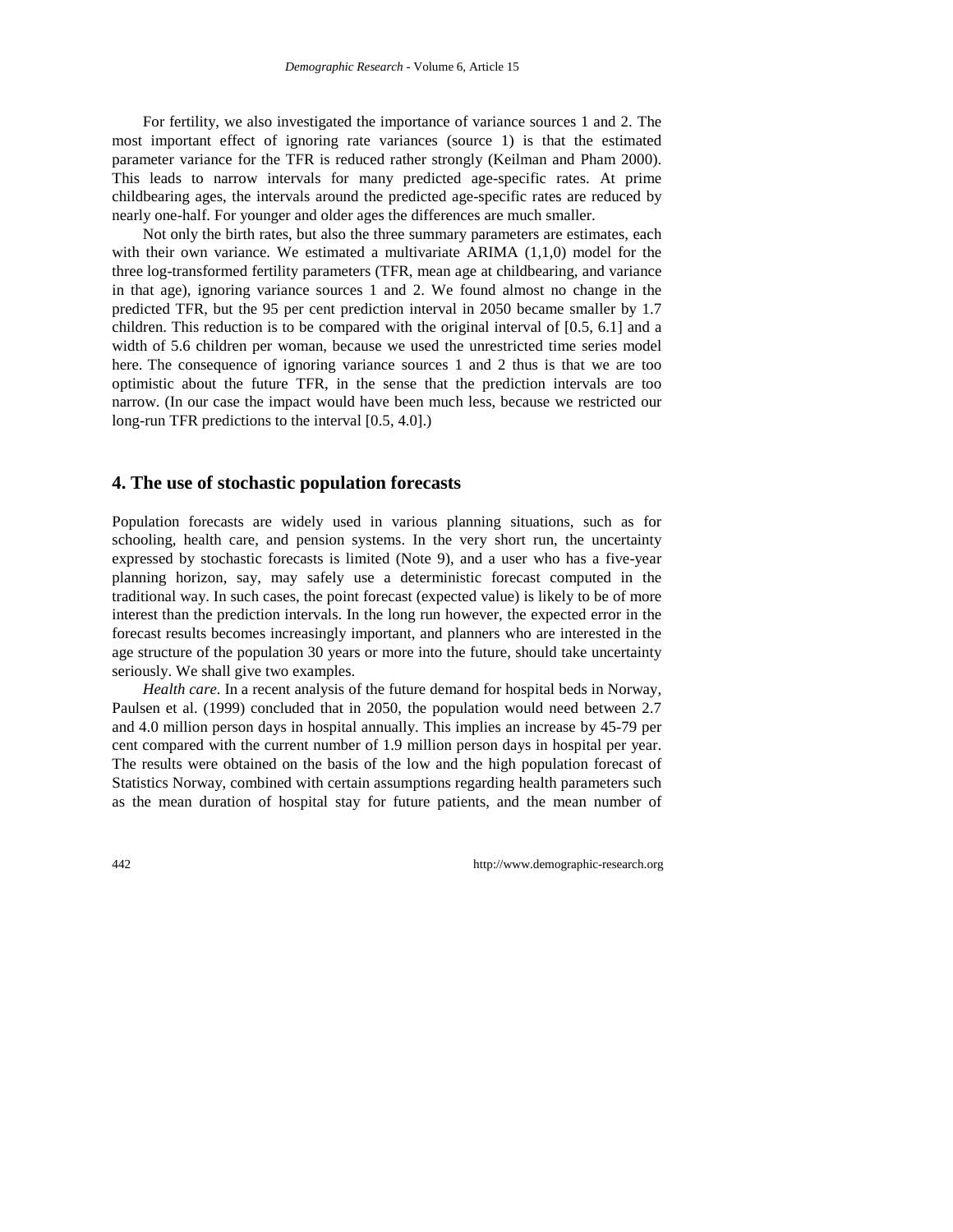patients compared to the whole population. Many of these parameters are age-specific, and the increase in the demand for hospital beds in this analysis is entirely a consequence of population ageing (the authors assumed a slight decrease in the average duration in hospital per patient). The demand interval in 2050 of 1.3 million person days is 38 per cent of the medium forecast. The majority of the patients are 65 or older. For this age group, two-thirds prediction intervals in 2050 increase sharply with age, from 21 per cent for the 65-69s, to 26-36 per cent for the 80-84s, and 65-78 per cent for the 90-94s, see Figure 11. This suggests that the accuracy of the 2.7-4.0 interval probably is lower than two-thirds, perhaps even lower than one-half. For 2010 and 2030, the authors obtain intervals of 13 and 25 per cent of the medium forecast, respectively. Thus the Paulsen et al. projection results should be treated with great caution, in particular their long-run findings.

*Public pensions.* Fredriksen (1998) describes a microsimulation model that is able to simulate, among others, future public pension benefits and contributions of the Norwegian population. Norwegian public pensions are of the Pay As You Go (PAYG) type. In one set of simulations starting in 1993, the author shows that the contribution rate will rise from 16 to 23 per cent in 2030. The simulations are based upon a number of demographic and non-demographic assumptions (labour market participation, disability, earnings, retirement). Next, he analyses the consequences for the contribution rate of various alternative assumptions. The rate turns out to be between 21 and 25 per cent in 2030, depending on high or low disability risks in the population, or high or low labour force participation among women. The four-percentage point difference implies a relative interval of 16 per cent of the reference value for the contribution rate. Because of the PAYG nature of the pensions, it is relevant to inspect the Old Age Dependency Ratio. (In case a fund based pension system is considered, instead of a PAYG-system, life course uncertainty of the type illustrated in Figure 12 would be relevant.) Figure 13 shows a relative two-thirds OADR-prediction interval of 18 per cent in 2030. This means that the bandwidth defined by possible policy options is smaller than the uncertainty implied by the demographics alone. In other words, the effects of labour market changes and disability changes will likely drown in inherent population uncertainty at the horizon 2030 (Note 10).

These two examples show how important it is to take population forecast uncertainty seriously. However, an often-heard objection is that projections of the kind mentioned here are purely conditional "what-if" calculations, and that it is unnecessary to consider expected forecast errors. "*If* the population would show this or that trend, *what* would the consequences be for the health care system?" Any deviations from the assumed demographic path are not of primary importance. We do not agree with this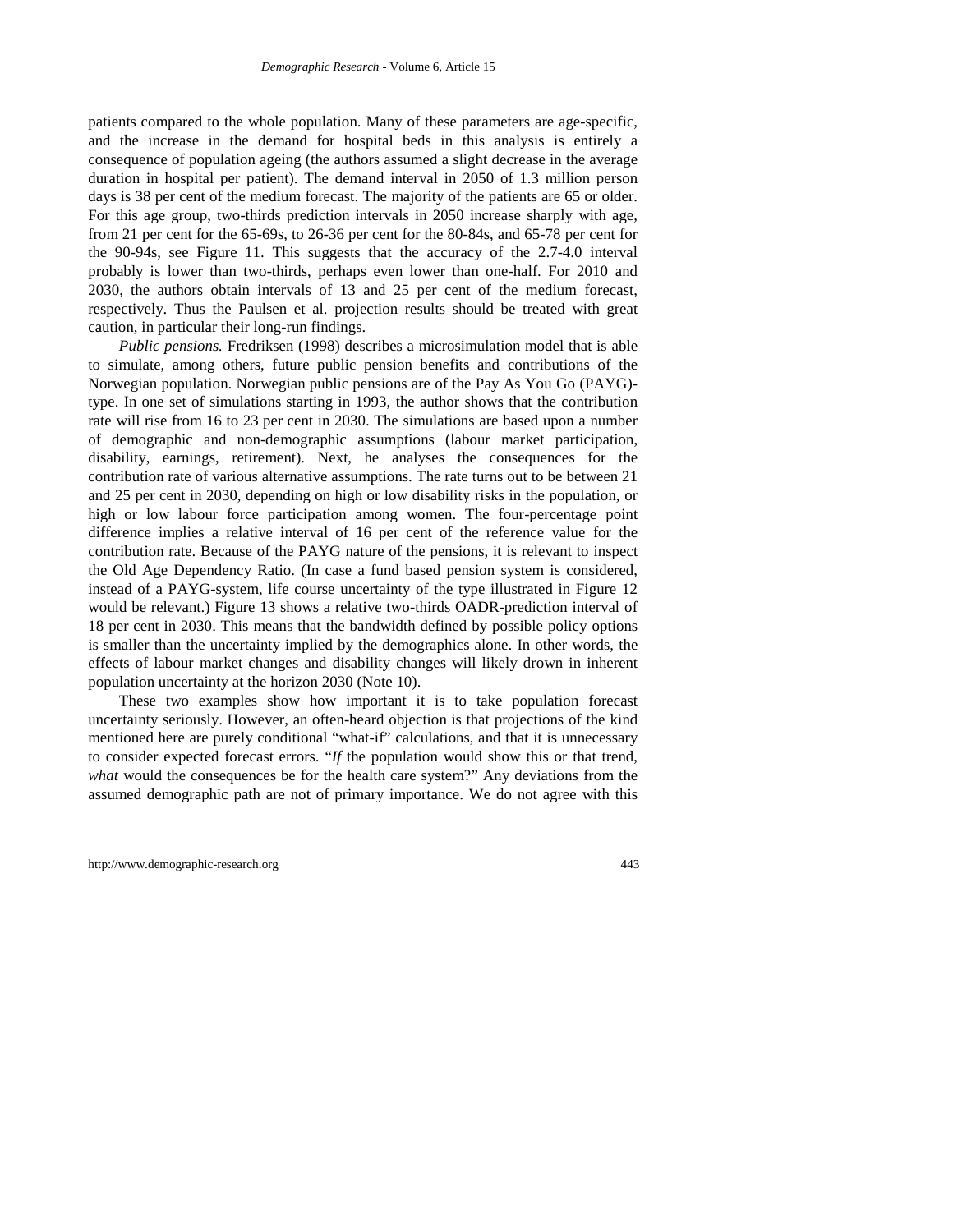objection. First, since demographic variables are hard to predict, the policy relevance of many long-term deterministic planning studies is limited, unless one can demonstrate that demographic uncertainty is negligible. In all other cases one is forced to think in terms not of point forecasts, but of intervals - and intervals imply expected accuracy and statistical analyses. Second, also conditional "what-if" projections may usefully be couched in probabilistic terms (Alho 1997). This way one can take interventions into account in the assessment of uncertainty of forecasts that are conditional on some planned future policy being adopted. Technically speaking, there is no difference between our approach in which prediction intervals were calibrated such that expected values agreed with the medium variant of Statistics Norway's population forecast, and an approach in which other expected levels are selected as targets.

Do the large prediction intervals for some long-term forecasts imply that we should give up trying to forecast 50 years from now? We do not think so. In certain cases (e.g. pension systems), it is necessary to plan that far ahead. Clearly, policy inputs and other changes in underlying factors may affect the forecast results, but this can be handled by flexible planning and frequent updates. The point is that the user should know which trends are more certain than others, that is, which plans should be flexible, and which can be rather more fixed.

The format in which stochastic population forecasts are made available to the users is very different from that employed for traditional deterministic forecasts. The latter type of results can be included in tables in printed reports. If results for one-year or five-year age groups are published, the user who is interested in a specific larger age group can find the corresponding number by simply adding the age-specific results. A stochastic forecast, however, is presented in the form of predictive distributions. *Each forecast result has its own distribution.* Thus, the boundaries of the prediction interval of a larger age group are generally *not* equal to the sum of the boundaries of the constituent ages. For instance, the lower and upper bounds of the 95 per cent interval of total population in 2050 are 3.20 and 7.29 million, respectively, see Figure 7. On the other hand, the sum of the corresponding bounds for men and women broken down in five-year age groups in Figure 11 are 2.77 and 8.00 million. The prediction interval is smaller than the results obtained by simple addition, because the results for the various age groups are not perfectly correlated. The consequence is that stochastic forecasts should be made available in the form of a database (Alho 1990), from which the user can construct the prediction interval of any age group in which he is interested.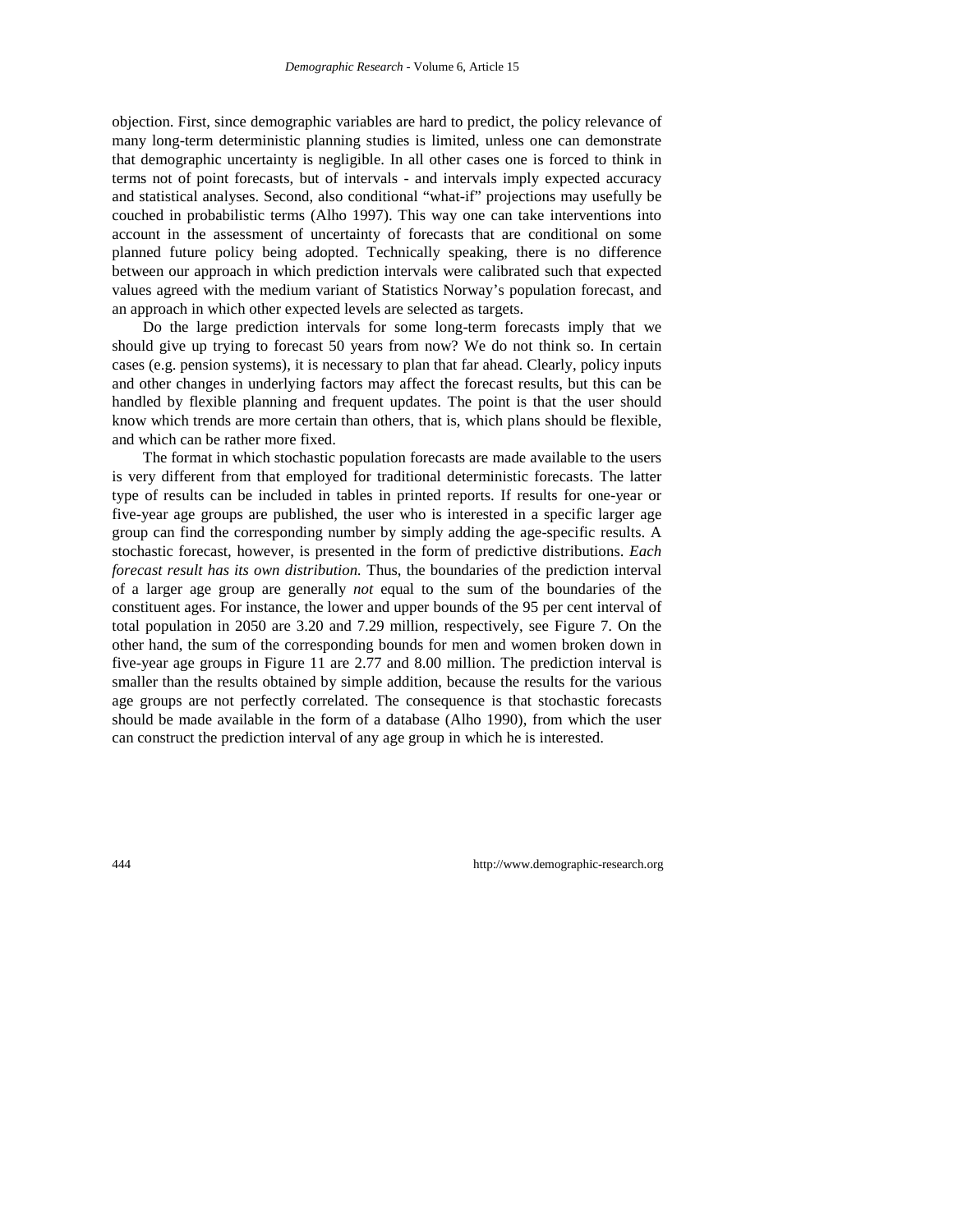## **5. Conclusions**

In this paper we have argued that traditional deterministic population forecasts do not reflect forecast uncertainty appropriately. High-low bands around the Medium variant results of a traditional forecast do not quantify expected errors, and implicitly they assume perfect correlation between components and over time.

We showed how time series methods can be used to compute a probabilistic population forecast. In our application for Norway until 2050, we checked the shortterm prediction intervals for the TFR, the life expectancy at birth, and the age structure against observed errors in old forecasts. This assessment was quite informal; yet we think it was useful, as it captured the essential patterns in the historical errors. The longterm prediction intervals of the TFR and the levels of immigration and emigration were excessively wide, and were therefore adjusted in a subjective manner. The time series models were calibrated such that they predicted expected values for fertility, mortality, and migration that corresponded with Medium variant assumptions in Statistics Norway's population forecast. We investigated the relative importance for prediction intervals around a number of forecast outcomes when various types of variance are included in the computations. Ignoring the estimation variance in time series coefficients can have a strong impact on the prediction intervals, depending on the fit of the time series models, and the type of forecast result in which one is interested.

We estimated that the odds are four against one (80 per cent chance) that Norway's population, now 4.5 million, will number between 4.3 and 5.4 million in the year 2025, and 3.7-6.4 million in 2050. The probabilistic population forecasts of the youngest and the oldest age groups show largest uncertainty, because fertility and mortality are hard to predict. As a result, prediction intervals in 2030 for the population younger than 20 years of age are so wide, that the forecast is not very informative. International migration shows large prediction intervals around expected levels, but its impact on the age structure is modest. In 2050, uncertainty has cumulated so strongly, that intervals are very large for virtually all age groups, in particular when the intervals are judged in a relative sense (compared to the median forecast).

According to our statistical model, the expected accuracy of the total population size forecast published by Statistics Norway is somewhat below two-thirds on the long run, and a little above that level on the short run. The official TFR assumptions have estimated coverage probabilities of only 46, 31, and 24 per cent in the years 2010, 2030, and 2050. The official mortality (i.e. life expectancy) assumptions have higher expected accuracy in 2050 (just over 60 per cent), but lower accuracy in the beginning of this century (just over a third in the period 2000-2010).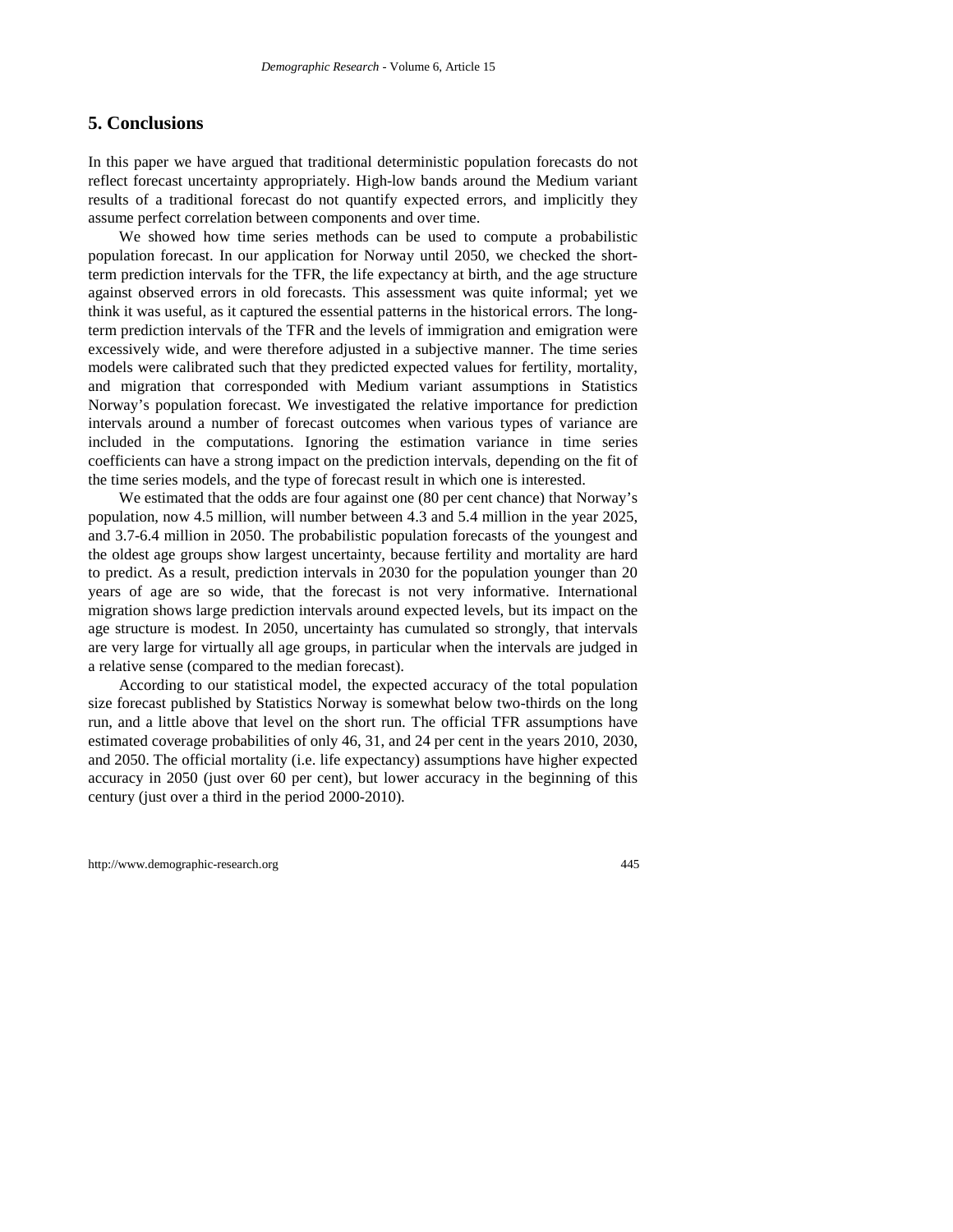There is no guarantee that the statistical model that we used to compute prediction intervals is the "real" or "correct" one. Unfortunately, different statistical models may produce widely differing prediction intervals (e.g. Lee 1974, Cohen 1986, Sanderson 1995). This is also confirmed by our sensitivity tests. Therefore, we have most confidence in our short-term intervals (up to roughly 15-20 years ahead; at least for the TFR and the age structure), because these agree rather well with independently observed errors in historical forecasts. But our long run results must be interpreted with caution. We remind the reader of Joel Cohen's warning: "Uncertainty attaches not only to the point forecasts of future population, but also to the estimates of those forecasts' uncertainty." (Cohen 1986).

Finally, all our prediction intervals and assessments of future errors are mere extrapolations of the variability in past data. Thus we assume that the future structure underlying the demographic dynamics will be similar to that of the past - no structural shifts are expected. Of all past futures, so many were a smooth continuation of their immediate past, that we expect this is also likely in the years to come. However, we cannot exclude surprises, and some of our sample paths do indeed contain unexpected developments. For instance, a baby boom with a TFR over 3 children per woman in any year before 2050 has a likelihood of 19 per cent according to our model, and one with a TFR higher than 3.5 children still one per cent. In contrast, the expected value of the TFR in 2050 is 1.8, virtually the same as the current value. Similarly, the life expectancy of women is expected to increase to 84.5 years in 2050, more than three years higher than its current value of 81.3. This is in line with the continuous improvement of the survival chances of women in the past century. Nevertheless, the simulations show a chance of 12 per cent that women will have a life expectancy below 81 years in 2050, i.e. *higher* mortality in 2050 than nowadays.

## **6. Acknowledgements**

Comments on an earlier version of this paper by Øystein Kravdal, Helge Brunborg, and six anonymous reviewers are gratefully acknowledged. Kluwer Academic Publishers kindly granted us the right to include in the current text parts of our paper "Predictive intervals for age-specific fertility", which appeared in the European Journal of Population, Vol. 16, no. 1 of 2000. The research was supported by grant nr. 114055/730 from the Norwegian Research Council.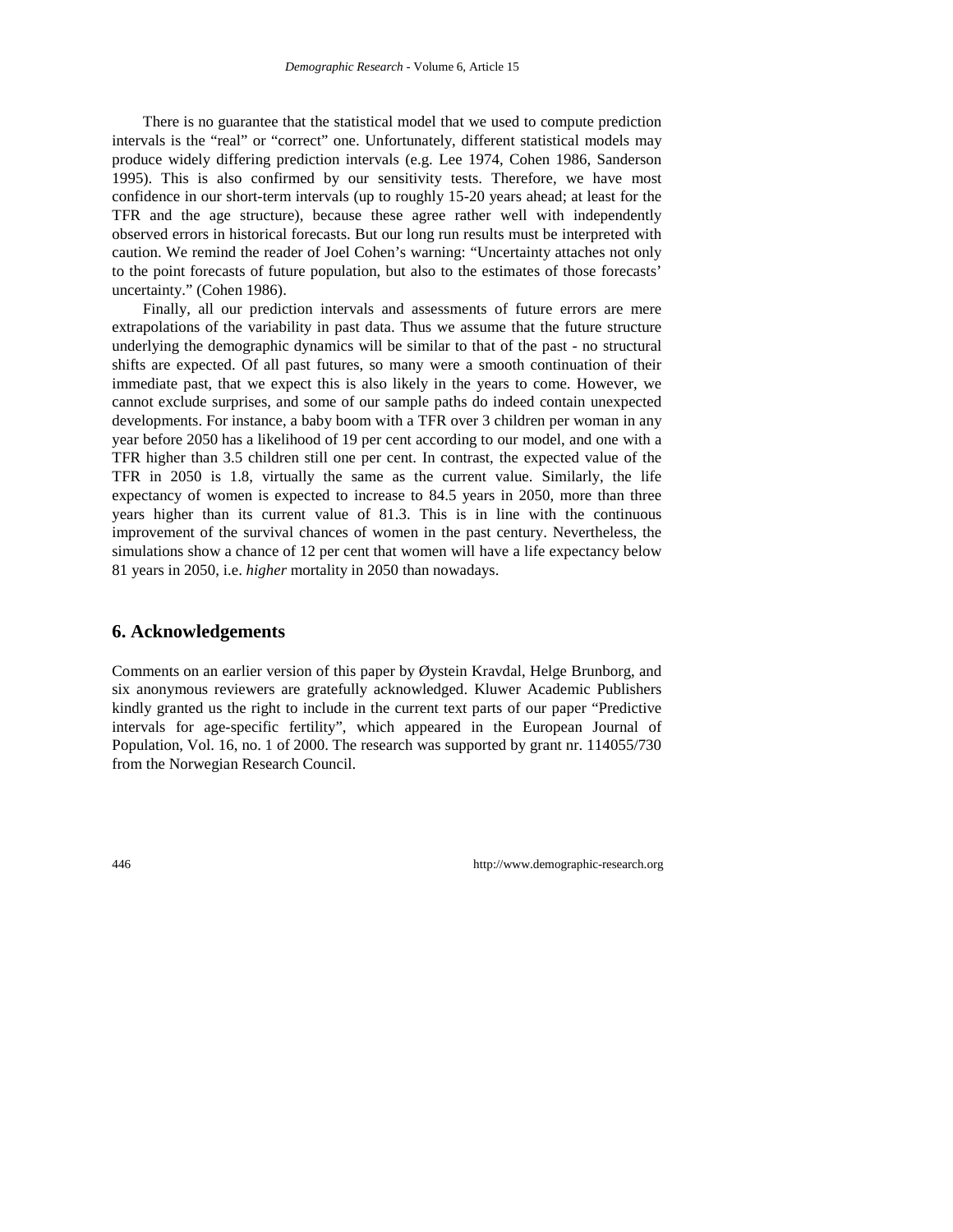## **Notes**

- 1. The assumption of a normal distribution can be debated. Although it is quite usual in empirical applications so far, other options have been proposed, for instance the beta distribution, the uniform distribution (Alders 1997), and the censored normal distribution (Keilman 2001). These options may be useful when one wants to obtain bounded prediction intervals. For fertility, still another option is to model the TFR as a specific stochastic process, for instance one in which the upward *slope* in the TFR is correlated negatively with the present *level*, or alternatively one in which there are two equilibrium levels, with a very low probability for levels inbetween (Bonneuil 1989). For reasons of simplicity, we did not analyse such more complicated models. At the same time we noticed, that at least for fertility, the short-term errors predicted by our model agree closely to the observed errors in historical forecasts (see Section 3.1.1). At the same time, some sample paths of future TFR implied a baby boom, but our model predicts that such a boom is not very probable. For example, 412 of our 5000 sample paths, or less than one per cent, contained a TFR value larger than 3.5 in any year; in 19 per cent of the paths the TFR exceeded 3 children per woman in any year.
- 2. We did not consider other processes than the simple Poisson process in which the rate only depends on age. See Note 2 in Keilman and Pham (2000) for a brief discussion.
- 3. The impact of the upper limit on the shape of the TFR-distribution in any future year can be investigated *analytically* when the TFR follows a random walk (Keilman 2001). In that case, a maximum TFR of 3.4 children per woman has only negligible impact on the distribution and the prediction interval for the Norwegian TFR. Although a random walk clearly is not a realistic model for the Norwegian TFR after World War II, the critical value of 3.4 gives qualitative support to the conclusion reached by simulation of the more realistic ARIMA (1,1,0) model, i.e. a critical value of 4 children per woman.
- 4. We ignored the sample variance of the empirical life expectancy (Chiang 1968), because estimated standard errors for life expectancies at birth were as low as 0.01- 0.03.
- 5. Alho reports 80 per cent prediction intervals. In order to obtain 95 per cent intervals, we multiplied his 80 per cent intervals by  $1.96/1.282=1.53$ , assuming a normal distribution.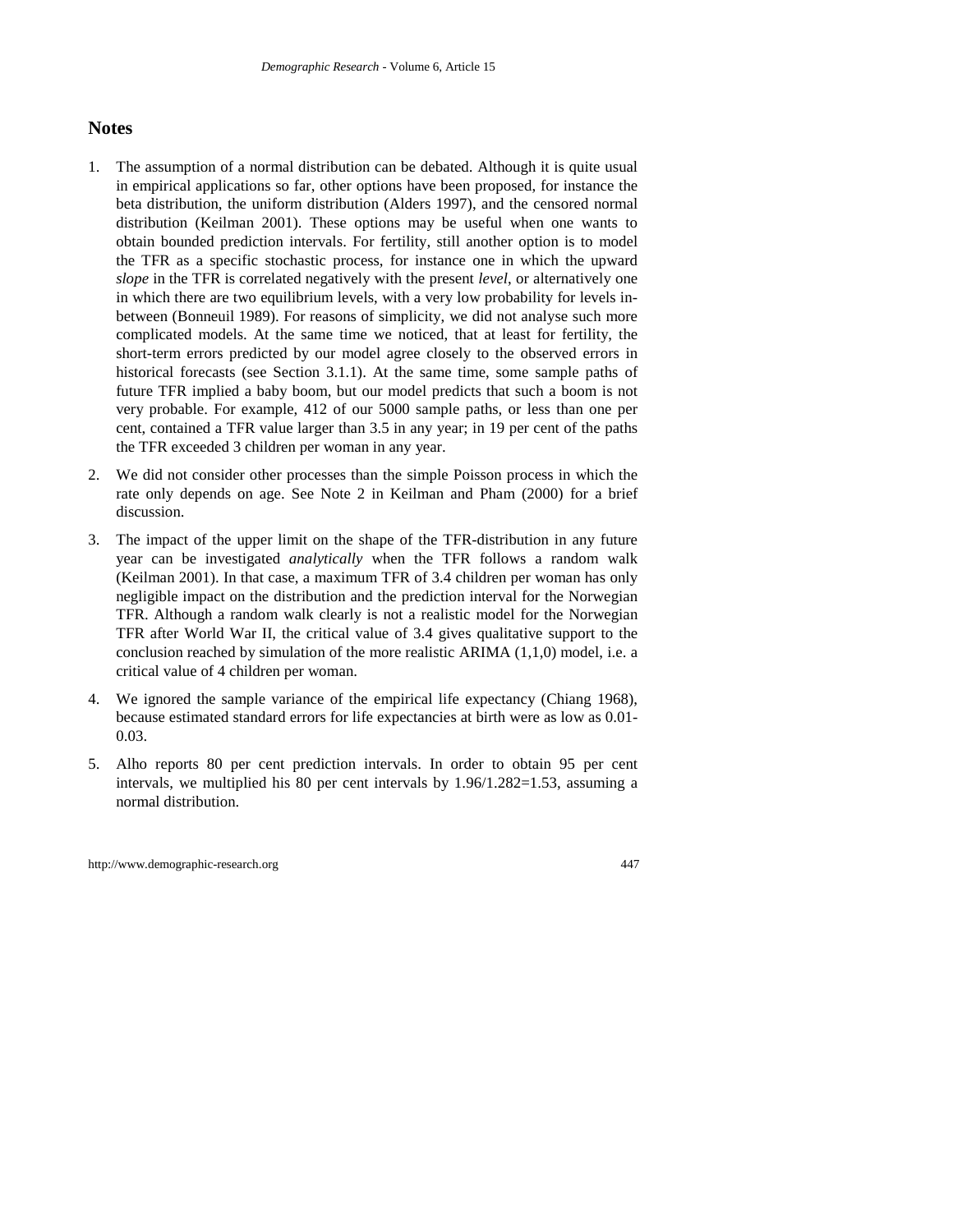- 6. We multiplied the 90 per cent prediction intervals reported by Tuljapurkar et al (2000) by 1.96/1.645=1.19.
- 7. The impact of age grouping can be illustrated as follows. For the US, the 95 per cent interval is 5.2 years wide in 2050. The same model (random walk with drift combined with Lee-Carter model) applied to *unabridged* combined-sex life tables gives a corresponding interval of 8.3 years wide (interpolated between 2035 and 2065 in Figure 2.5 of Lee and Tuljapurkar, 2001).
- 8. For the forecast of 1982, life expectancy was kept constant beginning in 1991.
- 9. For some very specific forecast results, such as the number of centenarians, uncertainty may be considerable also on the short run. The same holds true for stochastic forecast results at a low regional level, for instance small and mediumsized municipalities.
- 10. Fredriksen investigates also "packages" of alternative assumptions. For instance, in an "ageing alternative" he combines low population growth with high disability risks, and a "growth alternative" combines high population growth with low disability risks and high female labour force participation. The contribution rate varies between 16 and 30 per cent in 2030, when either of these packages is chosen. This implies a relative variation of 58 per cent, much larger than the prediction interval for the OADR. In this case, the sensitivity analysis has clear policy relevance. However, he implicitly assumes perfect correlation between the components: in the ageing alternative for example, *each* year when fertility is high, *also* disability risks are high, and both mortality *and* immigration are low.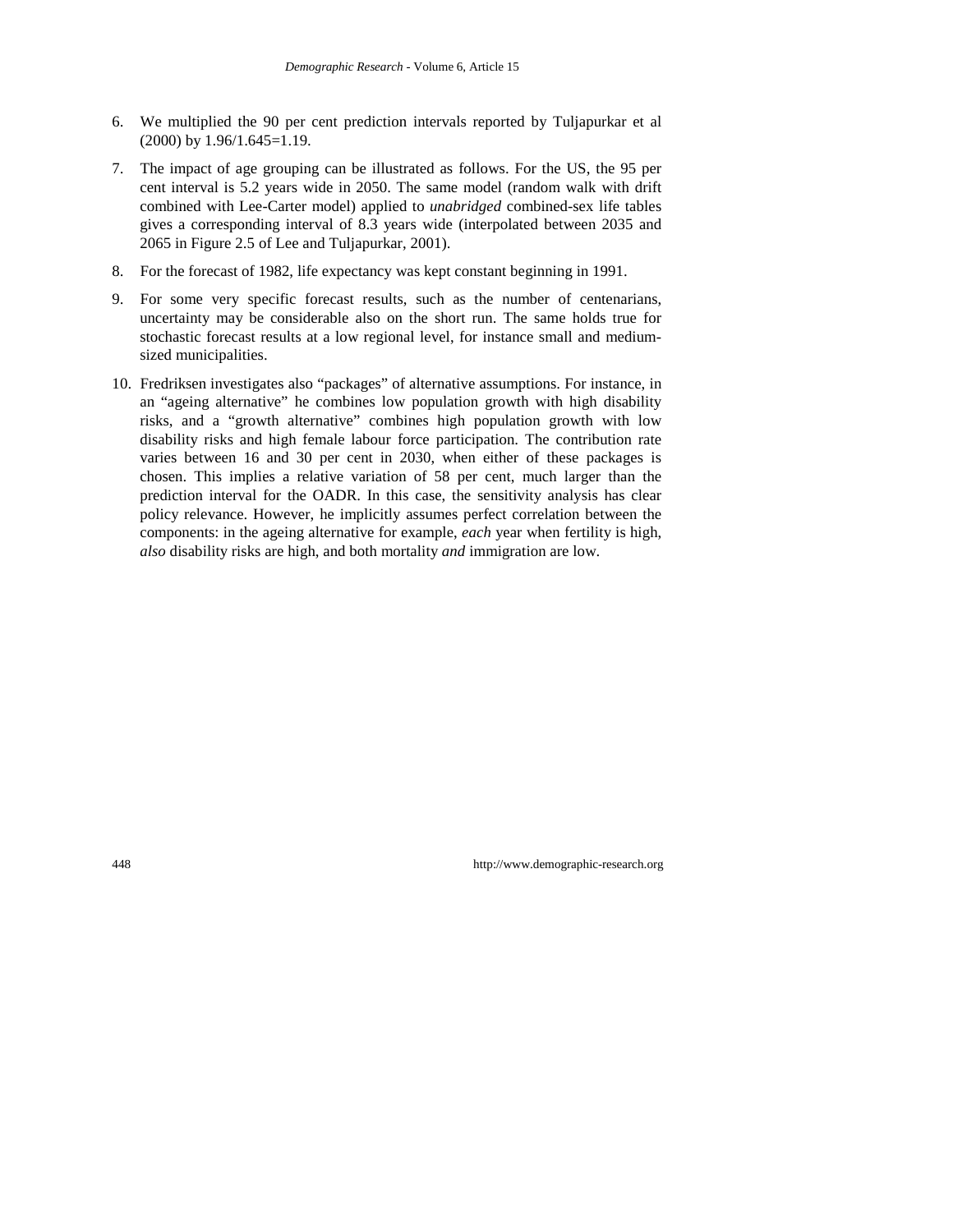### **References**

- Alders, M. (1997). Constructing probability distributions of population forecasts. Unpublished note, Statistics Netherlands, Department of Population, 3 September 1977.
- Alders, M. and J. de Beer (1998). "Kansverdeling van de bevolkingsprognose" ("Probability distribution of population forecasts")., *Maandstatistiek van de Bevolking* **46**: 8-11.
- Alho, J. M. (1990). "Stochastic methods in population forecasting", *International Journal of Forecasting* **6**: 521-530.
- Alho, J.M. (1997). "Scenarios, uncertainty, and conditional forecasts of the world population". *Journal of the Royal Statistical Society* A **160,** Part 1, 71-85.
- Alho, J. M. (1998). A stochastic forecast of the population of Finland. Reviews 1998/4. Statistics Finland, Helsinki.
- Alho, J. M. (2001). Experiences from the forecasting of mortality in Finland. Paper National Social Insurance Board, Committee for Mortality Projections meeting, Stockholm, June 2001.
- Alho, J. and B. Spencer (1985). "Uncertain population forecasting" *Journal of the American Statistical Association* **80**: 306-314.
- Armstrong, J. (1985). *Long-range forecasting: From crystal ball to computer.* New York: Wiley (2nd ed.).
- Bonneuil, N. (1989). "Conjoncture et structure dans le comportement de fécondité".*Population* **44**(1): 135-157.
- Chiang, C.L. (1968). *Introduction to stochastic processes.* New York: Wiley.
- Cohen, J. (1986). "Population forecasts and confidence intervals for Sweden: A comparison of model-based and empirical approaches" *Demography* **23**: 105- 126.
- De Beer, J. (1997). "The effect of uncertainty of migration on national population forecasts: The case of the Netherlands" *Journal of Official Statistics* **13**: 227- 243.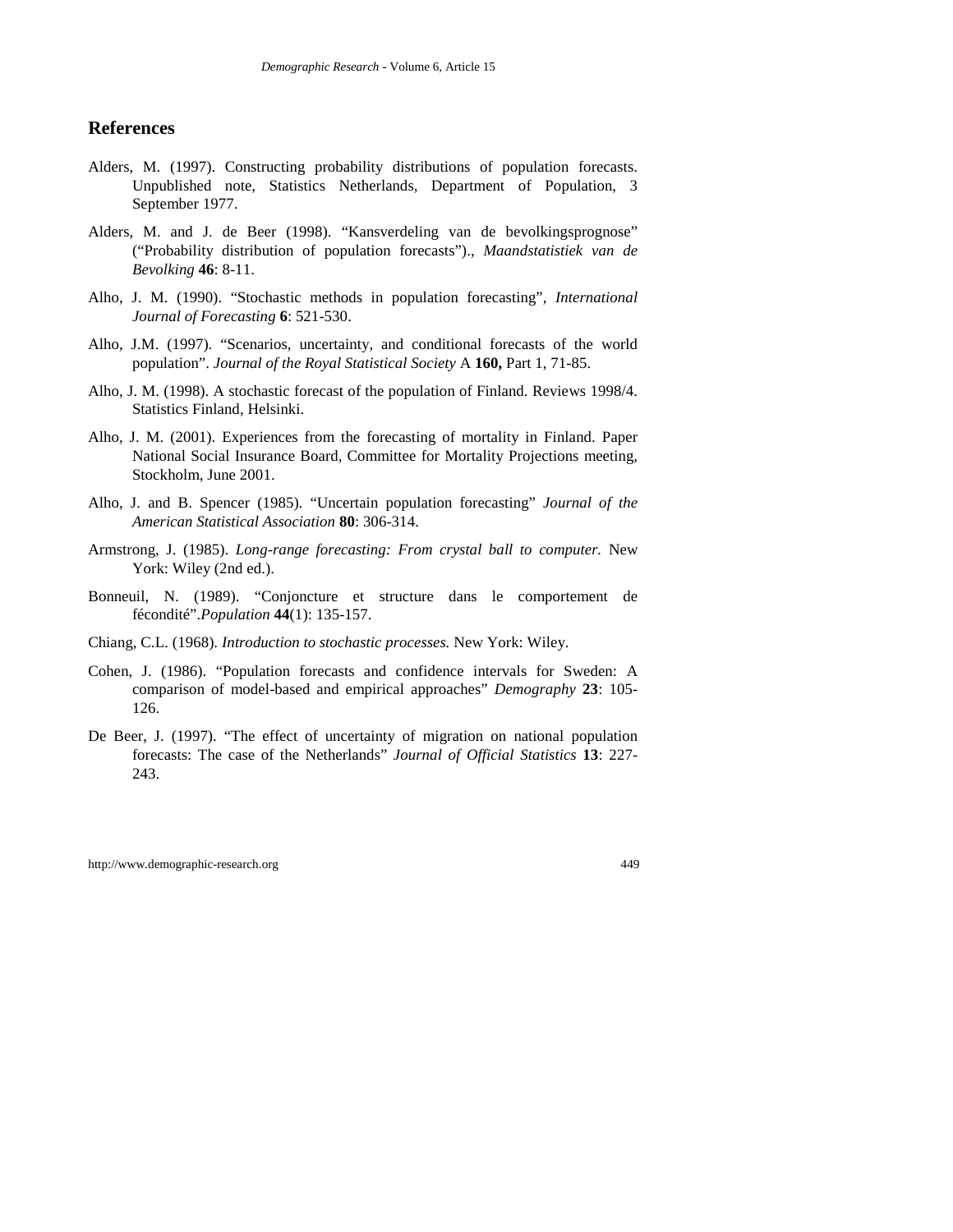- De Beer, J. and M. Alders (1999). "Probabilistic population and household forecasts for the Netherlands" Working Paper nr. 45, Joint ECE-Eurostat Work Session on Demographic Projections, Perugia, Italy, 3-7 May 1999.
- Fredriksen, D. (1998). *Projections of population, education, labour supply, and public pension benefits: Analyses with the dynamic microsimulation model MOSART.* Social and Economic Studies 101. Oslo: Statistics Norway. Internet www.ssb.no/emner/02/03/sos101/sos101.pdf (30 April 2002).
- Hanika, A., W. Lutz and S. Scherbov (1997). "Ein probabilistischer Ansatz zur Bevölkerungs-vorausschätzung für Österreich" *Statistische Nachrichten* **12**/1997: 984-988.
- Heligman, L. and J. Pollard (1980). "The age pattern of mortality" *Journal of the Institute of Actuaries* **107**: 49-80.
- Keilman, N. (1997). "Ex-post errors in official population forecasts in industrialized countries" *Journal of Official Statistics* **13**: 245-277.
- Keilman, N. (2001). "TFR predictions and Brownian motion theory" *Yearbook of Population Research in Finland* **38**: 207-219.
- Keilman, N. and D.Q. Pham (2000). "Predictive intervals for age-specific fertility" *European Journal of Population.***16**: 41-66.
- Keilman, N., D. Q. Pham, and A. Hetland (2001). *Norway's uncertain demographic future.* Social and Economic Studies 105. Oslo: Statistics Norway. Internet www.ssb.no/english/subjects/ 02/03/sos105\_en (30 April 2002).
- Keyfitz, N. (1981). "The limits of population forecasting" *Population and Development Review* **7**: 579-593.
- Keyfitz, N. (1985). "A probability representation of future population" *Zeitschrift für Bevölkerungswissenschaft* **11**: 179-191.
- Kuijsten, A. (1988). "Demografische toekomstbeelden van Nederland" *Bevolking en Gezin* **1988/2**: 97-130.
- Lee, R. (1974). "Forecasting births in post-transition populations: Stochastic renewal with serially correlated fertility" *Journal of the American Statistical Association* **69**: 607-617.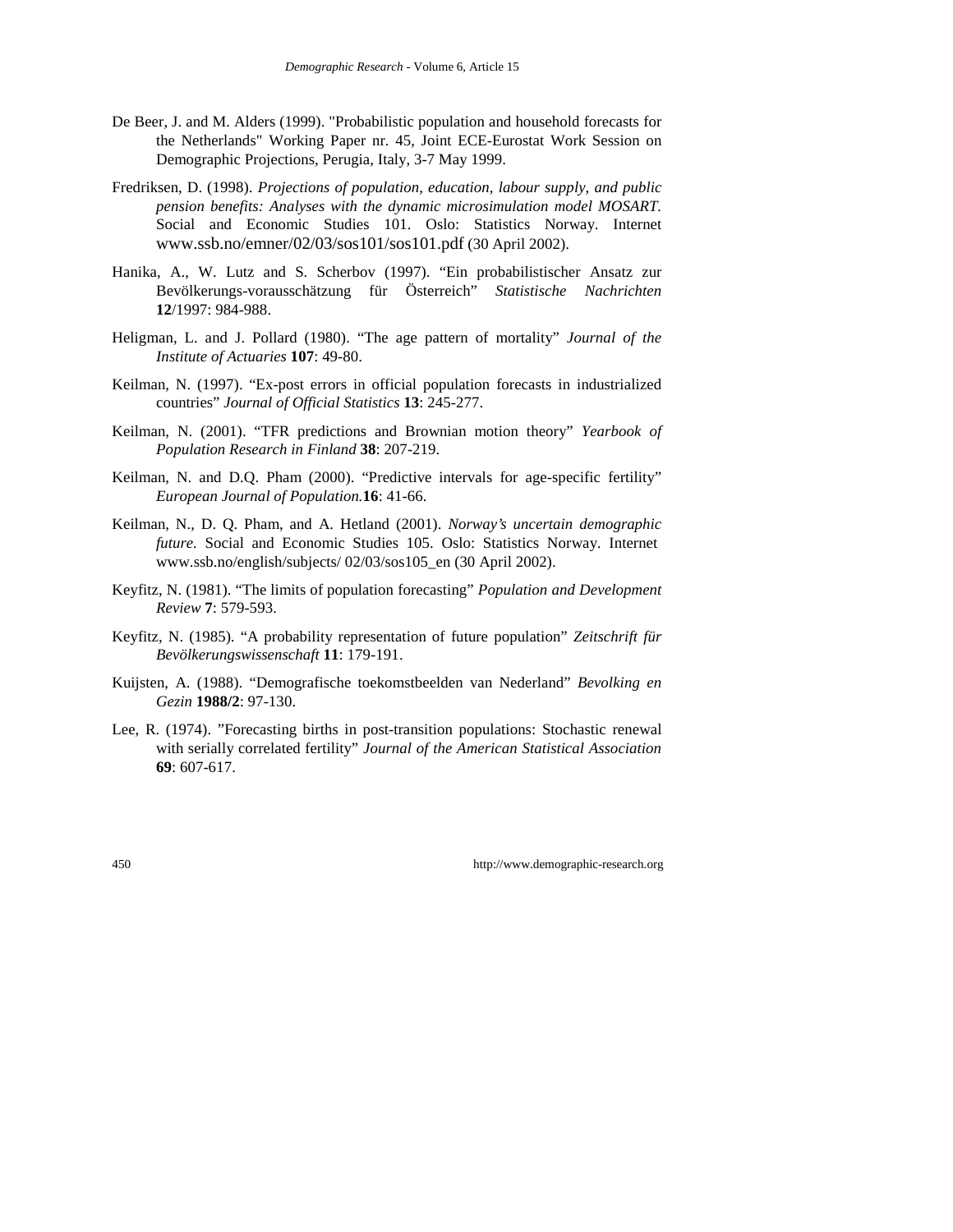- Lee, R. (1993). "Modeling and forecasting the time series of US fertility: Age distribution, range, and ultimate level" *International Journal of Forecasting* **9:** 187-202.
- Lee, R. (1999). "Probabilistic approaches to population forecasting", in W. Lutz, J. Vaupel, and D. Ahlburg (eds.). *Frontiers of Population Forecasting.* Supplement to Vol. 24 of *Population and Development Review*: 156-190.
- Lee, R. and S. Tuljapurkar (1994). "Stochastic population forecasts for the United States: Beyond High, Medium, and Low" *Journal of the American Statistical Association* **89**: 1175-1189.
- Lee, R. and S. Tuljapurkar (2001). Population forecasting for fiscal planning: Issues and Innovation. Pp. 7-57 in A. Auerbach and R. Lee (eds.). *Demographic change and fiscal policy*. Cambridge University Press.
- Lutz, W., W. Sanderson, and S. Scherbov (1996). "Probabilistic population projections based on expert opinion" pp. 397-428 in W. Lutz (ed.). *The future population of the world: What can we assume today?* London: Earthscan (rev. ed.)..
- Lutz, W. and S. Scherbov (1998a). "An expert-based framework for probabilistic national population projections: The example of Austria" *European Journal of Population* **14**: 1-17.
- Lutz, W. and S. Scherbov (1998b). "Probabilistische Bevölkerungsprognosen für Deutschland" ("Probabilistic population projections for Germany") *Zeitschrift für Bevölkerungswissenschaft* **23**: 83-109.
- Lutz, W., W. Sanderson, and S. Scherbov (2001). "The end of world population growth", *Nature* **412:** 543-545.
- National Research Council NRC (2000). *Beyond six billion: Forecasting the world's population.* Panel on Population Projections. John Bongaarts and Rodolfo Bulatao (eds.). Committee on Population, Commission on Behavioral and Social Sciences and Education. Washington DC: National Academy Press.
- Paulsen, B., B. Kalseth, and A. Karstensen (1999). "Eldres sykehusbruk på 90-tallet: 16 prosent av befolkningen – halvparten av sykehusforbruket". SINTEF rapport STF78 A99527. Trondheim: SINTEF Unimed.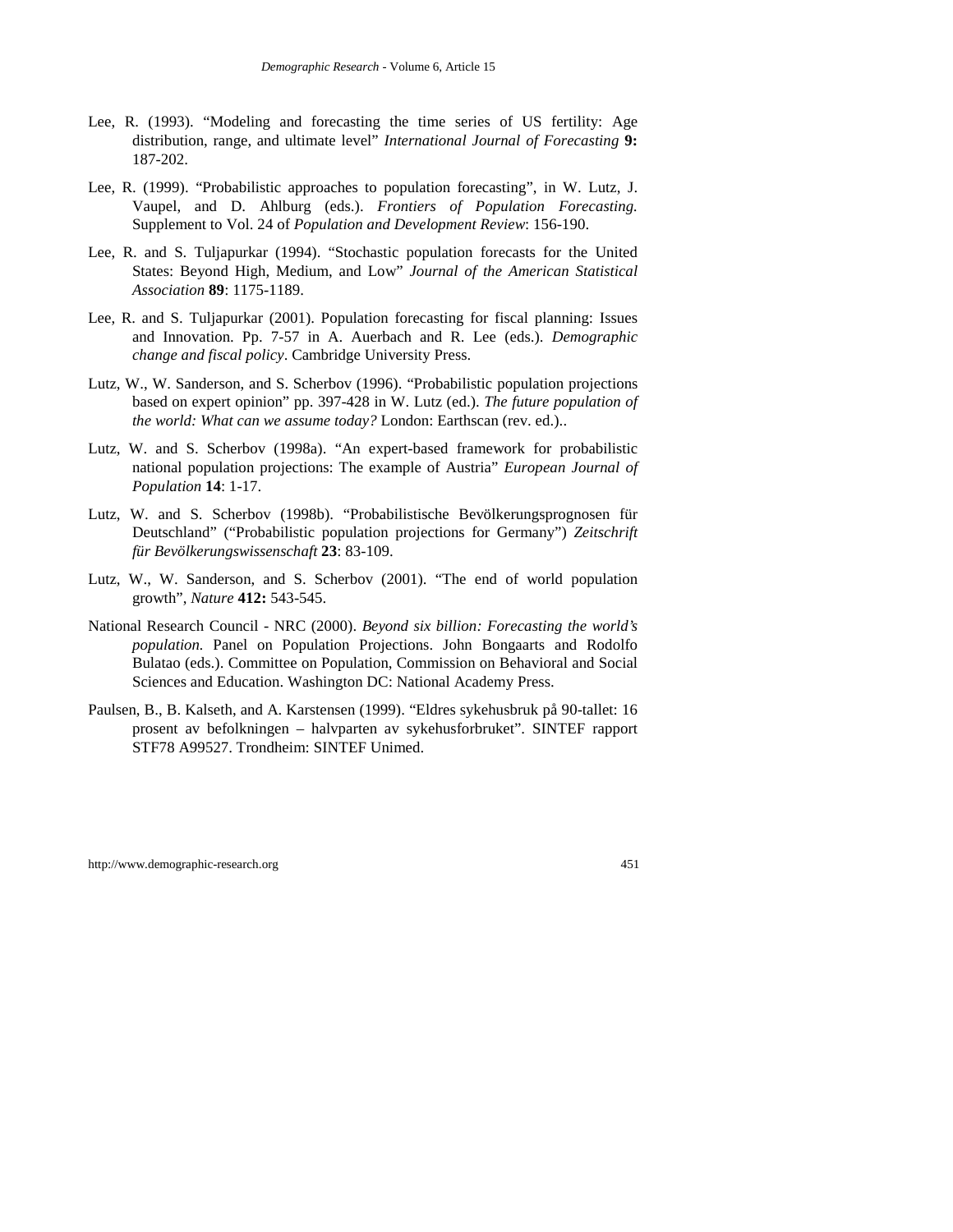- Pflaumer, P. (1986). "Stochastische Bevölkerungsmodelle zur Analyse der Auswirkungen demographischer Prozesse auf die Systeme der sozialen Sicherung" *Allg. Statist. Archiv* **70**: 52-74.
- Pflaumer, P. (1988). "Confidence intervals for population projections based on Monte Carlo methods" *International Journal of Forecasting* **4**: 135-142.
- Rogers, A. and L. Castro (1986). "Migration". Pp. 157-206 in A. Rogers and F. Willekens (eds.) *Migration and settlement: A multiregional comparative study.* Dordrecht: Reidel Publ. Co.
- Sanderson, W. (1995). "Predictability, complexity, and catastrophe in a collapsible model of population, development, and environmental interactions" *Mathematical Population Studies* **5**: 233-279.
- Statistics Norway (1997). *Framskriving av folkemengden 1996-2050* ("Population projections 1996-2050"). Norges offisielle statistikk C414. Oslo: Statistisk sentralbyrå.
- Statistics Norway (1999). "Continued population growth. Population projections. National and regional figures, 1999-2050". Internet www.ssb.no/english/subjects/02/03/folkfram\_en (30 April 2002).
- Statistics Norway (2001). *Framskriving av folkemengden 1999-2050* ("Population projections 1999-2050"). Norges offisielle statistikk C693. Oslo: Statistisk sentralbyrå. Internet www.ssb.no/ emner/02/03/ nos c693/nos c693.pdf (30 April 2002).
- Stoto, M. (1983). "The accuracy of population projections" *Journal of the American Statistical Association* **78**: 13-20.
- Texmon, I. (1992). "Norske befolkningsframskrivinger 1969-1990" ("Norwegian population projections 1969-1990"). pp. 285-311 in O. Ljones, B. Moen, and L. Østby (eds.). *Mennesker og Modeller.* Oslo/Kongsvinger: Statistics Norway.
- Thompson, P., W. Bell, J. Long, and R. Miller (1989). "Multivariate time series projections of parameterised age-specific fertility rates" *Journal of the American Statistical Association* **84**: 689-699.
- Tuljapurkar, S. (1996). "Uncertainty in demographic projections: Methods and meanings" Paper Sixth Annual Conference on Applied and Business Demography. Bowling Green, 19-21 September 1996.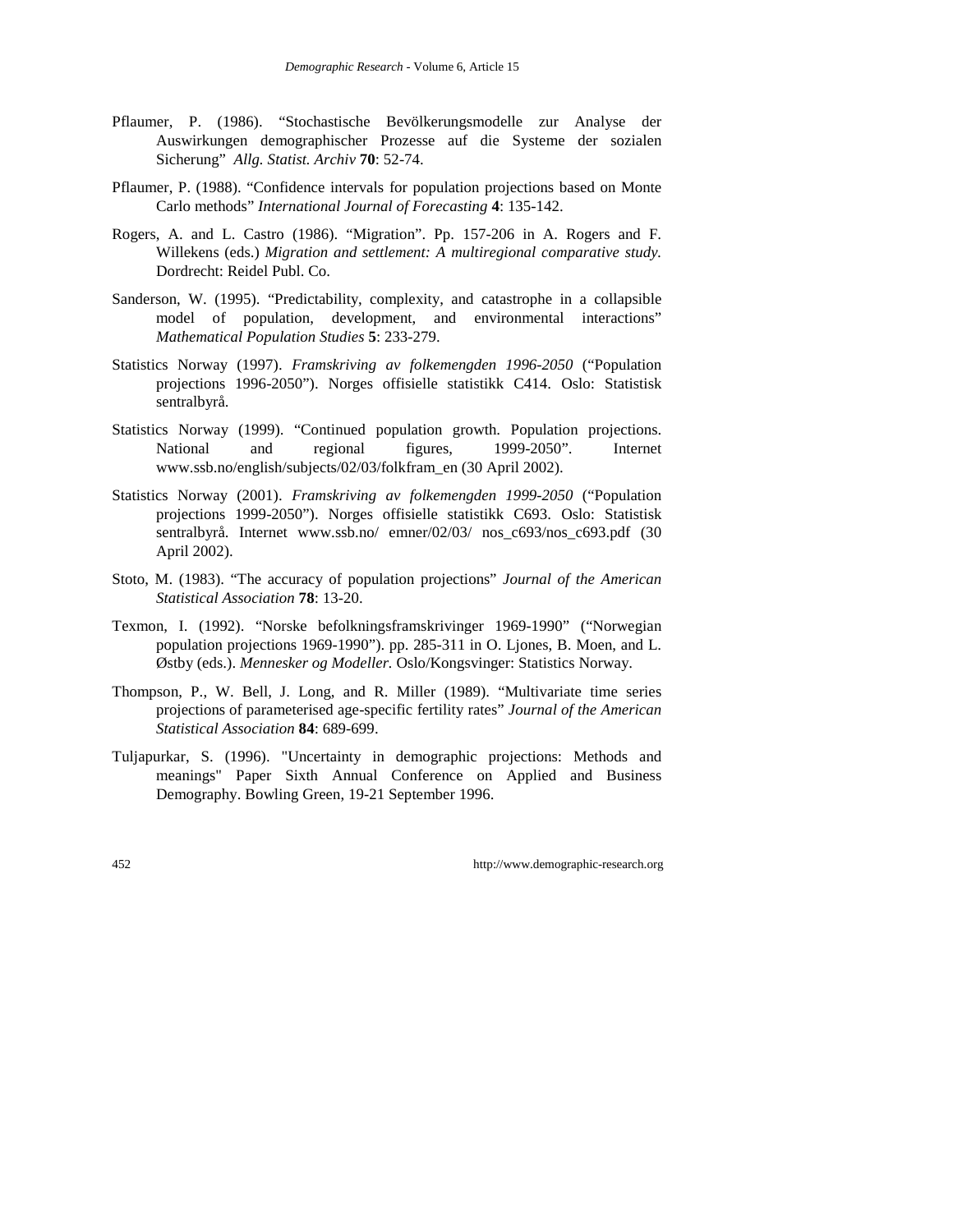- Tuljapurkar, S., N. Li, and C. Boe (2000). "A universal pattern of mortality decline in the G7 countries" *Nature* **405**, 15 June 2000: 789-792.
- Törnqvist, L. (1949). "Om de synspunkter, som bestämt valet av de primäre prognosantagendena" ("On the points of view that determined the choice of the main forecast assumptions") pp. 69-75 in J. Hyppolä, A. Tunkelo, and L. Törnqvist *Beräkninger rörende Finlands befolkning, dess reproduktion och framtida utveckling* Statistiska Meddelanden nr. 38. Helsinki: Statistiska Centralbyrån (in Swedish and Finnish).